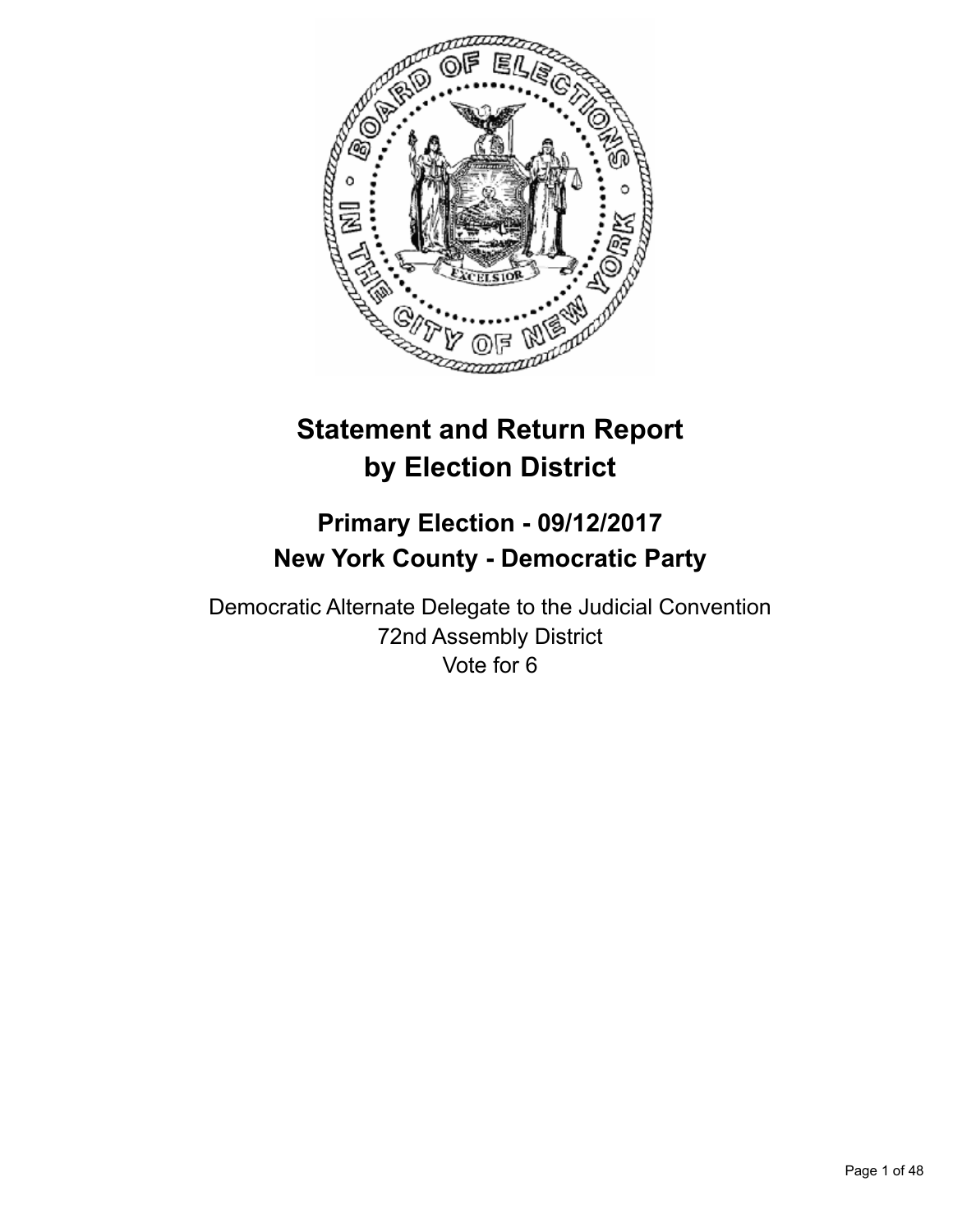

| <b>PUBLIC COUNTER</b>                                    | 65             |
|----------------------------------------------------------|----------------|
| <b>MANUALLY COUNTED EMERGENCY</b>                        | $\Omega$       |
| ABSENTEE / MILITARY                                      | 2              |
| <b>AFFIDAVIT</b>                                         | $\overline{2}$ |
| <b>Total Ballots</b>                                     | 69             |
| Less - Inapplicable Federal/Special Presidential Ballots | 0              |
| <b>Total Applicable Ballots</b>                          | 69             |
| <b>DANA HOCKBURY</b>                                     | 25             |
| <b>JASPER DIAZ</b>                                       | 9              |
| <b>ISAIAH BING</b>                                       | 26             |
| <b>MAYOBUNEX VILLALONA</b>                               | 11             |
| <b>CAROLYN MURTAUGH</b>                                  | 27             |
| KIANA DIAZ                                               | 20             |
| <b>BRUNILDA RODRIGUEZ</b>                                | 19             |
| <b>JUAN PASTOR REYES</b>                                 | 14             |
| <b>NORIS CASILLAS</b>                                    | 9              |
| RITA B. GOMEZ                                            | 23             |
| <b>MAURICE A. EDWARDS</b>                                | 26             |
| <b>Total Votes</b>                                       | 209            |
| Unrecorded                                               | 205            |

| <b>PUBLIC COUNTER</b>                                    | 104   |
|----------------------------------------------------------|-------|
| MANUALLY COUNTED EMERGENCY                               | 0     |
| <b>ABSENTEE / MILITARY</b>                               | 6     |
| <b>AFFIDAVIT</b>                                         | 2     |
| <b>Total Ballots</b>                                     | $112$ |
| Less - Inapplicable Federal/Special Presidential Ballots | 0     |
| <b>Total Applicable Ballots</b>                          | 112   |
| <b>DANA HOCKBURY</b>                                     | 30    |
| <b>JASPER DIAZ</b>                                       | 24    |
| <b>ISAIAH BING</b>                                       | 20    |
| <b>MAYOBUNEX VILLALONA</b>                               | 17    |
| <b>CAROLYN MURTAUGH</b>                                  | 20    |
| KIANA DIAZ                                               | 29    |
| <b>BRUNILDA RODRIGUEZ</b>                                | 26    |
| <b>JUAN PASTOR REYES</b>                                 | 22    |
| <b>NORIS CASILLAS</b>                                    | 13    |
| RITA B. GOMEZ                                            | 27    |
| <b>MAURICE A. EDWARDS</b>                                | 16    |
| <b>Total Votes</b>                                       | 244   |
| Unrecorded                                               | 428   |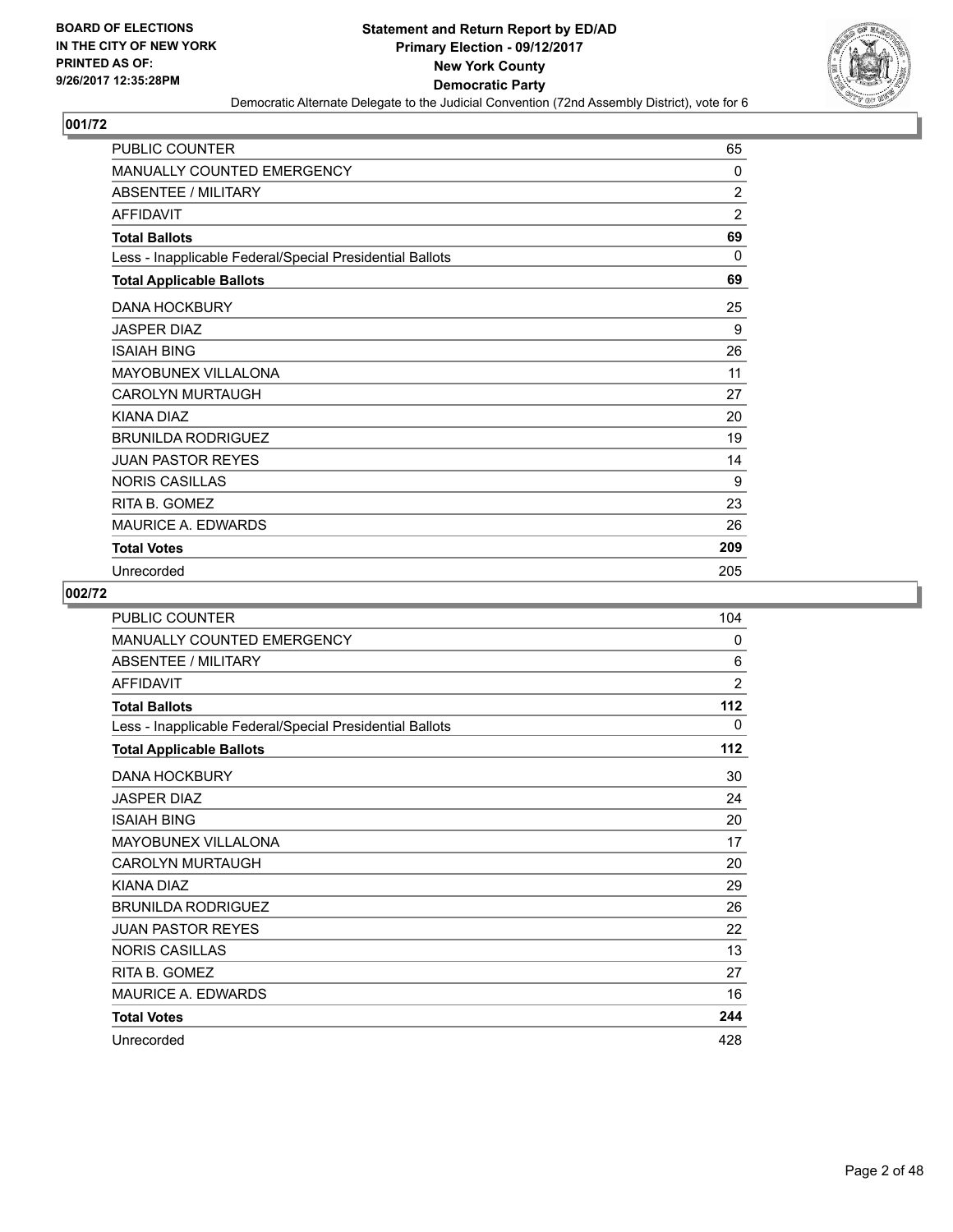

| <b>PUBLIC COUNTER</b>                                    | 63       |
|----------------------------------------------------------|----------|
| MANUALLY COUNTED EMERGENCY                               | 0        |
| <b>ABSENTEE / MILITARY</b>                               | 1        |
| <b>AFFIDAVIT</b>                                         | 1        |
| <b>Total Ballots</b>                                     | 65       |
| Less - Inapplicable Federal/Special Presidential Ballots | $\Omega$ |
| <b>Total Applicable Ballots</b>                          | 65       |
| <b>DANA HOCKBURY</b>                                     | 14       |
| <b>JASPER DIAZ</b>                                       | 16       |
| <b>ISAIAH BING</b>                                       | 11       |
| <b>MAYOBUNEX VILLALONA</b>                               | 13       |
| <b>CAROLYN MURTAUGH</b>                                  | 16       |
| KIANA DIAZ                                               | 11       |
| <b>BRUNILDA RODRIGUEZ</b>                                | 15       |
| <b>JUAN PASTOR REYES</b>                                 | 6        |
| <b>NORIS CASILLAS</b>                                    | 11       |
| RITA B. GOMEZ                                            | 18       |
| <b>MAURICE A. EDWARDS</b>                                | 6        |
| UNATTRIBUTABLE WRITE-IN (WRITE-IN)                       | 4        |
| <b>Total Votes</b>                                       | 141      |
| Unrecorded                                               | 249      |

| <b>PUBLIC COUNTER</b>                                    | 79           |
|----------------------------------------------------------|--------------|
| MANUALLY COUNTED EMERGENCY                               | $\mathbf{0}$ |
| <b>ABSENTEE / MILITARY</b>                               | 1            |
| <b>AFFIDAVIT</b>                                         | 1            |
| <b>Total Ballots</b>                                     | 81           |
| Less - Inapplicable Federal/Special Presidential Ballots | 0            |
| <b>Total Applicable Ballots</b>                          | 81           |
| <b>DANA HOCKBURY</b>                                     | 15           |
| <b>JASPER DIAZ</b>                                       | 21           |
| <b>ISAIAH BING</b>                                       | 11           |
| <b>MAYOBUNEX VILLALONA</b>                               | 15           |
| <b>CAROLYN MURTAUGH</b>                                  | 17           |
| <b>KIANA DIAZ</b>                                        | 13           |
| <b>BRUNILDA RODRIGUEZ</b>                                | 28           |
| <b>JUAN PASTOR REYES</b>                                 | 15           |
| <b>NORIS CASILLAS</b>                                    | 11           |
| RITA B. GOMEZ                                            | 16           |
| MAURICE A. EDWARDS                                       | 11           |
| <b>Total Votes</b>                                       | 173          |
| Unrecorded                                               | 313          |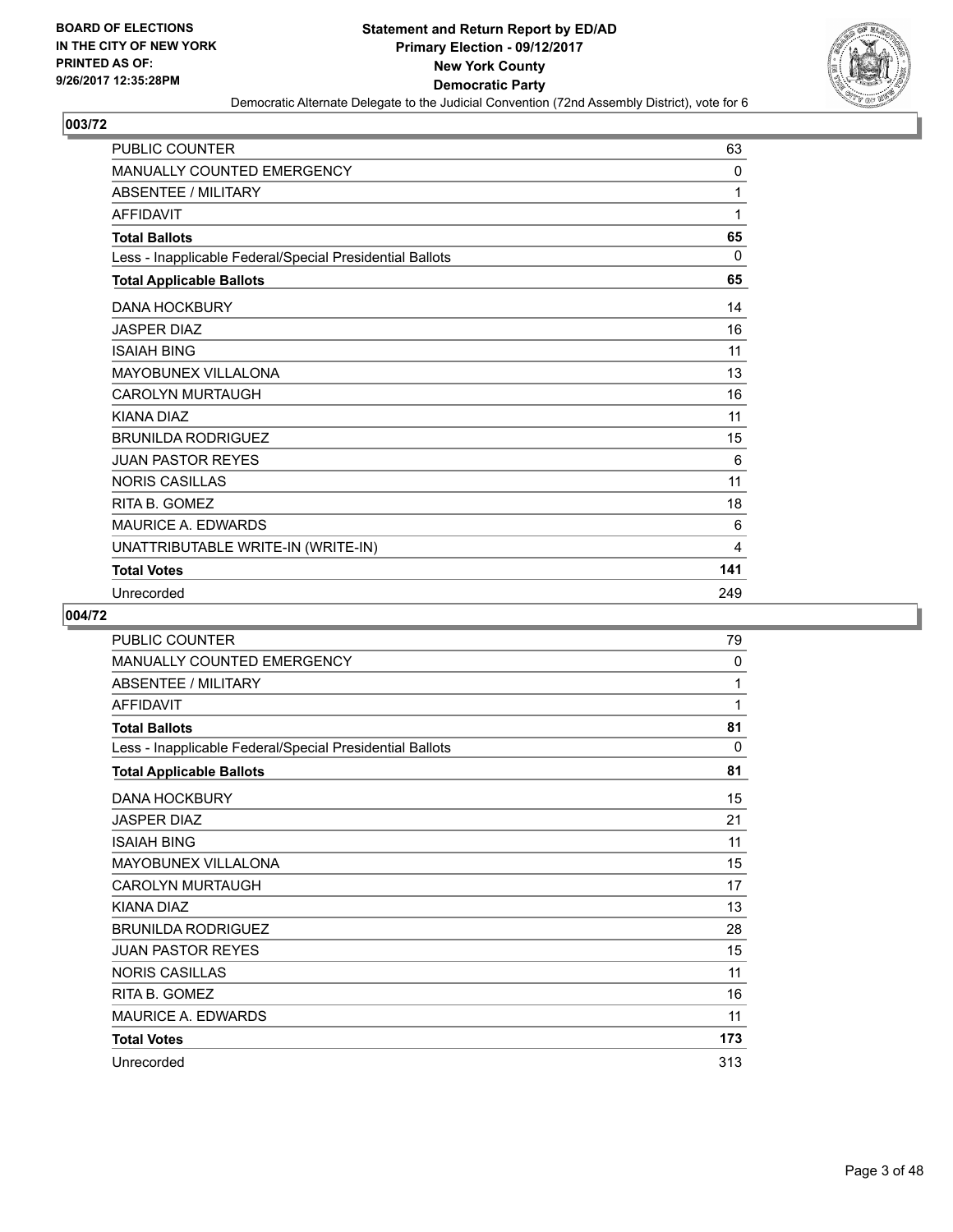

| <b>PUBLIC COUNTER</b>                                    | 70             |
|----------------------------------------------------------|----------------|
| <b>MANUALLY COUNTED EMERGENCY</b>                        | 0              |
| ABSENTEE / MILITARY                                      | 0              |
| <b>AFFIDAVIT</b>                                         | $\overline{2}$ |
| <b>Total Ballots</b>                                     | 72             |
| Less - Inapplicable Federal/Special Presidential Ballots | 0              |
| <b>Total Applicable Ballots</b>                          | 72             |
| <b>DANA HOCKBURY</b>                                     | 7              |
| <b>JASPER DIAZ</b>                                       | 14             |
| <b>ISAIAH BING</b>                                       | 7              |
| <b>MAYOBUNEX VILLALONA</b>                               | 9              |
| <b>CAROLYN MURTAUGH</b>                                  | 4              |
| <b>KIANA DIAZ</b>                                        | 12             |
| <b>BRUNILDA RODRIGUEZ</b>                                | 22             |
| <b>JUAN PASTOR REYES</b>                                 | 9              |
| <b>NORIS CASILLAS</b>                                    | 11             |
| RITA B. GOMEZ                                            | 18             |
| <b>MAURICE A. EDWARDS</b>                                | 6              |
| <b>Total Votes</b>                                       | 119            |
| Unrecorded                                               | 313            |

| <b>PUBLIC COUNTER</b>                                    | 44       |
|----------------------------------------------------------|----------|
| <b>MANUALLY COUNTED EMERGENCY</b>                        | 0        |
| <b>ABSENTEE / MILITARY</b>                               | 1        |
| <b>AFFIDAVIT</b>                                         | 0        |
| <b>Total Ballots</b>                                     | 45       |
| Less - Inapplicable Federal/Special Presidential Ballots | $\Omega$ |
| <b>Total Applicable Ballots</b>                          | 45       |
| <b>DANA HOCKBURY</b>                                     | 5        |
| <b>JASPER DIAZ</b>                                       | 14       |
| <b>ISAIAH BING</b>                                       | 3        |
| <b>MAYOBUNEX VILLALONA</b>                               | 17       |
| <b>CAROLYN MURTAUGH</b>                                  | 4        |
| KIANA DIAZ                                               | 12       |
| <b>BRUNILDA RODRIGUEZ</b>                                | 18       |
| <b>JUAN PASTOR REYES</b>                                 | 13       |
| <b>NORIS CASILLAS</b>                                    | 13       |
| RITA B. GOMEZ                                            | 10       |
| <b>MAURICE A. EDWARDS</b>                                | 6        |
| UNATTRIBUTABLE WRITE-IN (WRITE-IN)                       | 5        |
| <b>Total Votes</b>                                       | 120      |
| Unrecorded                                               | 150      |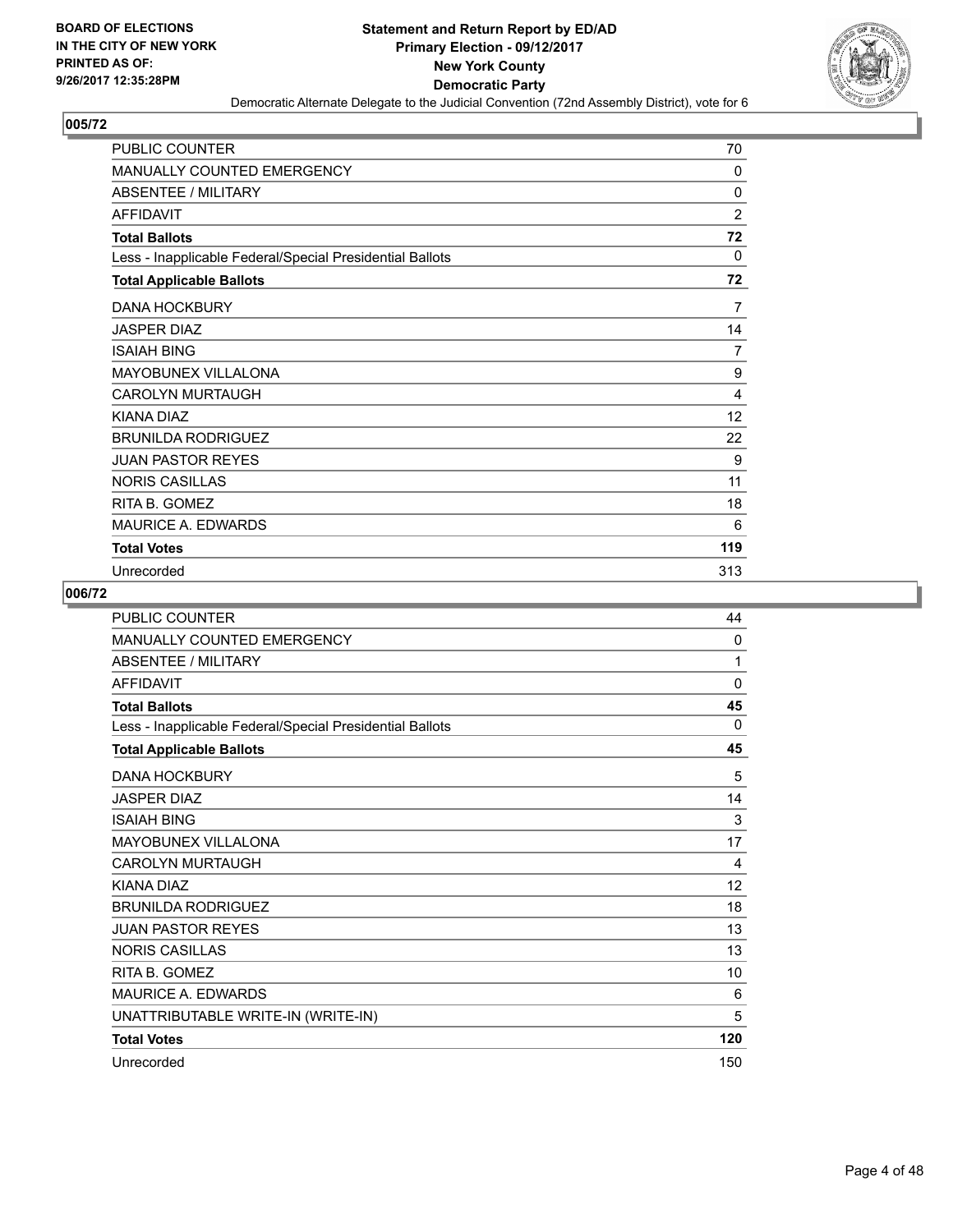

| <b>PUBLIC COUNTER</b>                                    | 46             |
|----------------------------------------------------------|----------------|
| <b>MANUALLY COUNTED EMERGENCY</b>                        | 0              |
| <b>ABSENTEE / MILITARY</b>                               | 1              |
| <b>AFFIDAVIT</b>                                         | $\mathbf{0}$   |
| <b>Total Ballots</b>                                     | 47             |
| Less - Inapplicable Federal/Special Presidential Ballots | 0              |
| <b>Total Applicable Ballots</b>                          | 47             |
| <b>DANA HOCKBURY</b>                                     | 3              |
| <b>JASPER DIAZ</b>                                       | $\overline{7}$ |
| <b>ISAIAH BING</b>                                       | 1              |
| <b>MAYOBUNEX VILLALONA</b>                               | 6              |
| <b>CAROLYN MURTAUGH</b>                                  | $\overline{2}$ |
| <b>KIANA DIAZ</b>                                        | 4              |
| <b>BRUNILDA RODRIGUEZ</b>                                | 8              |
| <b>JUAN PASTOR REYES</b>                                 | 9              |
| <b>NORIS CASILLAS</b>                                    | 3              |
| RITA B. GOMEZ                                            | 5              |
| <b>MAURICE A. EDWARDS</b>                                | 4              |
| <b>Total Votes</b>                                       | 52             |
| Unrecorded                                               | 230            |

| PUBLIC COUNTER                                           | 66          |
|----------------------------------------------------------|-------------|
| MANUALLY COUNTED EMERGENCY                               | 0           |
| <b>ABSENTEE / MILITARY</b>                               | 4           |
| <b>AFFIDAVIT</b>                                         | $\mathbf 0$ |
| <b>Total Ballots</b>                                     | 70          |
| Less - Inapplicable Federal/Special Presidential Ballots | $\Omega$    |
| <b>Total Applicable Ballots</b>                          | 70          |
| <b>DANA HOCKBURY</b>                                     | 8           |
| <b>JASPER DIAZ</b>                                       | 13          |
| <b>ISAIAH BING</b>                                       | 5           |
| <b>MAYOBUNEX VILLALONA</b>                               | 11          |
| <b>CAROLYN MURTAUGH</b>                                  | 15          |
| KIANA DIAZ                                               | 13          |
| <b>BRUNILDA RODRIGUEZ</b>                                | 18          |
| <b>JUAN PASTOR REYES</b>                                 | 10          |
| <b>NORIS CASILLAS</b>                                    | 11          |
| RITA B. GOMEZ                                            | 22          |
| <b>MAURICE A. EDWARDS</b>                                | 7           |
| <b>Total Votes</b>                                       | 133         |
| Unrecorded                                               | 287         |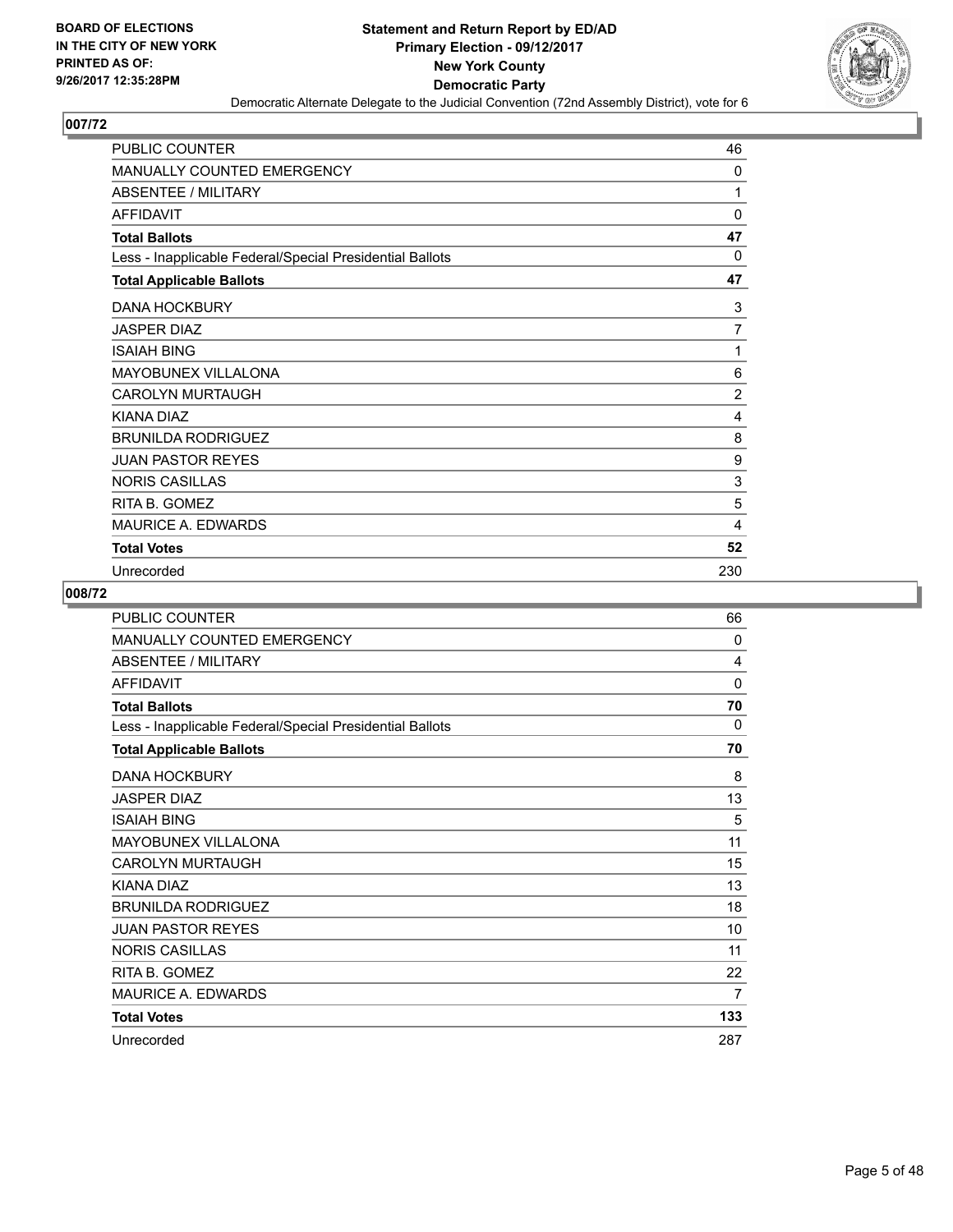

| <b>PUBLIC COUNTER</b>                                    | 94       |
|----------------------------------------------------------|----------|
| <b>MANUALLY COUNTED EMERGENCY</b>                        | 0        |
| <b>ABSENTEE / MILITARY</b>                               | $\Omega$ |
| <b>AFFIDAVIT</b>                                         | 1        |
| <b>Total Ballots</b>                                     | 95       |
| Less - Inapplicable Federal/Special Presidential Ballots | 0        |
| <b>Total Applicable Ballots</b>                          | 95       |
| <b>DANA HOCKBURY</b>                                     | 14       |
| <b>JASPER DIAZ</b>                                       | 13       |
| <b>ISAIAH BING</b>                                       | 7        |
| <b>MAYOBUNEX VILLALONA</b>                               | 9        |
| <b>CAROLYN MURTAUGH</b>                                  | 5        |
| KIANA DIAZ                                               | 10       |
| <b>BRUNILDA RODRIGUEZ</b>                                | 23       |
| <b>JUAN PASTOR REYES</b>                                 | 11       |
| <b>NORIS CASILLAS</b>                                    | 9        |
| RITA B. GOMEZ                                            | 14       |
| <b>MAURICE A. EDWARDS</b>                                | 6        |
| <b>Total Votes</b>                                       | 121      |
| Unrecorded                                               | 449      |

| <b>PUBLIC COUNTER</b>                                    | 97       |
|----------------------------------------------------------|----------|
| MANUALLY COUNTED EMERGENCY                               | 0        |
| <b>ABSENTEE / MILITARY</b>                               | 1        |
| <b>AFFIDAVIT</b>                                         | 1        |
| <b>Total Ballots</b>                                     | 99       |
| Less - Inapplicable Federal/Special Presidential Ballots | $\Omega$ |
| <b>Total Applicable Ballots</b>                          | 99       |
| <b>DANA HOCKBURY</b>                                     | 16       |
| <b>JASPER DIAZ</b>                                       | 23       |
| <b>ISAIAH BING</b>                                       | 9        |
| MAYOBUNEX VILLALONA                                      | 8        |
| <b>CAROLYN MURTAUGH</b>                                  | 15       |
| KIANA DIAZ                                               | 8        |
| <b>BRUNILDA RODRIGUEZ</b>                                | 19       |
| <b>JUAN PASTOR REYES</b>                                 | 10       |
| <b>NORIS CASILLAS</b>                                    | 7        |
| RITA B. GOMEZ                                            | 18       |
| <b>MAURICE A. EDWARDS</b>                                | 8        |
| <b>Total Votes</b>                                       | 141      |
| Unrecorded                                               | 453      |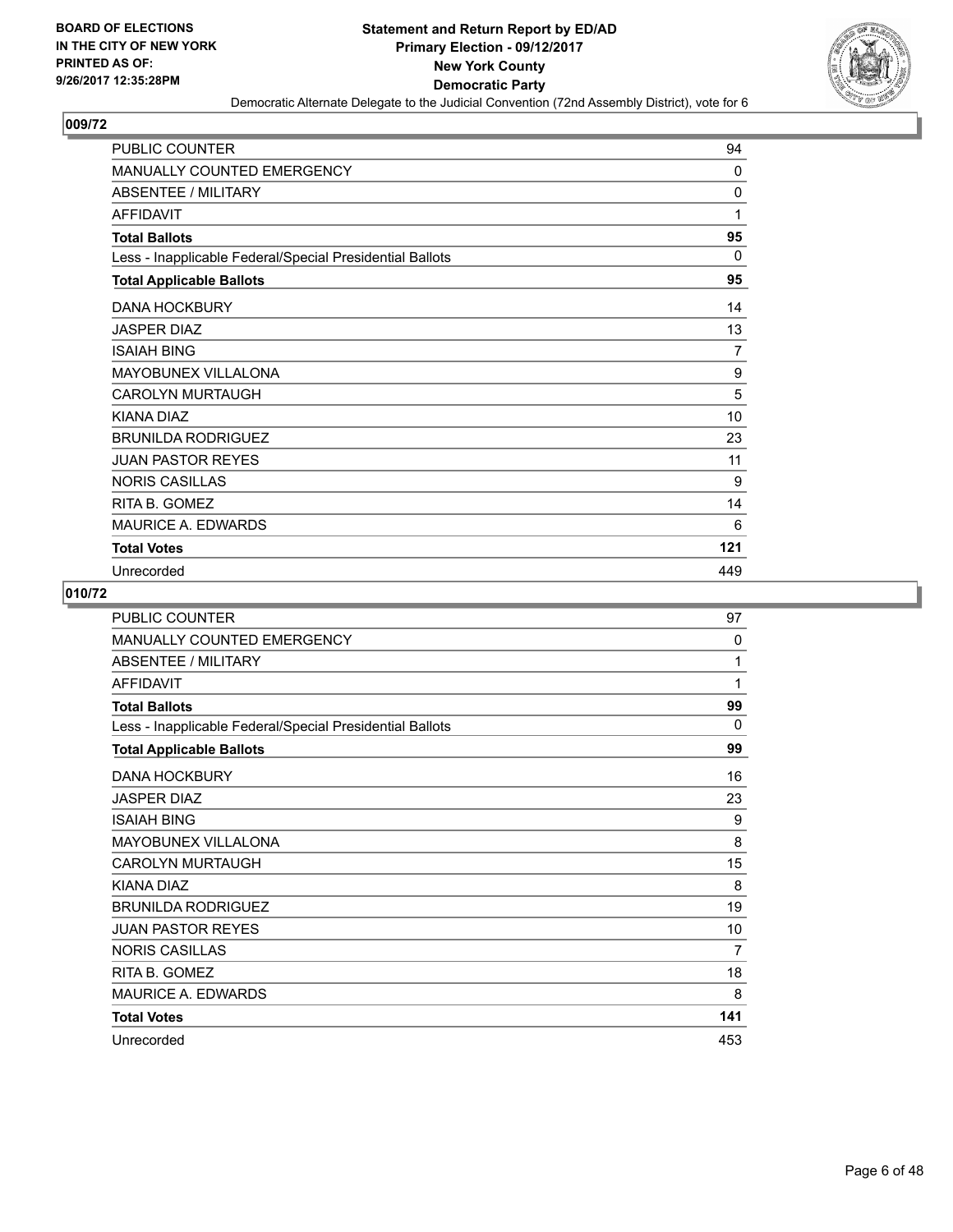

| <b>PUBLIC COUNTER</b>                                    | 47             |
|----------------------------------------------------------|----------------|
| <b>MANUALLY COUNTED EMERGENCY</b>                        | 0              |
| <b>ABSENTEE / MILITARY</b>                               | 1              |
| <b>AFFIDAVIT</b>                                         | $\mathbf{0}$   |
| <b>Total Ballots</b>                                     | 48             |
| Less - Inapplicable Federal/Special Presidential Ballots | $\Omega$       |
| <b>Total Applicable Ballots</b>                          | 48             |
| <b>DANA HOCKBURY</b>                                     | 4              |
| <b>JASPER DIAZ</b>                                       | 14             |
| <b>ISAIAH BING</b>                                       | 7              |
| <b>MAYOBUNEX VILLALONA</b>                               | $\overline{7}$ |
| <b>CAROLYN MURTAUGH</b>                                  | 9              |
| <b>KIANA DIAZ</b>                                        | 8              |
| <b>BRUNILDA RODRIGUEZ</b>                                | 10             |
| <b>JUAN PASTOR REYES</b>                                 | 7              |
| <b>NORIS CASILLAS</b>                                    | 5              |
| RITA B. GOMEZ                                            | 9              |
| <b>MAURICE A. EDWARDS</b>                                | 5              |
| <b>Total Votes</b>                                       | 85             |
| Unrecorded                                               | 203            |

| <b>PUBLIC COUNTER</b>                                    | 93                |
|----------------------------------------------------------|-------------------|
| <b>MANUALLY COUNTED EMERGENCY</b>                        | 0                 |
| <b>ABSENTEE / MILITARY</b>                               | 1                 |
| <b>AFFIDAVIT</b>                                         | 0                 |
| <b>Total Ballots</b>                                     | 94                |
| Less - Inapplicable Federal/Special Presidential Ballots | 0                 |
| <b>Total Applicable Ballots</b>                          | 94                |
| <b>DANA HOCKBURY</b>                                     | 11                |
| <b>JASPER DIAZ</b>                                       | 14                |
| <b>ISAIAH BING</b>                                       | 6                 |
| MAYOBUNEX VILLALONA                                      | 9                 |
| <b>CAROLYN MURTAUGH</b>                                  | $12 \overline{ }$ |
| KIANA DIAZ                                               | 11                |
| <b>BRUNILDA RODRIGUEZ</b>                                | 17                |
| <b>JUAN PASTOR REYES</b>                                 | 11                |
| <b>NORIS CASILLAS</b>                                    | 11                |
| RITA B. GOMEZ                                            | 20                |
| MAURICE A. EDWARDS                                       | 5                 |
| <b>Total Votes</b>                                       | 127               |
| Unrecorded                                               | 437               |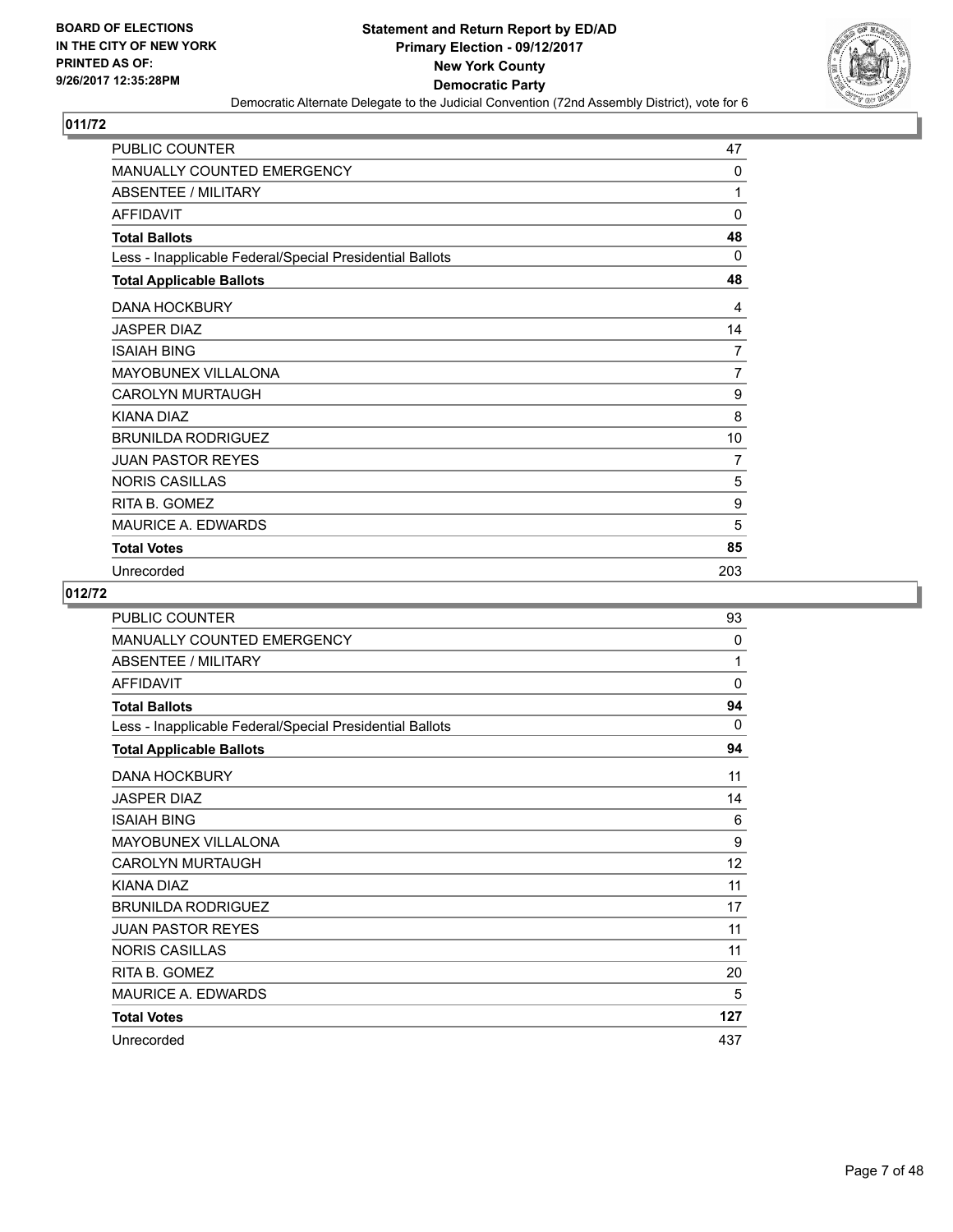

| <b>PUBLIC COUNTER</b>                                    | 50       |
|----------------------------------------------------------|----------|
| MANUALLY COUNTED EMERGENCY                               | 0        |
| ABSENTEE / MILITARY                                      | $\Omega$ |
| <b>AFFIDAVIT</b>                                         | 0        |
| <b>Total Ballots</b>                                     | 50       |
| Less - Inapplicable Federal/Special Presidential Ballots | 0        |
| <b>Total Applicable Ballots</b>                          | 50       |
| <b>DANA HOCKBURY</b>                                     | 7        |
| <b>JASPER DIAZ</b>                                       | 11       |
| <b>ISAIAH BING</b>                                       | 1        |
| <b>MAYOBUNEX VILLALONA</b>                               | 8        |
| <b>CAROLYN MURTAUGH</b>                                  | 4        |
| KIANA DIAZ                                               | 13       |
| <b>BRUNILDA RODRIGUEZ</b>                                | 12       |
| <b>JUAN PASTOR REYES</b>                                 | 8        |
| <b>NORIS CASILLAS</b>                                    | 6        |
| RITA B. GOMEZ                                            | 14       |
| <b>MAURICE A. EDWARDS</b>                                | 6        |
| <b>Total Votes</b>                                       | 90       |
| Unrecorded                                               | 210      |

| PUBLIC COUNTER                                           | 70       |
|----------------------------------------------------------|----------|
| MANUALLY COUNTED EMERGENCY                               | 0        |
| <b>ABSENTEE / MILITARY</b>                               | 5        |
| <b>AFFIDAVIT</b>                                         | 0        |
| <b>Total Ballots</b>                                     | 75       |
| Less - Inapplicable Federal/Special Presidential Ballots | $\Omega$ |
| <b>Total Applicable Ballots</b>                          | 75       |
| <b>DANA HOCKBURY</b>                                     | 13       |
| JASPER DIAZ                                              | 19       |
| <b>ISAIAH BING</b>                                       | 12       |
| <b>MAYOBUNEX VILLALONA</b>                               | 11       |
| <b>CAROLYN MURTAUGH</b>                                  | 12       |
| <b>KIANA DIAZ</b>                                        | 12       |
| <b>BRUNILDA RODRIGUEZ</b>                                | 17       |
| <b>JUAN PASTOR REYES</b>                                 | 13       |
| <b>NORIS CASILLAS</b>                                    | 8        |
| RITA B. GOMEZ                                            | 15       |
| <b>MAURICE A. EDWARDS</b>                                | 17       |
| <b>Total Votes</b>                                       | 149      |
| Unrecorded                                               | 301      |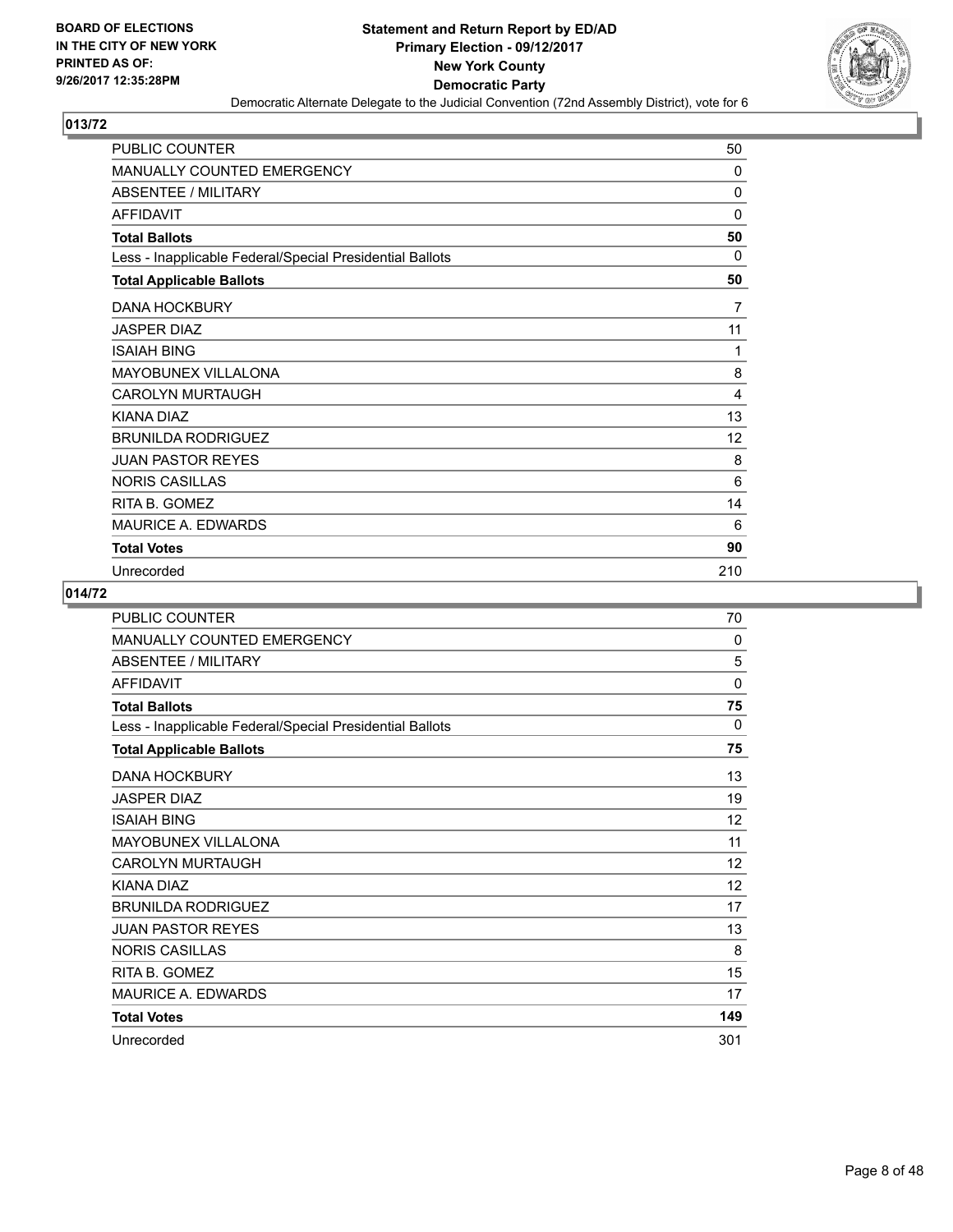

| <b>PUBLIC COUNTER</b>                                    | 75             |
|----------------------------------------------------------|----------------|
| MANUALLY COUNTED EMERGENCY                               | 0              |
| <b>ABSENTEE / MILITARY</b>                               | $\overline{c}$ |
| <b>AFFIDAVIT</b>                                         | $\mathbf{0}$   |
| <b>Total Ballots</b>                                     | 77             |
| Less - Inapplicable Federal/Special Presidential Ballots | $\Omega$       |
| <b>Total Applicable Ballots</b>                          | 77             |
| <b>DANA HOCKBURY</b>                                     | 16             |
| <b>JASPER DIAZ</b>                                       | 19             |
| <b>ISAIAH BING</b>                                       | 12             |
| <b>MAYOBUNEX VILLALONA</b>                               | 5              |
| <b>CAROLYN MURTAUGH</b>                                  | 17             |
| KIANA DIAZ                                               | 13             |
| <b>BRUNILDA RODRIGUEZ</b>                                | 24             |
| <b>JUAN PASTOR REYES</b>                                 | 15             |
| <b>NORIS CASILLAS</b>                                    | 18             |
| RITA B. GOMEZ                                            | 20             |
| <b>MAURICE A. EDWARDS</b>                                | 14             |
| <b>Total Votes</b>                                       | 173            |
| Unrecorded                                               | 289            |

| <b>PUBLIC COUNTER</b>                                    | 94       |
|----------------------------------------------------------|----------|
| <b>MANUALLY COUNTED EMERGENCY</b>                        | 0        |
| <b>ABSENTEE / MILITARY</b>                               | $\Omega$ |
| <b>AFFIDAVIT</b>                                         | $\Omega$ |
| <b>Total Ballots</b>                                     | 94       |
| Less - Inapplicable Federal/Special Presidential Ballots | $\Omega$ |
| <b>Total Applicable Ballots</b>                          | 94       |
| <b>DANA HOCKBURY</b>                                     | 20       |
| <b>JASPER DIAZ</b>                                       | 21       |
| <b>ISAIAH BING</b>                                       | 9        |
| <b>MAYOBUNEX VILLALONA</b>                               | 20       |
| <b>CAROLYN MURTAUGH</b>                                  | 10       |
| KIANA DIAZ                                               | 22       |
| <b>BRUNILDA RODRIGUEZ</b>                                | 36       |
| <b>JUAN PASTOR REYES</b>                                 | 18       |
| <b>NORIS CASILLAS</b>                                    | 14       |
| RITA B. GOMEZ                                            | 24       |
| <b>MAURICE A. EDWARDS</b>                                | 13       |
| <b>Total Votes</b>                                       | 207      |
| Unrecorded                                               | 357      |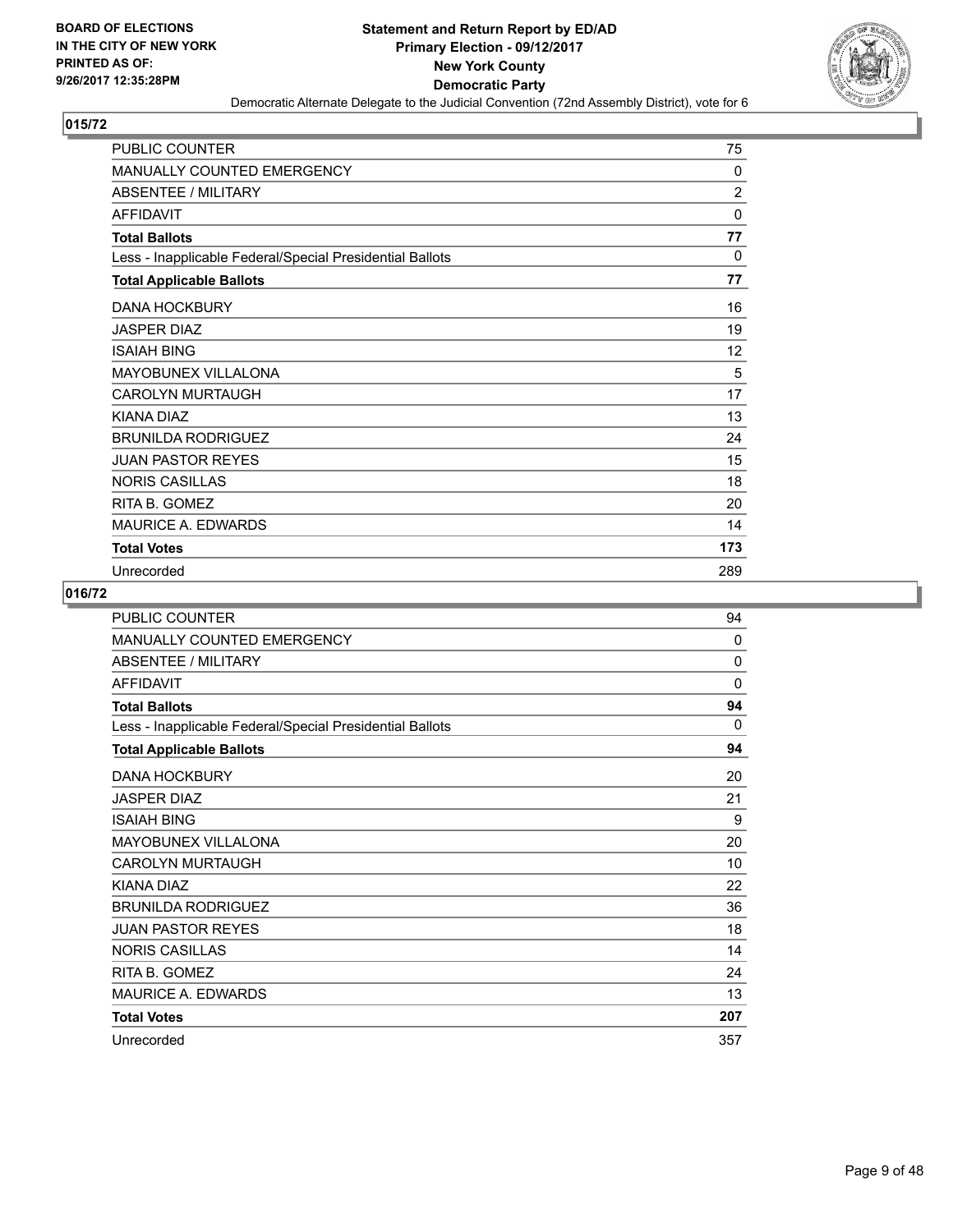

| <b>PUBLIC COUNTER</b>                                    | 102          |
|----------------------------------------------------------|--------------|
| MANUALLY COUNTED EMERGENCY                               | 0            |
| <b>ABSENTEE / MILITARY</b>                               | 1            |
| <b>AFFIDAVIT</b>                                         | $\mathbf{0}$ |
| <b>Total Ballots</b>                                     | 103          |
| Less - Inapplicable Federal/Special Presidential Ballots | 0            |
| <b>Total Applicable Ballots</b>                          | 103          |
| <b>DANA HOCKBURY</b>                                     | 19           |
| <b>JASPER DIAZ</b>                                       | 27           |
| <b>ISAIAH BING</b>                                       | 15           |
| <b>MAYOBUNEX VILLALONA</b>                               | 22           |
| <b>CAROLYN MURTAUGH</b>                                  | 23           |
| KIANA DIAZ                                               | 27           |
| <b>BRUNILDA RODRIGUEZ</b>                                | 40           |
| <b>JUAN PASTOR REYES</b>                                 | 29           |
| <b>NORIS CASILLAS</b>                                    | 28           |
| RITA B. GOMEZ                                            | 36           |
| <b>MAURICE A. EDWARDS</b>                                | 15           |
| <b>Total Votes</b>                                       | 281          |
| Unrecorded                                               | 337          |

| <b>PUBLIC COUNTER</b>                                    | 90           |
|----------------------------------------------------------|--------------|
| <b>MANUALLY COUNTED EMERGENCY</b>                        | 0            |
| ABSENTEE / MILITARY                                      | 2            |
| <b>AFFIDAVIT</b>                                         | $\mathbf{0}$ |
| <b>Total Ballots</b>                                     | 92           |
| Less - Inapplicable Federal/Special Presidential Ballots | $\Omega$     |
| <b>Total Applicable Ballots</b>                          | 92           |
| <b>DANA HOCKBURY</b>                                     | 28           |
| <b>JASPER DIAZ</b>                                       | 17           |
| <b>ISAIAH BING</b>                                       | 17           |
| MAYOBUNEX VILLALONA                                      | 24           |
| <b>CAROLYN MURTAUGH</b>                                  | 24           |
| KIANA DIAZ                                               | 25           |
| <b>BRUNILDA RODRIGUEZ</b>                                | 24           |
| <b>JUAN PASTOR REYES</b>                                 | 15           |
| <b>NORIS CASILLAS</b>                                    | 17           |
| RITA B. GOMEZ                                            | 29           |
| <b>MAURICE A. EDWARDS</b>                                | 22           |
| <b>Total Votes</b>                                       | 242          |
| Unrecorded                                               | 310          |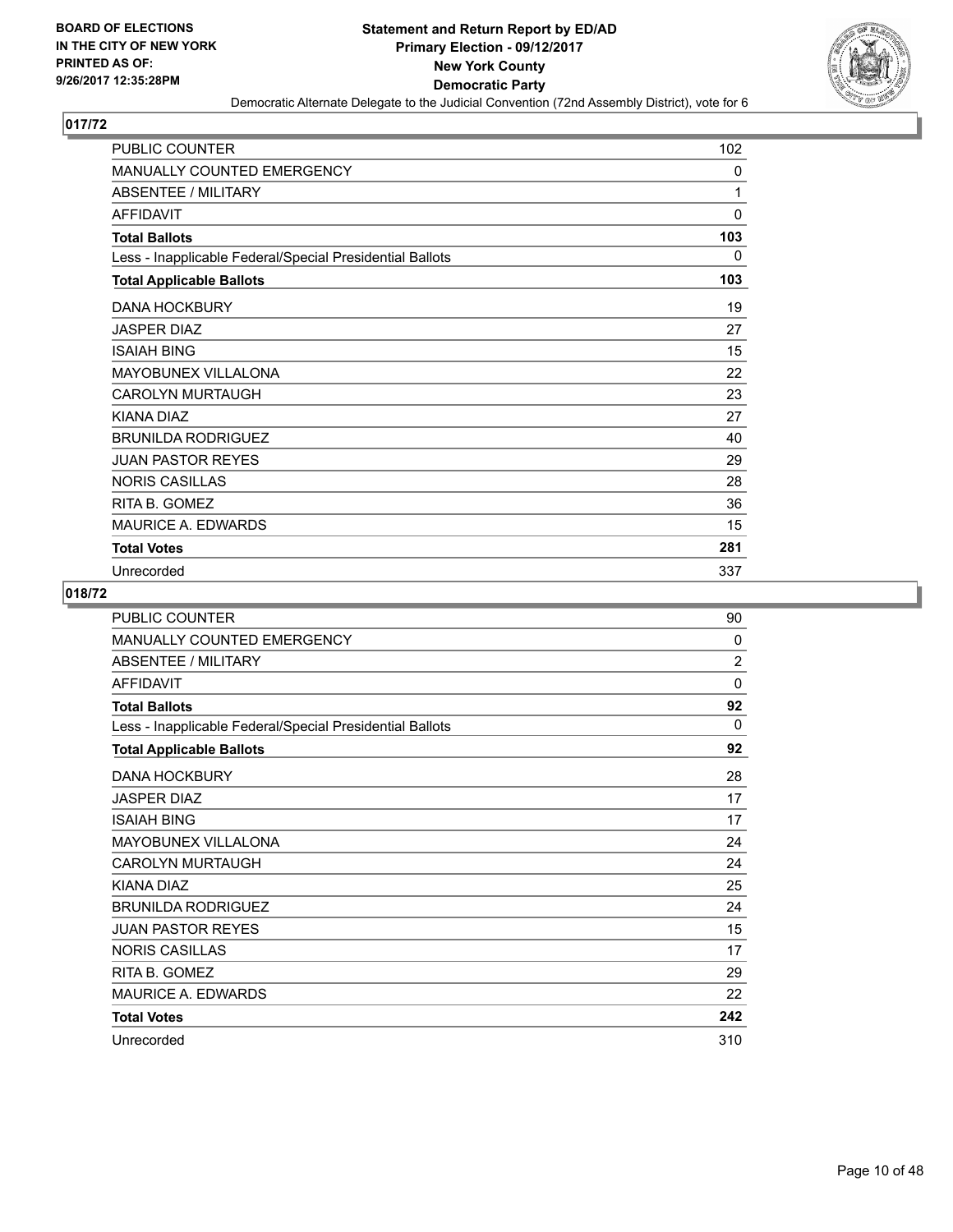

| <b>PUBLIC COUNTER</b>                                    | 122 |
|----------------------------------------------------------|-----|
| <b>MANUALLY COUNTED EMERGENCY</b>                        | 0   |
| <b>ABSENTEE / MILITARY</b>                               | 3   |
| <b>AFFIDAVIT</b>                                         | 1   |
| <b>Total Ballots</b>                                     | 126 |
| Less - Inapplicable Federal/Special Presidential Ballots | 0   |
| <b>Total Applicable Ballots</b>                          | 126 |
| <b>DANA HOCKBURY</b>                                     | 27  |
| <b>JASPER DIAZ</b>                                       | 18  |
| <b>ISAIAH BING</b>                                       | 26  |
| <b>MAYOBUNEX VILLALONA</b>                               | 21  |
| <b>CAROLYN MURTAUGH</b>                                  | 26  |
| KIANA DIAZ                                               | 22  |
| <b>BRUNILDA RODRIGUEZ</b>                                | 31  |
| <b>JUAN PASTOR REYES</b>                                 | 15  |
| <b>NORIS CASILLAS</b>                                    | 19  |
| RITA B. GOMEZ                                            | 27  |
| <b>MAURICE A. EDWARDS</b>                                | 18  |
| <b>Total Votes</b>                                       | 250 |
| Unrecorded                                               | 506 |

| PUBLIC COUNTER                                           | 71             |
|----------------------------------------------------------|----------------|
| MANUALLY COUNTED EMERGENCY                               | 0              |
| <b>ABSENTEE / MILITARY</b>                               | 0              |
| <b>AFFIDAVIT</b>                                         | $\overline{2}$ |
| <b>Total Ballots</b>                                     | 73             |
| Less - Inapplicable Federal/Special Presidential Ballots | 0              |
| <b>Total Applicable Ballots</b>                          | 73             |
| <b>DANA HOCKBURY</b>                                     | 11             |
| <b>JASPER DIAZ</b>                                       | 16             |
| <b>ISAIAH BING</b>                                       | 3              |
| <b>MAYOBUNEX VILLALONA</b>                               | 13             |
| <b>CAROLYN MURTAUGH</b>                                  | 9              |
| KIANA DIAZ                                               | 12             |
| <b>BRUNILDA RODRIGUEZ</b>                                | 16             |
| <b>JUAN PASTOR REYES</b>                                 | 13             |
| <b>NORIS CASILLAS</b>                                    | 14             |
| RITA B. GOMEZ                                            | 20             |
| <b>MAURICE A. EDWARDS</b>                                | 8              |
| <b>Total Votes</b>                                       | 135            |
| Unrecorded                                               | 303            |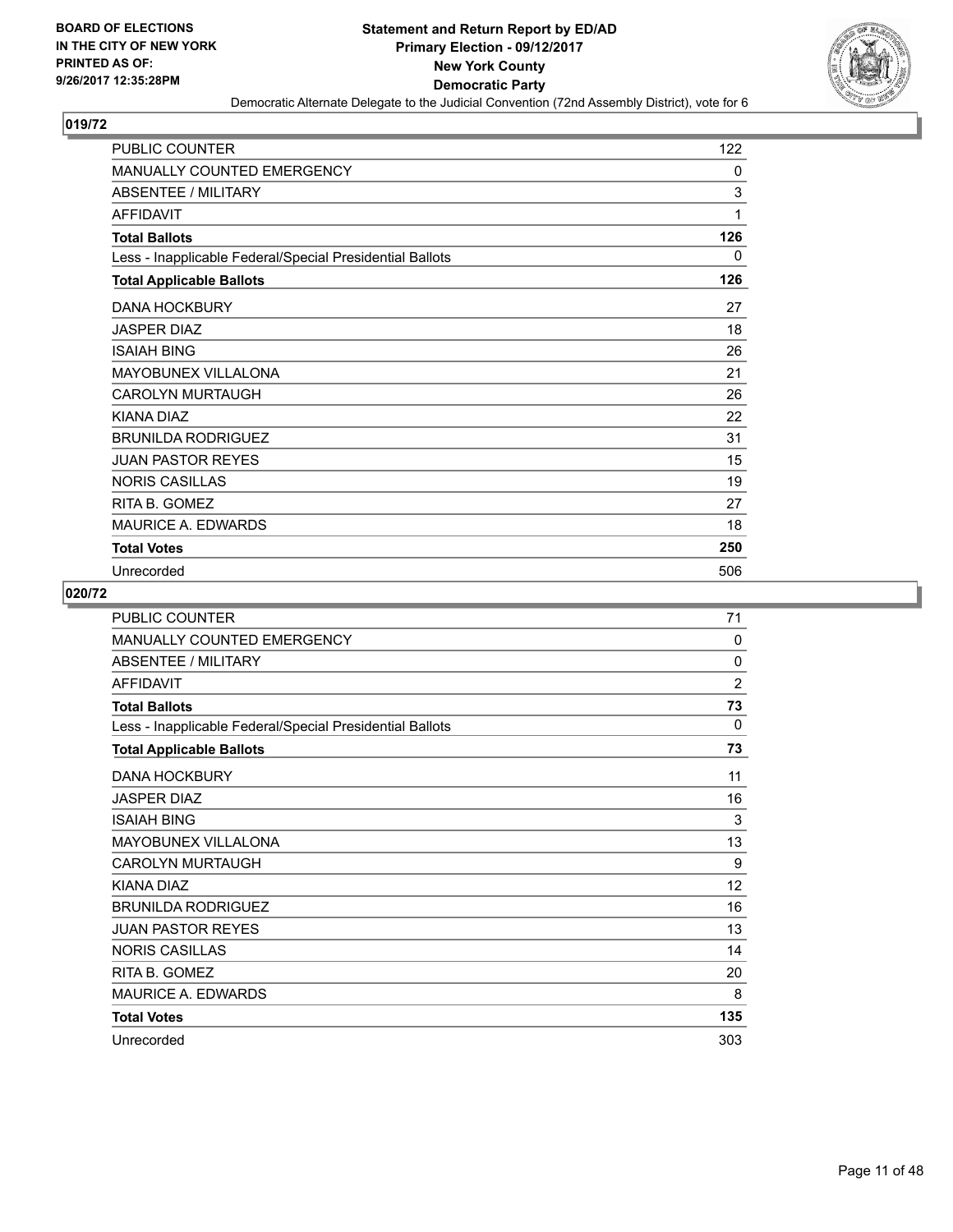

| <b>PUBLIC COUNTER</b>                                    | 122 |
|----------------------------------------------------------|-----|
| <b>MANUALLY COUNTED EMERGENCY</b>                        | 0   |
| <b>ABSENTEE / MILITARY</b>                               | 0   |
| <b>AFFIDAVIT</b>                                         | 4   |
| <b>Total Ballots</b>                                     | 126 |
| Less - Inapplicable Federal/Special Presidential Ballots | 0   |
| <b>Total Applicable Ballots</b>                          | 126 |
| <b>DANA HOCKBURY</b>                                     | 22  |
| <b>JASPER DIAZ</b>                                       | 29  |
| <b>ISAIAH BING</b>                                       | 12  |
| <b>MAYOBUNEX VILLALONA</b>                               | 15  |
| <b>CAROLYN MURTAUGH</b>                                  | 13  |
| KIANA DIAZ                                               | 21  |
| <b>BRUNILDA RODRIGUEZ</b>                                | 31  |
| <b>JUAN PASTOR REYES</b>                                 | 21  |
| <b>NORIS CASILLAS</b>                                    | 14  |
| RITA B. GOMEZ                                            | 26  |
| <b>MAURICE A. EDWARDS</b>                                | 12  |
| UNATTRIBUTABLE WRITE-IN (WRITE-IN)                       | 1   |
| <b>Total Votes</b>                                       | 217 |
| Unrecorded                                               | 539 |

| PUBLIC COUNTER                                           | 96       |
|----------------------------------------------------------|----------|
| <b>MANUALLY COUNTED EMERGENCY</b>                        | 0        |
| <b>ABSENTEE / MILITARY</b>                               | 0        |
| <b>AFFIDAVIT</b>                                         | 1        |
| <b>Total Ballots</b>                                     | 97       |
| Less - Inapplicable Federal/Special Presidential Ballots | $\Omega$ |
| <b>Total Applicable Ballots</b>                          | 97       |
| <b>DANA HOCKBURY</b>                                     | 13       |
| <b>JASPER DIAZ</b>                                       | 23       |
| <b>ISAIAH BING</b>                                       | 5        |
| MAYOBUNEX VILLALONA                                      | 17       |
| <b>CAROLYN MURTAUGH</b>                                  | 14       |
| KIANA DIAZ                                               | 16       |
| <b>BRUNILDA RODRIGUEZ</b>                                | 28       |
| <b>JUAN PASTOR REYES</b>                                 | 12       |
| <b>NORIS CASILLAS</b>                                    | 8        |
| RITA B. GOMEZ                                            | 23       |
| <b>MAURICE A. EDWARDS</b>                                | 3        |
| UNATTRIBUTABLE WRITE-IN (WRITE-IN)                       | 1        |
| <b>Total Votes</b>                                       | 163      |
| Unrecorded                                               | 419      |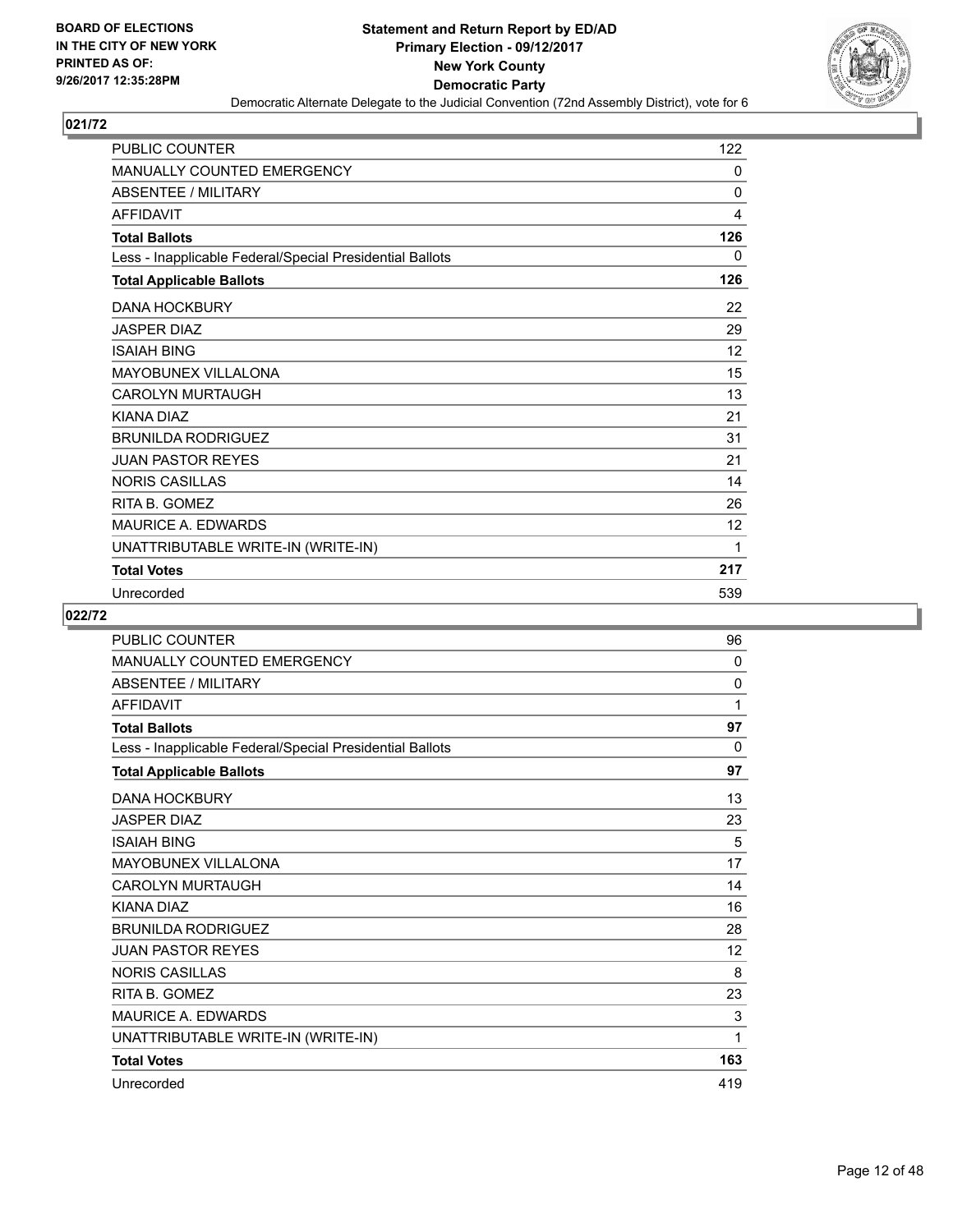

| PUBLIC COUNTER                                           | 74           |
|----------------------------------------------------------|--------------|
| MANUALLY COUNTED EMERGENCY                               | 0            |
| <b>ABSENTEE / MILITARY</b>                               | $\mathbf{0}$ |
| <b>AFFIDAVIT</b>                                         | $\mathbf{0}$ |
| <b>Total Ballots</b>                                     | 74           |
| Less - Inapplicable Federal/Special Presidential Ballots | $\Omega$     |
| <b>Total Applicable Ballots</b>                          | 74           |
| <b>DANA HOCKBURY</b>                                     | 10           |
| <b>JASPER DIAZ</b>                                       | 10           |
| <b>ISAIAH BING</b>                                       | 13           |
| <b>MAYOBUNEX VILLALONA</b>                               | 25           |
| <b>CAROLYN MURTAUGH</b>                                  | 14           |
| KIANA DIAZ                                               | 12           |
| <b>BRUNILDA RODRIGUEZ</b>                                | 13           |
| <b>JUAN PASTOR REYES</b>                                 | 12           |
| <b>NORIS CASILLAS</b>                                    | 8            |
| RITA B. GOMEZ                                            | 12           |
| <b>MAURICE A. EDWARDS</b>                                | 11           |
| <b>Total Votes</b>                                       | 140          |
| Unrecorded                                               | 304          |

| <b>PUBLIC COUNTER</b>                                    | 79       |
|----------------------------------------------------------|----------|
| <b>MANUALLY COUNTED EMERGENCY</b>                        | 0        |
| ABSENTEE / MILITARY                                      | 1        |
| <b>AFFIDAVIT</b>                                         | 1        |
| <b>Total Ballots</b>                                     | 81       |
| Less - Inapplicable Federal/Special Presidential Ballots | $\Omega$ |
| <b>Total Applicable Ballots</b>                          | 81       |
| <b>DANA HOCKBURY</b>                                     | 17       |
| <b>JASPER DIAZ</b>                                       | 19       |
| <b>ISAIAH BING</b>                                       | 13       |
| MAYOBUNEX VILLALONA                                      | 17       |
| <b>CAROLYN MURTAUGH</b>                                  | 11       |
| KIANA DIAZ                                               | 30       |
| <b>BRUNILDA RODRIGUEZ</b>                                | 36       |
| <b>JUAN PASTOR REYES</b>                                 | 33       |
| <b>NORIS CASILLAS</b>                                    | 29       |
| RITA B. GOMEZ                                            | 29       |
| <b>MAURICE A. EDWARDS</b>                                | 26       |
| <b>Total Votes</b>                                       | 260      |
| Unrecorded                                               | 226      |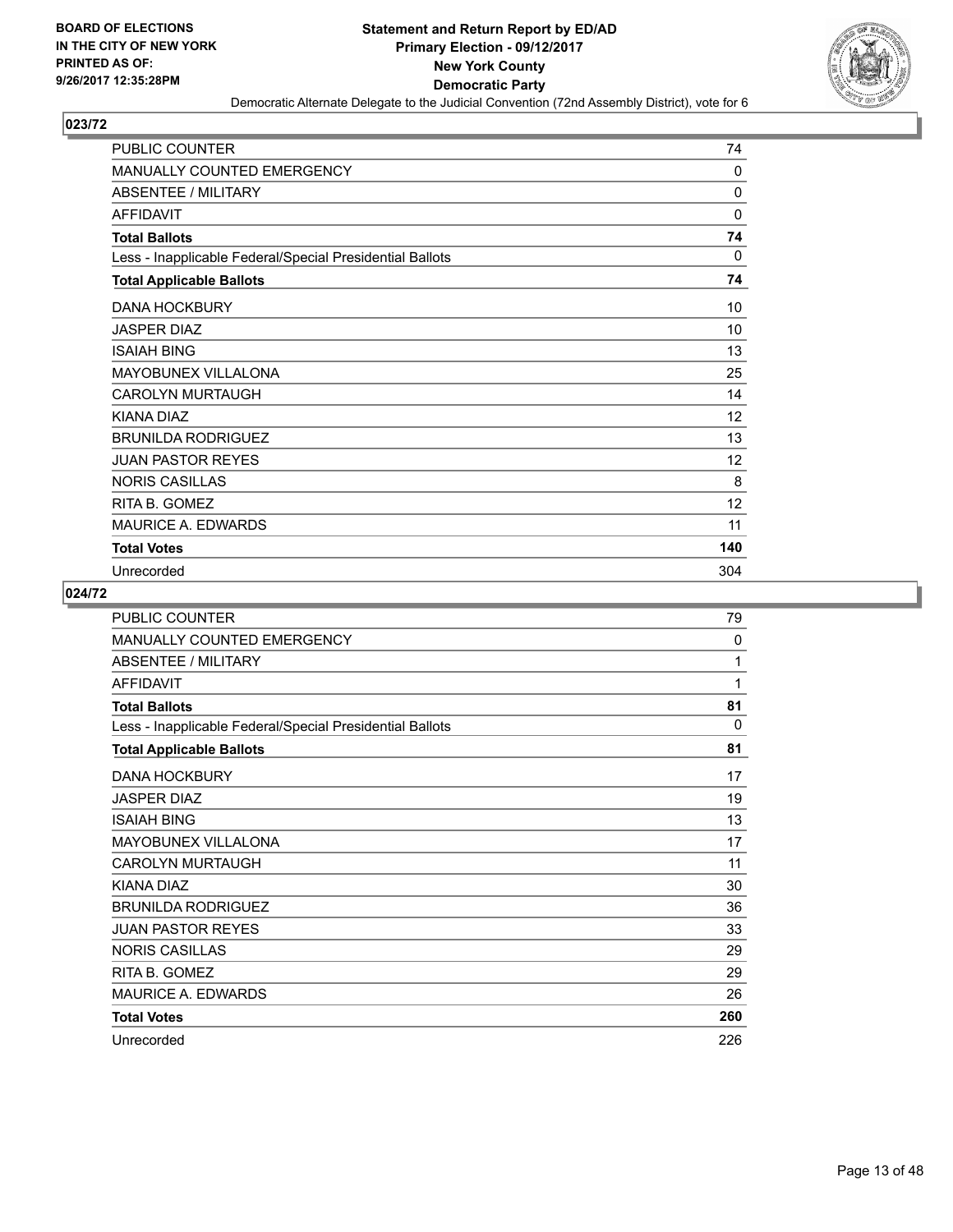

| PUBLIC COUNTER                                           | 43             |
|----------------------------------------------------------|----------------|
| <b>MANUALLY COUNTED EMERGENCY</b>                        | 0              |
| <b>ABSENTEE / MILITARY</b>                               | 0              |
| <b>AFFIDAVIT</b>                                         | $\mathbf{0}$   |
| <b>Total Ballots</b>                                     | 43             |
| Less - Inapplicable Federal/Special Presidential Ballots | $\Omega$       |
| <b>Total Applicable Ballots</b>                          | 43             |
| <b>DANA HOCKBURY</b>                                     | 6              |
| <b>JASPER DIAZ</b>                                       | 7              |
| <b>ISAIAH BING</b>                                       | 1              |
| <b>MAYOBUNEX VILLALONA</b>                               | $\overline{7}$ |
| <b>CAROLYN MURTAUGH</b>                                  | 3              |
| <b>KIANA DIAZ</b>                                        | 10             |
| <b>BRUNILDA RODRIGUEZ</b>                                | 14             |
| <b>JUAN PASTOR REYES</b>                                 | 9              |
| <b>NORIS CASILLAS</b>                                    | 5              |
| RITA B. GOMEZ                                            | 9              |
| <b>MAURICE A. EDWARDS</b>                                | 5              |
| <b>Total Votes</b>                                       | 76             |
| Unrecorded                                               | 182            |

| <b>PUBLIC COUNTER</b>                                    | 132            |
|----------------------------------------------------------|----------------|
| MANUALLY COUNTED EMERGENCY                               | 0              |
| <b>ABSENTEE / MILITARY</b>                               | $\overline{2}$ |
| <b>AFFIDAVIT</b>                                         | $\mathbf 0$    |
| <b>Total Ballots</b>                                     | 134            |
| Less - Inapplicable Federal/Special Presidential Ballots | 0              |
| <b>Total Applicable Ballots</b>                          | 134            |
| <b>DANA HOCKBURY</b>                                     | 25             |
| <b>JASPER DIAZ</b>                                       | 26             |
| <b>ISAIAH BING</b>                                       | 23             |
| MAYOBUNEX VILLALONA                                      | 21             |
| <b>CAROLYN MURTAUGH</b>                                  | 33             |
| KIANA DIAZ                                               | 40             |
| <b>BRUNILDA RODRIGUEZ</b>                                | 44             |
| <b>JUAN PASTOR REYES</b>                                 | 36             |
| <b>NORIS CASILLAS</b>                                    | 35             |
| RITA B. GOMEZ                                            | 43             |
| <b>MAURICE A. EDWARDS</b>                                | 31             |
| JONATHAN GANZARSKI (WRITE-IN)                            | 1              |
| <b>Total Votes</b>                                       | 358            |
| Unrecorded                                               | 446            |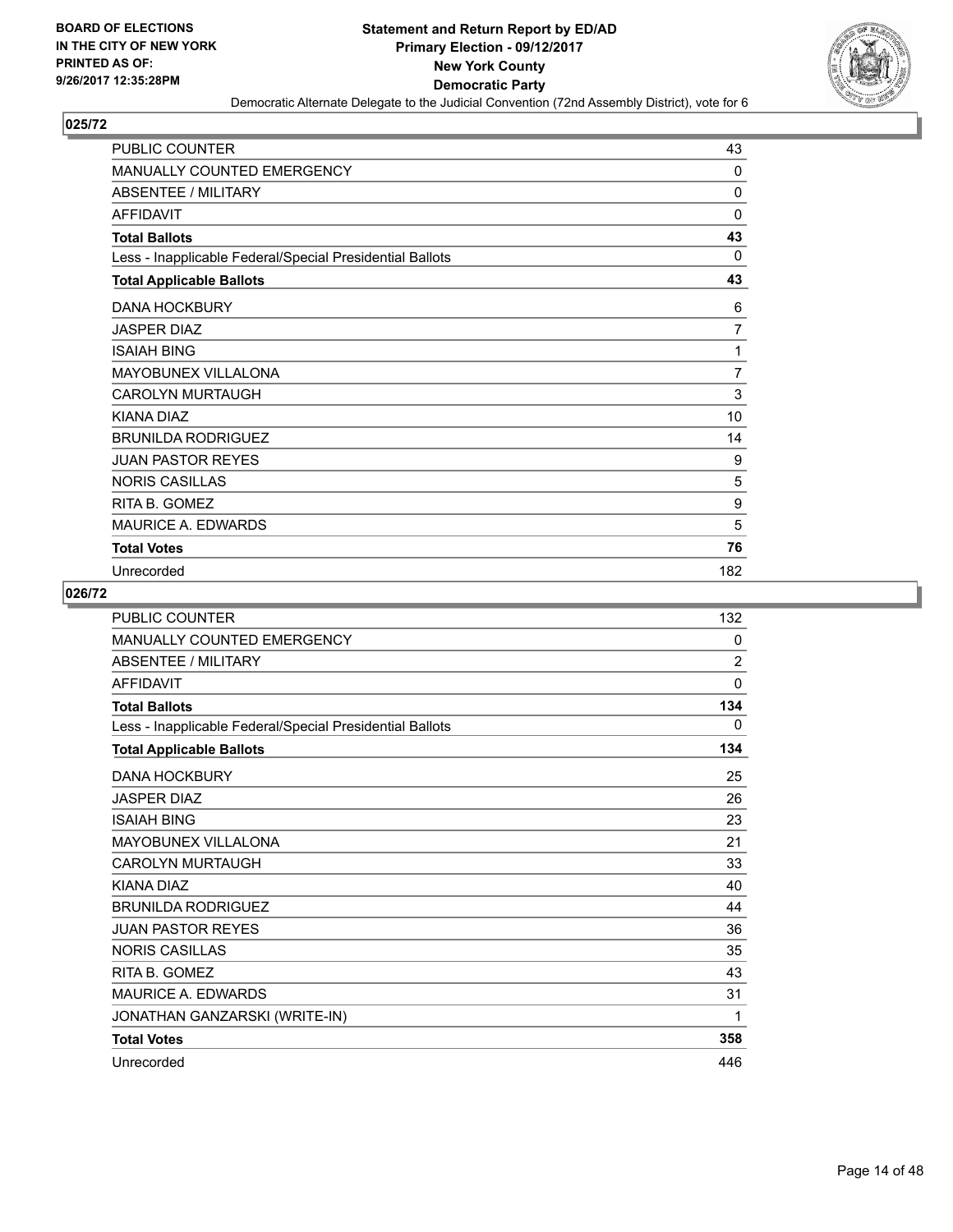

| PUBLIC COUNTER                                           | 81       |
|----------------------------------------------------------|----------|
| MANUALLY COUNTED EMERGENCY                               | 0        |
| <b>ABSENTEE / MILITARY</b>                               | 5        |
| <b>AFFIDAVIT</b>                                         | $\Omega$ |
| <b>Total Ballots</b>                                     | 86       |
| Less - Inapplicable Federal/Special Presidential Ballots | $\Omega$ |
| <b>Total Applicable Ballots</b>                          | 86       |
| <b>DANA HOCKBURY</b>                                     | 17       |
| <b>JASPER DIAZ</b>                                       | 18       |
| <b>ISAIAH BING</b>                                       | 18       |
| <b>MAYOBUNEX VILLALONA</b>                               | 20       |
| <b>CAROLYN MURTAUGH</b>                                  | 22       |
| KIANA DIAZ                                               | 32       |
| <b>BRUNILDA RODRIGUEZ</b>                                | 37       |
| <b>JUAN PASTOR REYES</b>                                 | 26       |
| <b>NORIS CASILLAS</b>                                    | 28       |
| RITA B. GOMEZ                                            | 34       |
| <b>MAURICE A. EDWARDS</b>                                | 28       |
| <b>Total Votes</b>                                       | 280      |
| Unrecorded                                               | 236      |

| <b>PUBLIC COUNTER</b>                                    | 75           |
|----------------------------------------------------------|--------------|
| MANUALLY COUNTED EMERGENCY                               | 0            |
| <b>ABSENTEE / MILITARY</b>                               | $\Omega$     |
| <b>AFFIDAVIT</b>                                         | $\mathbf{0}$ |
| <b>Total Ballots</b>                                     | 75           |
| Less - Inapplicable Federal/Special Presidential Ballots | $\Omega$     |
| <b>Total Applicable Ballots</b>                          | 75           |
| <b>DANA HOCKBURY</b>                                     | 10           |
| <b>JASPER DIAZ</b>                                       | 10           |
| <b>ISAIAH BING</b>                                       | 10           |
| MAYOBUNEX VILLALONA                                      | 11           |
| <b>CAROLYN MURTAUGH</b>                                  | 12           |
| KIANA DIAZ                                               | 13           |
| <b>BRUNILDA RODRIGUEZ</b>                                | 11           |
| <b>JUAN PASTOR REYES</b>                                 | 13           |
| <b>NORIS CASILLAS</b>                                    | 12           |
| RITA B. GOMEZ                                            | 14           |
| <b>MAURICE A. EDWARDS</b>                                | 9            |
| <b>Total Votes</b>                                       | 125          |
| Unrecorded                                               | 325          |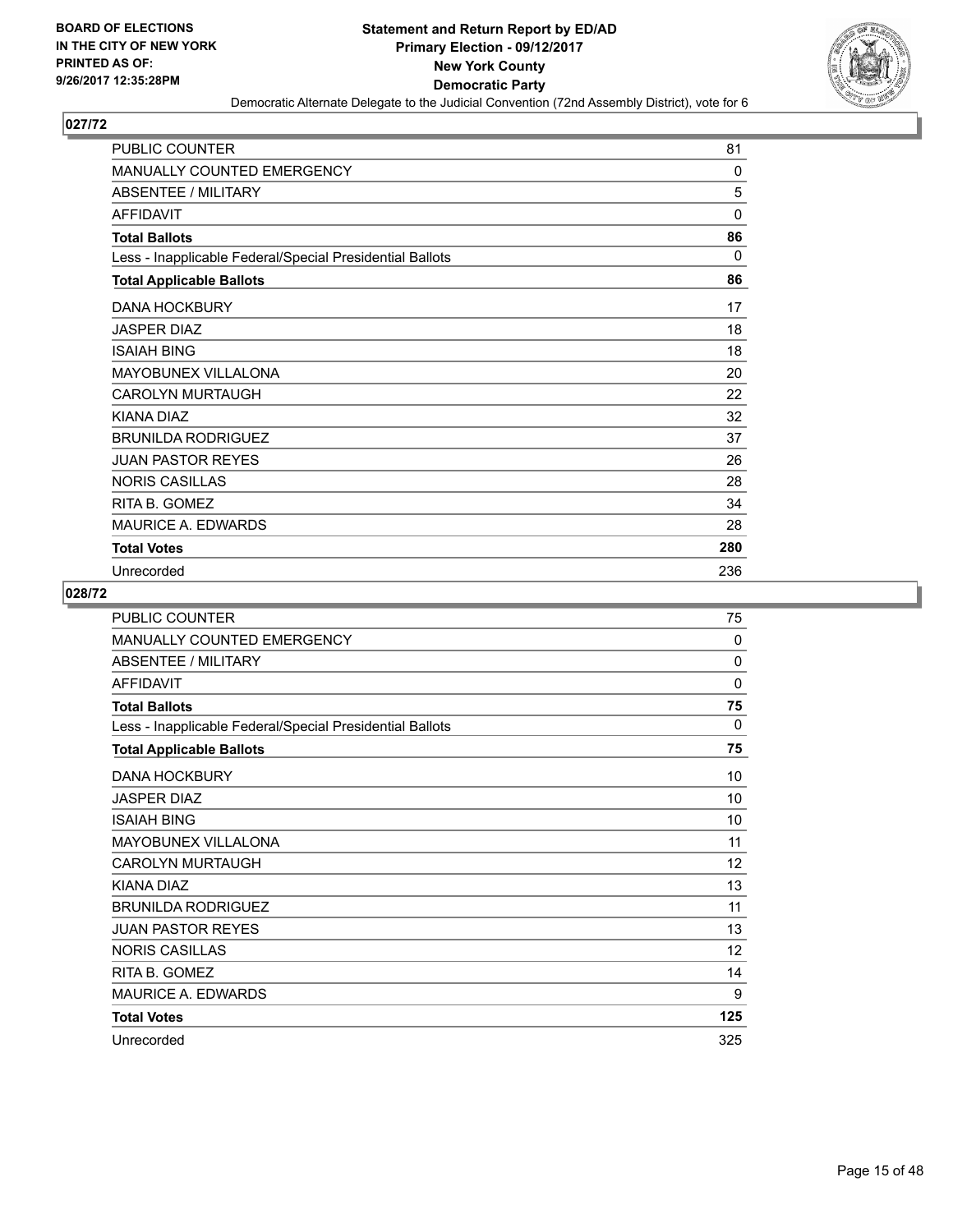

| <b>PUBLIC COUNTER</b>                                    | 106            |
|----------------------------------------------------------|----------------|
| <b>MANUALLY COUNTED EMERGENCY</b>                        | 0              |
| <b>ABSENTEE / MILITARY</b>                               | $\overline{2}$ |
| <b>AFFIDAVIT</b>                                         | $\mathbf{0}$   |
| <b>Total Ballots</b>                                     | 108            |
| Less - Inapplicable Federal/Special Presidential Ballots | 0              |
| <b>Total Applicable Ballots</b>                          | 108            |
| <b>DANA HOCKBURY</b>                                     | 13             |
| <b>JASPER DIAZ</b>                                       | 16             |
| <b>ISAIAH BING</b>                                       | 13             |
| <b>MAYOBUNEX VILLALONA</b>                               | 11             |
| <b>CAROLYN MURTAUGH</b>                                  | 15             |
| <b>KIANA DIAZ</b>                                        | 10             |
| <b>BRUNILDA RODRIGUEZ</b>                                | 21             |
| <b>JUAN PASTOR REYES</b>                                 | 11             |
| <b>NORIS CASILLAS</b>                                    | 11             |
| RITA B. GOMEZ                                            | 14             |
| MAURICE A. EDWARDS                                       | 8              |
| <b>JUDITH AMARO (WRITE-IN)</b>                           | 1              |
| <b>Total Votes</b>                                       | 144            |
| Unrecorded                                               | 504            |

| <b>PUBLIC COUNTER</b>                                    | 72           |
|----------------------------------------------------------|--------------|
| <b>MANUALLY COUNTED EMERGENCY</b>                        | $\mathbf{0}$ |
| <b>ABSENTEE / MILITARY</b>                               | 1            |
| <b>AFFIDAVIT</b>                                         | 1            |
| <b>Total Ballots</b>                                     | 74           |
| Less - Inapplicable Federal/Special Presidential Ballots | $\mathbf{0}$ |
| <b>Total Applicable Ballots</b>                          | 74           |
| <b>DANA HOCKBURY</b>                                     | 10           |
| <b>JASPER DIAZ</b>                                       | 20           |
| <b>ISAIAH BING</b>                                       | 4            |
| <b>MAYOBUNEX VILLALONA</b>                               | 12           |
| <b>CAROLYN MURTAUGH</b>                                  | 6            |
| KIANA DIAZ                                               | 23           |
| <b>BRUNILDA RODRIGUEZ</b>                                | 29           |
| <b>JUAN PASTOR REYES</b>                                 | 17           |
| <b>NORIS CASILLAS</b>                                    | 17           |
| RITA B. GOMEZ                                            | 23           |
| MAURICE A. EDWARDS                                       | 9            |
| UNATTRIBUTABLE WRITE-IN (WRITE-IN)                       | 1            |
| <b>Total Votes</b>                                       | 171          |
| Unrecorded                                               | 273          |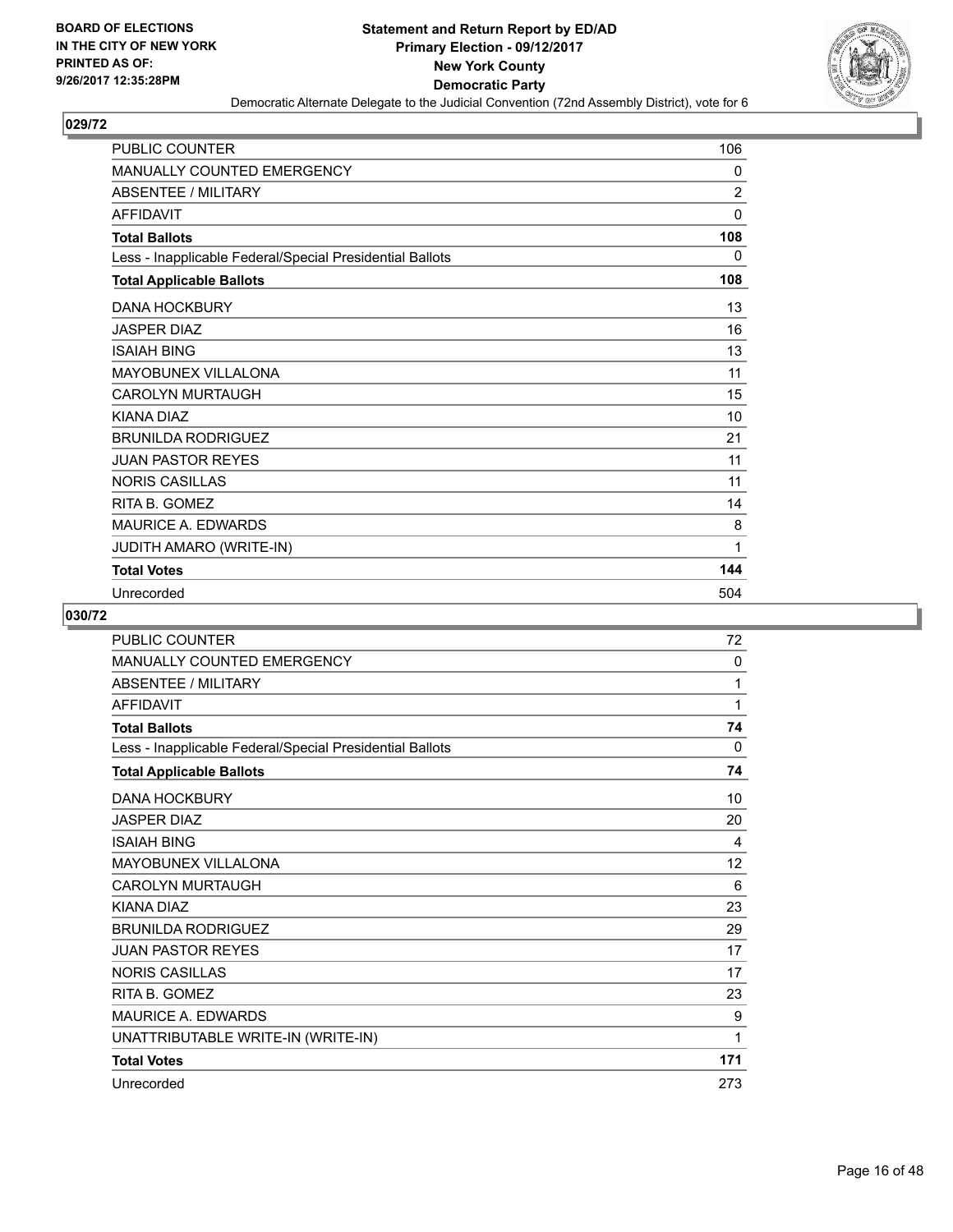

| <b>PUBLIC COUNTER</b>                                    | 58           |
|----------------------------------------------------------|--------------|
| MANUALLY COUNTED EMERGENCY                               | $\mathbf{0}$ |
| ABSENTEE / MILITARY                                      | $\mathbf{0}$ |
| <b>AFFIDAVIT</b>                                         | 1            |
| <b>Total Ballots</b>                                     | 59           |
| Less - Inapplicable Federal/Special Presidential Ballots | 0            |
| <b>Total Applicable Ballots</b>                          | 59           |
| <b>DANA HOCKBURY</b>                                     | 10           |
| <b>JASPER DIAZ</b>                                       | 12           |
| <b>ISAIAH BING</b>                                       | 4            |
| <b>MAYOBUNEX VILLALONA</b>                               | 10           |
| <b>CAROLYN MURTAUGH</b>                                  | 9            |
| KIANA DIAZ                                               | 18           |
| <b>BRUNILDA RODRIGUEZ</b>                                | 22           |
| <b>JUAN PASTOR REYES</b>                                 | 16           |
| <b>NORIS CASILLAS</b>                                    | 12           |
| RITA B. GOMEZ                                            | 17           |
| <b>MAURICE A. EDWARDS</b>                                | 11           |
| <b>Total Votes</b>                                       | 141          |
| Unrecorded                                               | 213          |

| <b>PUBLIC COUNTER</b>                                    | 133          |
|----------------------------------------------------------|--------------|
| <b>MANUALLY COUNTED EMERGENCY</b>                        | 0            |
| ABSENTEE / MILITARY                                      | $\mathbf{0}$ |
| <b>AFFIDAVIT</b>                                         | 2            |
| <b>Total Ballots</b>                                     | 135          |
| Less - Inapplicable Federal/Special Presidential Ballots | 0            |
| <b>Total Applicable Ballots</b>                          | 135          |
| <b>DANA HOCKBURY</b>                                     | 39           |
| <b>JASPER DIAZ</b>                                       | 45           |
| <b>ISAIAH BING</b>                                       | 36           |
| <b>MAYOBUNEX VILLALONA</b>                               | 30           |
| <b>CAROLYN MURTAUGH</b>                                  | 44           |
| KIANA DIAZ                                               | 46           |
| <b>BRUNILDA RODRIGUEZ</b>                                | 47           |
| <b>JUAN PASTOR REYES</b>                                 | 39           |
| <b>NORIS CASILLAS</b>                                    | 25           |
| RITA B. GOMEZ                                            | 52           |
| <b>MAURICE A. EDWARDS</b>                                | 32           |
| <b>Total Votes</b>                                       | 435          |
| Unrecorded                                               | 375          |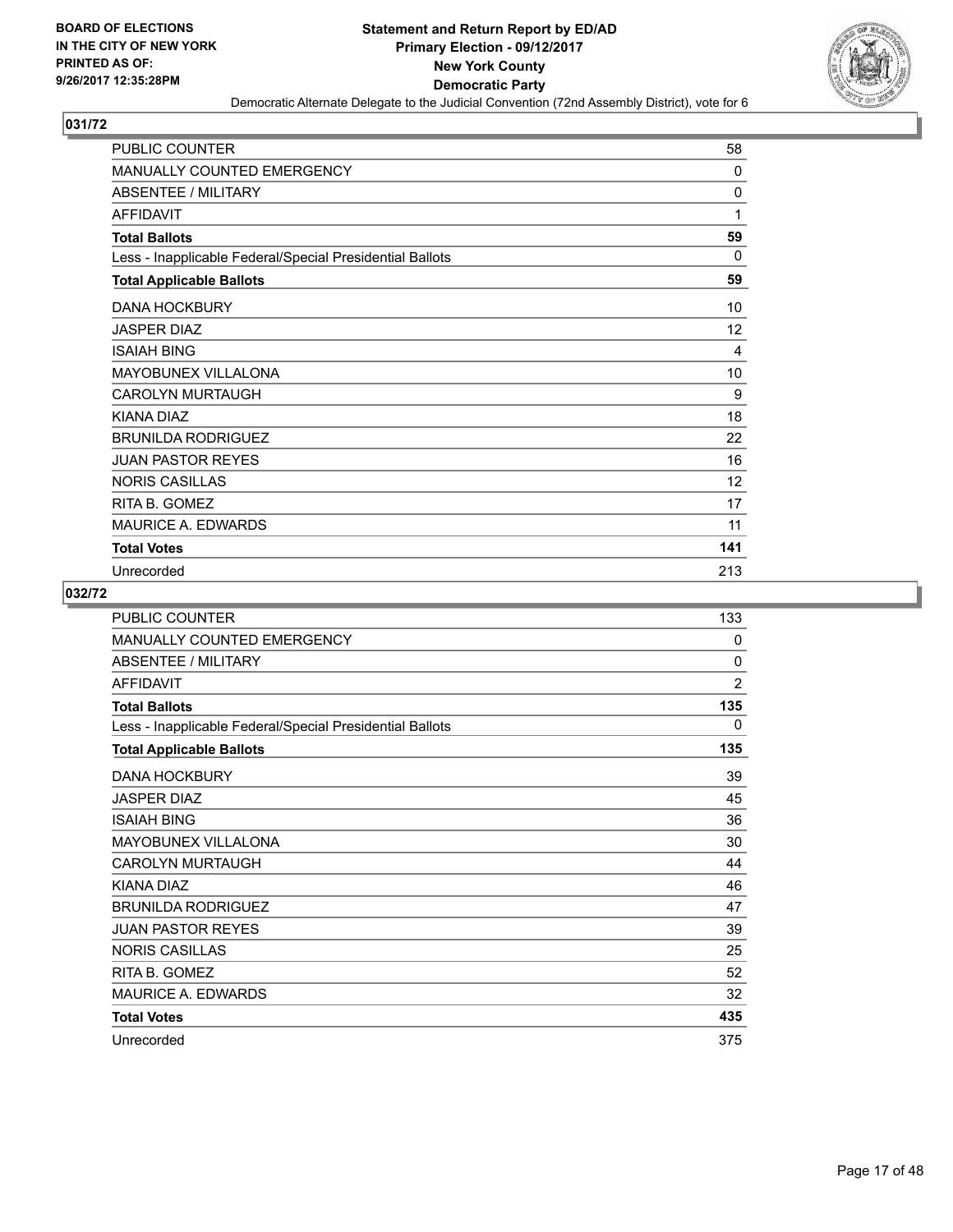

| <b>PUBLIC COUNTER</b>                                    | 57  |
|----------------------------------------------------------|-----|
| <b>MANUALLY COUNTED EMERGENCY</b>                        | 0   |
| <b>ABSENTEE / MILITARY</b>                               | 3   |
| <b>AFFIDAVIT</b>                                         | 1   |
| <b>Total Ballots</b>                                     | 61  |
| Less - Inapplicable Federal/Special Presidential Ballots | 0   |
| <b>Total Applicable Ballots</b>                          | 61  |
| <b>DANA HOCKBURY</b>                                     | 10  |
| <b>JASPER DIAZ</b>                                       | 14  |
| <b>ISAIAH BING</b>                                       | 4   |
| <b>MAYOBUNEX VILLALONA</b>                               | 7   |
| <b>CAROLYN MURTAUGH</b>                                  | 6   |
| KIANA DIAZ                                               | 10  |
| <b>BRUNILDA RODRIGUEZ</b>                                | 12  |
| <b>JUAN PASTOR REYES</b>                                 | 9   |
| <b>NORIS CASILLAS</b>                                    | 7   |
| RITA B. GOMEZ                                            | 14  |
| <b>MAURICE A. EDWARDS</b>                                | 5   |
| <b>Total Votes</b>                                       | 98  |
| Unrecorded                                               | 268 |

| <b>PUBLIC COUNTER</b>                                    | 42  |
|----------------------------------------------------------|-----|
| MANUALLY COUNTED EMERGENCY                               | 0   |
| <b>ABSENTEE / MILITARY</b>                               | 1   |
| <b>AFFIDAVIT</b>                                         | 0   |
| <b>Total Ballots</b>                                     | 43  |
| Less - Inapplicable Federal/Special Presidential Ballots | 0   |
| <b>Total Applicable Ballots</b>                          | 43  |
| <b>DANA HOCKBURY</b>                                     | 4   |
| <b>JASPER DIAZ</b>                                       | 10  |
| <b>ISAIAH BING</b>                                       | 3   |
| MAYOBUNEX VILLALONA                                      | 4   |
| <b>CAROLYN MURTAUGH</b>                                  | 6   |
| KIANA DIAZ                                               | 15  |
| <b>BRUNILDA RODRIGUEZ</b>                                | 22  |
| <b>JUAN PASTOR REYES</b>                                 | 15  |
| <b>NORIS CASILLAS</b>                                    | 16  |
| RITA B. GOMEZ                                            | 14  |
| <b>MAURICE A. EDWARDS</b>                                | 11  |
| <b>Total Votes</b>                                       | 120 |
| Unrecorded                                               | 138 |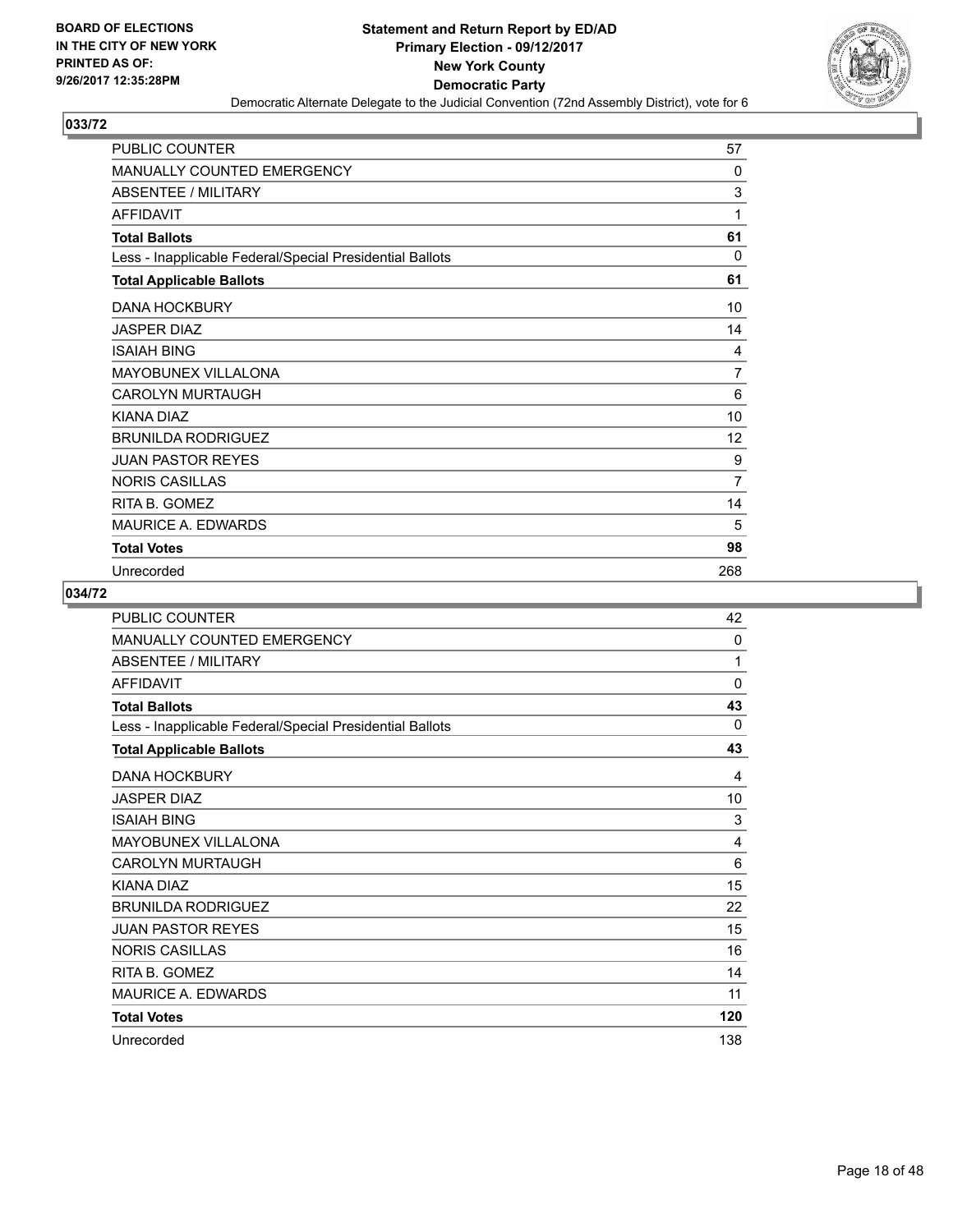

| <b>PUBLIC COUNTER</b>                                    | 68           |
|----------------------------------------------------------|--------------|
| <b>MANUALLY COUNTED EMERGENCY</b>                        | 0            |
| <b>ABSENTEE / MILITARY</b>                               | $\mathbf{0}$ |
| <b>AFFIDAVIT</b>                                         | $\mathbf{0}$ |
| <b>Total Ballots</b>                                     | 68           |
| Less - Inapplicable Federal/Special Presidential Ballots | 0            |
| <b>Total Applicable Ballots</b>                          | 68           |
| <b>DANA HOCKBURY</b>                                     | 6            |
| <b>JASPER DIAZ</b>                                       | 18           |
| <b>ISAIAH BING</b>                                       | 7            |
| <b>MAYOBUNEX VILLALONA</b>                               | 11           |
| <b>CAROLYN MURTAUGH</b>                                  | 10           |
| KIANA DIAZ                                               | 18           |
| <b>BRUNILDA RODRIGUEZ</b>                                | 20           |
| <b>JUAN PASTOR REYES</b>                                 | 15           |
| <b>NORIS CASILLAS</b>                                    | 19           |
| RITA B. GOMEZ                                            | 23           |
| <b>MAURICE A. EDWARDS</b>                                | 12           |
| <b>Total Votes</b>                                       | 159          |
| Unrecorded                                               | 249          |

| <b>PUBLIC COUNTER</b>                                    | 124 |
|----------------------------------------------------------|-----|
| MANUALLY COUNTED EMERGENCY                               | 0   |
| <b>ABSENTEE / MILITARY</b>                               | 4   |
| <b>AFFIDAVIT</b>                                         | 1   |
| <b>Total Ballots</b>                                     | 129 |
| Less - Inapplicable Federal/Special Presidential Ballots | 0   |
| <b>Total Applicable Ballots</b>                          | 129 |
| <b>DANA HOCKBURY</b>                                     | 45  |
| <b>JASPER DIAZ</b>                                       | 38  |
| <b>ISAIAH BING</b>                                       | 35  |
| MAYOBUNEX VILLALONA                                      | 34  |
| <b>CAROLYN MURTAUGH</b>                                  | 50  |
| KIANA DIAZ                                               | 35  |
| <b>BRUNILDA RODRIGUEZ</b>                                | 40  |
| <b>JUAN PASTOR REYES</b>                                 | 20  |
| <b>NORIS CASILLAS</b>                                    | 28  |
| RITA B. GOMEZ                                            | 47  |
| <b>MAURICE A. EDWARDS</b>                                | 28  |
| <b>Total Votes</b>                                       | 400 |
| Unrecorded                                               | 374 |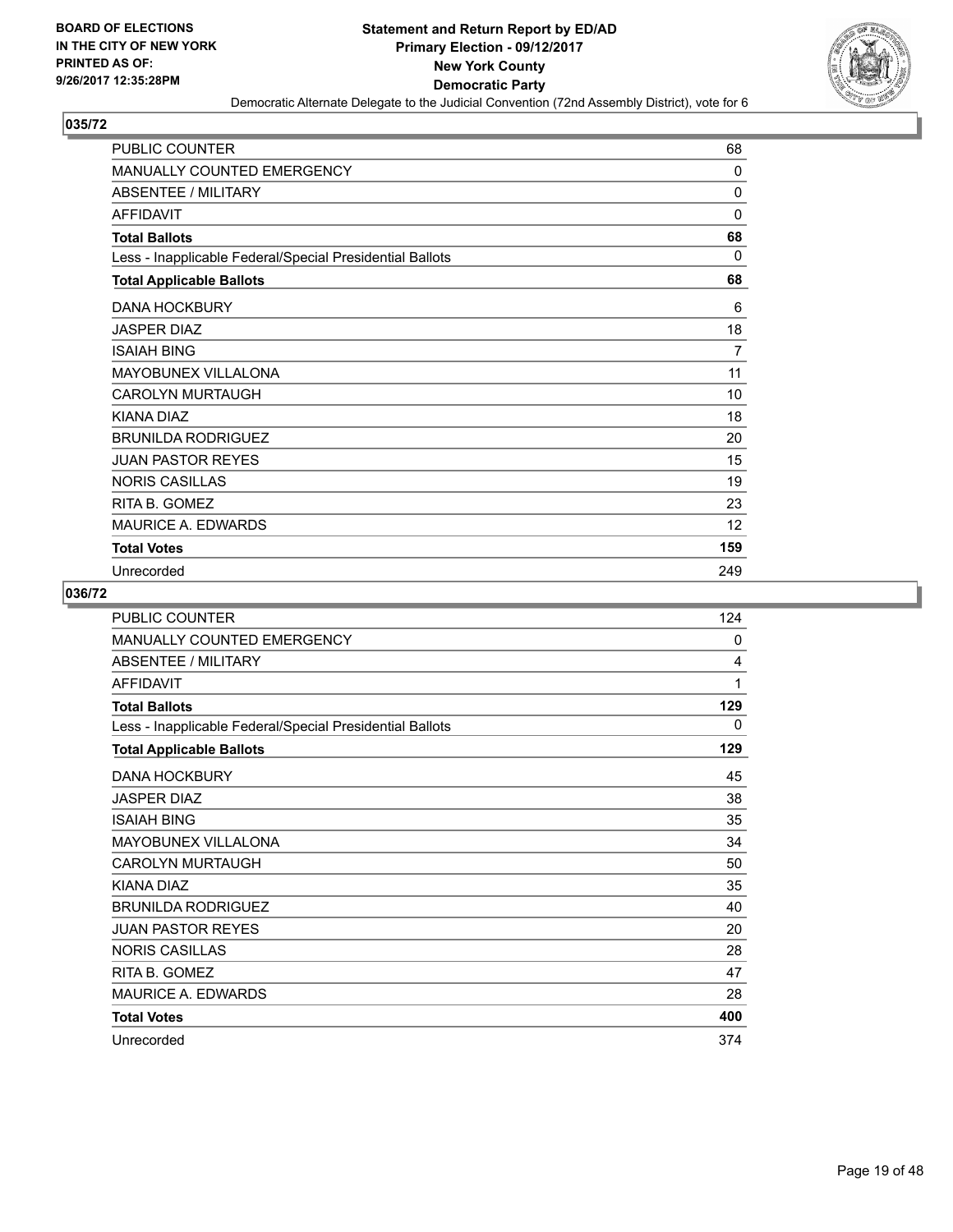

| PUBLIC COUNTER                                           | 76       |
|----------------------------------------------------------|----------|
| <b>MANUALLY COUNTED EMERGENCY</b>                        | 0        |
| <b>ABSENTEE / MILITARY</b>                               | 1        |
| <b>AFFIDAVIT</b>                                         | 3        |
| <b>Total Ballots</b>                                     | 80       |
| Less - Inapplicable Federal/Special Presidential Ballots | $\Omega$ |
| <b>Total Applicable Ballots</b>                          | 80       |
| <b>DANA HOCKBURY</b>                                     | 24       |
| <b>JASPER DIAZ</b>                                       | 12       |
| <b>ISAIAH BING</b>                                       | 16       |
| <b>MAYOBUNEX VILLALONA</b>                               | 14       |
| <b>CAROLYN MURTAUGH</b>                                  | 22       |
| <b>KIANA DIAZ</b>                                        | 16       |
| <b>BRUNILDA RODRIGUEZ</b>                                | 18       |
| <b>JUAN PASTOR REYES</b>                                 | 10       |
| <b>NORIS CASILLAS</b>                                    | 9        |
| RITA B. GOMEZ                                            | 17       |
| <b>MAURICE A. EDWARDS</b>                                | 15       |
| <b>JUAN ROSA (WRITE-IN)</b>                              | 1        |
| <b>Total Votes</b>                                       | 174      |
| Unrecorded                                               | 306      |

| PUBLIC COUNTER                                           | 94  |
|----------------------------------------------------------|-----|
| MANUALLY COUNTED EMERGENCY                               | 0   |
| ABSENTEE / MILITARY                                      | 0   |
| <b>AFFIDAVIT</b>                                         | 0   |
| <b>Total Ballots</b>                                     | 94  |
| Less - Inapplicable Federal/Special Presidential Ballots | 0   |
| <b>Total Applicable Ballots</b>                          | 94  |
| <b>DANA HOCKBURY</b>                                     | 28  |
| <b>JASPER DIAZ</b>                                       | 19  |
| <b>ISAIAH BING</b>                                       | 21  |
| MAYOBUNEX VILLALONA                                      | 23  |
| <b>CAROLYN MURTAUGH</b>                                  | 31  |
| <b>KIANA DIAZ</b>                                        | 23  |
| <b>BRUNILDA RODRIGUEZ</b>                                | 24  |
| <b>JUAN PASTOR REYES</b>                                 | 13  |
| <b>NORIS CASILLAS</b>                                    | 14  |
| RITA B. GOMEZ                                            | 29  |
| <b>MAURICE A. EDWARDS</b>                                | 16  |
| <b>Total Votes</b>                                       | 241 |
| Unrecorded                                               | 323 |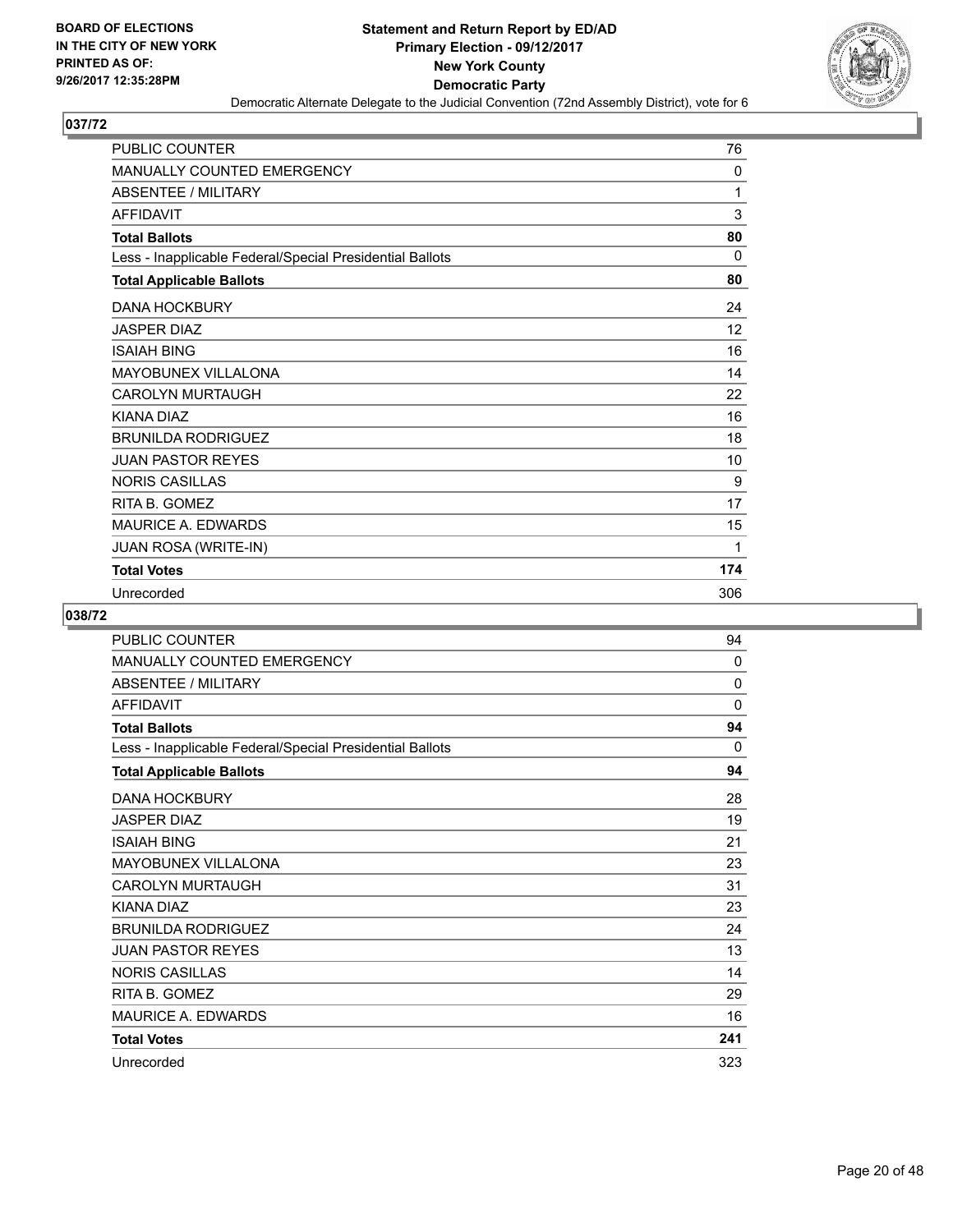

| PUBLIC COUNTER                                           | 104            |
|----------------------------------------------------------|----------------|
| <b>MANUALLY COUNTED EMERGENCY</b>                        | 0              |
| <b>ABSENTEE / MILITARY</b>                               | $\overline{2}$ |
| <b>AFFIDAVIT</b>                                         | 0              |
| <b>Total Ballots</b>                                     | 106            |
| Less - Inapplicable Federal/Special Presidential Ballots | 0              |
| <b>Total Applicable Ballots</b>                          | 106            |
| <b>DANA HOCKBURY</b>                                     | 26             |
| <b>JASPER DIAZ</b>                                       | 23             |
| <b>ISAIAH BING</b>                                       | 17             |
| <b>MAYOBUNEX VILLALONA</b>                               | 19             |
| <b>CAROLYN MURTAUGH</b>                                  | 24             |
| <b>KIANA DIAZ</b>                                        | 23             |
| <b>BRUNILDA RODRIGUEZ</b>                                | 36             |
| <b>JUAN PASTOR REYES</b>                                 | 19             |
| <b>NORIS CASILLAS</b>                                    | 19             |
| RITA B. GOMEZ                                            | 33             |
| MAURICE A. EDWARDS                                       | 21             |
| UNATTRIBUTABLE WRITE-IN (WRITE-IN)                       | 1              |
| <b>Total Votes</b>                                       | 261            |
| Unrecorded                                               | 375            |

| <b>PUBLIC COUNTER</b>                                    | 136      |
|----------------------------------------------------------|----------|
| MANUALLY COUNTED EMERGENCY                               | 0        |
| <b>ABSENTEE / MILITARY</b>                               | 3        |
| <b>AFFIDAVIT</b>                                         | $\Omega$ |
| <b>Total Ballots</b>                                     | 139      |
| Less - Inapplicable Federal/Special Presidential Ballots | 0        |
| <b>Total Applicable Ballots</b>                          | 139      |
| <b>DANA HOCKBURY</b>                                     | 32       |
| <b>JASPER DIAZ</b>                                       | 32       |
| <b>ISAIAH BING</b>                                       | 26       |
| <b>MAYOBUNEX VILLALONA</b>                               | 33       |
| <b>CAROLYN MURTAUGH</b>                                  | 39       |
| <b>KIANA DIAZ</b>                                        | 29       |
| <b>BRUNILDA RODRIGUEZ</b>                                | 39       |
| <b>JUAN PASTOR REYES</b>                                 | 26       |
| <b>NORIS CASILLAS</b>                                    | 22       |
| RITA B. GOMEZ                                            | 43       |
| <b>MAURICE A. EDWARDS</b>                                | 28       |
| DAVID DESTAFORO (WRITE-IN)                               | 1        |
| FRANCES VALENTINO (WRITE-IN)                             | 1        |
| UNATTRIBUTABLE WRITE-IN (WRITE-IN)                       | 2        |
| <b>Total Votes</b>                                       | 353      |
| Unrecorded                                               | 481      |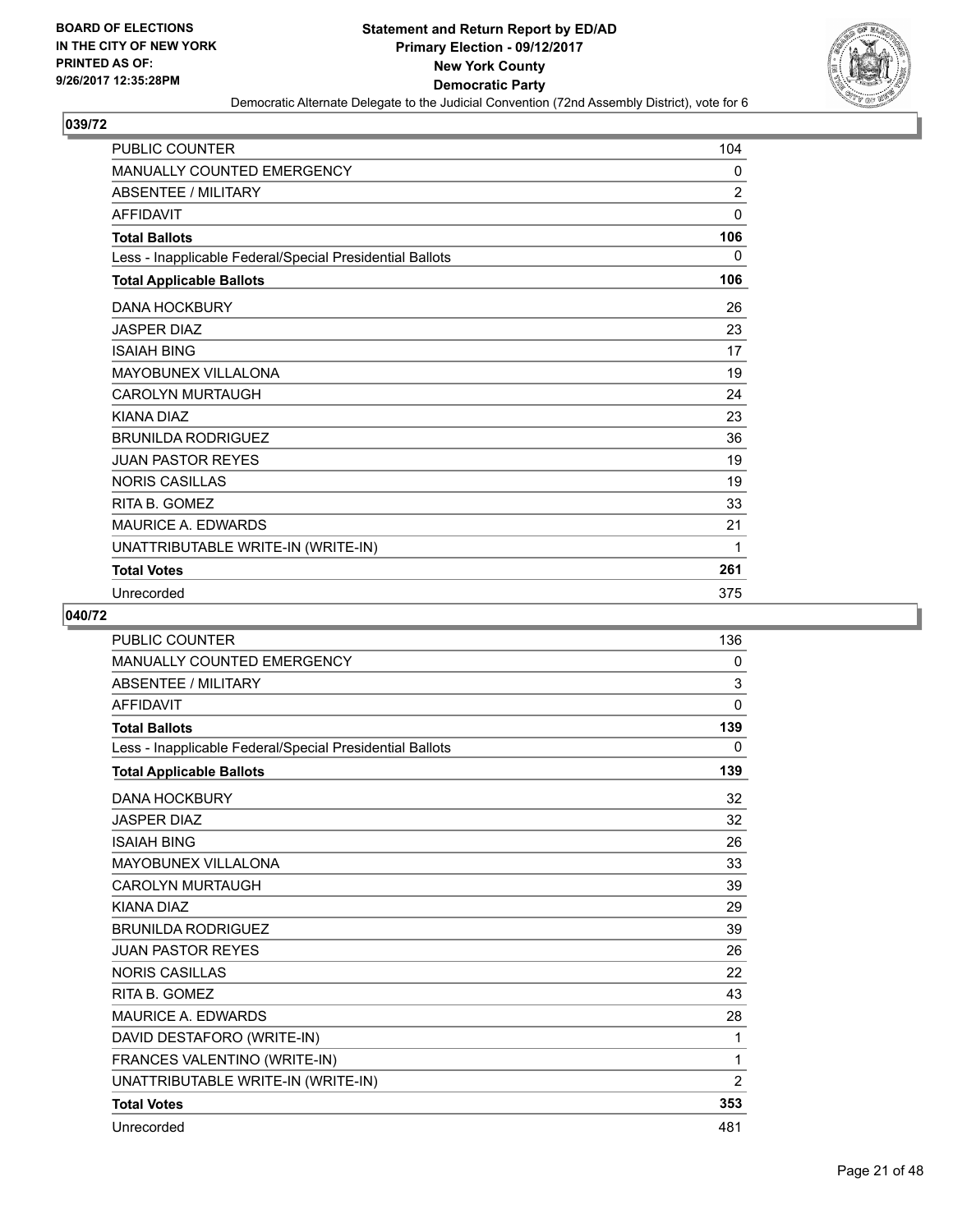

| <b>PUBLIC COUNTER</b>                                    | 124          |
|----------------------------------------------------------|--------------|
| MANUALLY COUNTED EMERGENCY                               | 0            |
| <b>ABSENTEE / MILITARY</b>                               | 2            |
| <b>AFFIDAVIT</b>                                         | $\mathbf{0}$ |
| <b>Total Ballots</b>                                     | 126          |
| Less - Inapplicable Federal/Special Presidential Ballots | 0            |
| <b>Total Applicable Ballots</b>                          | 126          |
| <b>DANA HOCKBURY</b>                                     | 31           |
| <b>JASPER DIAZ</b>                                       | 30           |
| <b>ISAIAH BING</b>                                       | 19           |
| <b>MAYOBUNEX VILLALONA</b>                               | 28           |
| <b>CAROLYN MURTAUGH</b>                                  | 30           |
| KIANA DIAZ                                               | 32           |
| <b>BRUNILDA RODRIGUEZ</b>                                | 33           |
| <b>JUAN PASTOR REYES</b>                                 | 28           |
| <b>NORIS CASILLAS</b>                                    | 22           |
| RITA B. GOMEZ                                            | 33           |
| <b>MAURICE A. EDWARDS</b>                                | 26           |
| <b>Total Votes</b>                                       | 312          |
| Unrecorded                                               | 444          |

| <b>PUBLIC COUNTER</b>                                    | 120          |
|----------------------------------------------------------|--------------|
| <b>MANUALLY COUNTED EMERGENCY</b>                        | 0            |
| ABSENTEE / MILITARY                                      | 4            |
| <b>AFFIDAVIT</b>                                         | $\mathbf{0}$ |
| <b>Total Ballots</b>                                     | 124          |
| Less - Inapplicable Federal/Special Presidential Ballots | 0            |
| <b>Total Applicable Ballots</b>                          | 124          |
| <b>DANA HOCKBURY</b>                                     | 42           |
| <b>JASPER DIAZ</b>                                       | 24           |
| <b>ISAIAH BING</b>                                       | 23           |
| MAYOBUNEX VILLALONA                                      | 24           |
| <b>CAROLYN MURTAUGH</b>                                  | 43           |
| KIANA DIAZ                                               | 36           |
| <b>BRUNILDA RODRIGUEZ</b>                                | 39           |
| <b>JUAN PASTOR REYES</b>                                 | 20           |
| <b>NORIS CASILLAS</b>                                    | 22           |
| RITA B. GOMEZ                                            | 38           |
| <b>MAURICE A. EDWARDS</b>                                | 32           |
| <b>Total Votes</b>                                       | 343          |
| Unrecorded                                               | 401          |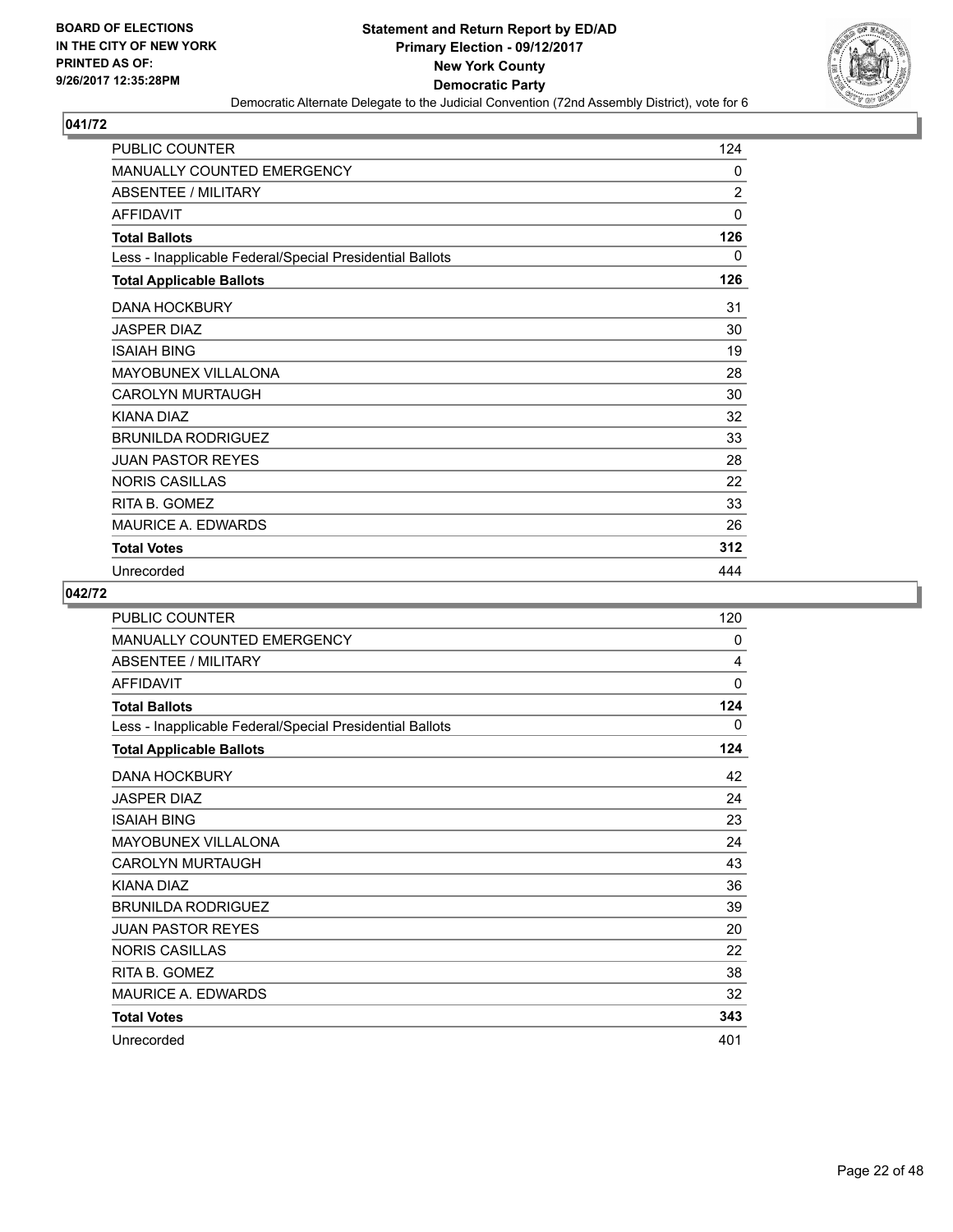

| <b>PUBLIC COUNTER</b>                                    | 136 |
|----------------------------------------------------------|-----|
| <b>MANUALLY COUNTED EMERGENCY</b>                        | 0   |
| <b>ABSENTEE / MILITARY</b>                               | 1   |
| <b>AFFIDAVIT</b>                                         | 3   |
| <b>Total Ballots</b>                                     | 140 |
| Less - Inapplicable Federal/Special Presidential Ballots | 0   |
| <b>Total Applicable Ballots</b>                          | 140 |
| <b>DANA HOCKBURY</b>                                     | 26  |
| <b>JASPER DIAZ</b>                                       | 28  |
| <b>ISAIAH BING</b>                                       | 9   |
| <b>MAYOBUNEX VILLALONA</b>                               | 23  |
| <b>CAROLYN MURTAUGH</b>                                  | 21  |
| KIANA DIAZ                                               | 23  |
| <b>BRUNILDA RODRIGUEZ</b>                                | 36  |
| <b>JUAN PASTOR REYES</b>                                 | 18  |
| <b>NORIS CASILLAS</b>                                    | 15  |
| RITA B. GOMEZ                                            | 30  |
| <b>MAURICE A. EDWARDS</b>                                | 15  |
| DANIEL MORALES-ARMSTRONG (WRITE-IN)                      | 1   |
| JAYNICE DEL ROSARIO (WRITE-IN)                           | 1   |
| <b>Total Votes</b>                                       | 246 |
| Unrecorded                                               | 594 |

| <b>PUBLIC COUNTER</b>                                    | 103            |
|----------------------------------------------------------|----------------|
| <b>MANUALLY COUNTED EMERGENCY</b>                        | 0              |
| <b>ABSENTEE / MILITARY</b>                               | $\overline{2}$ |
| <b>AFFIDAVIT</b>                                         | 1              |
| <b>Total Ballots</b>                                     | 106            |
| Less - Inapplicable Federal/Special Presidential Ballots | 0              |
| <b>Total Applicable Ballots</b>                          | 106            |
| <b>DANA HOCKBURY</b>                                     | 15             |
| <b>JASPER DIAZ</b>                                       | 21             |
| <b>ISAIAH BING</b>                                       | 9              |
| <b>MAYOBUNEX VILLALONA</b>                               | 17             |
| <b>CAROLYN MURTAUGH</b>                                  | 15             |
| KIANA DIAZ                                               | 25             |
| <b>BRUNILDA RODRIGUEZ</b>                                | 29             |
| <b>JUAN PASTOR REYES</b>                                 | 20             |
| <b>NORIS CASILLAS</b>                                    | 16             |
| RITA B. GOMEZ                                            | 24             |
| <b>MAURICE A. EDWARDS</b>                                | 15             |
| <b>Total Votes</b>                                       | 206            |
| Unrecorded                                               | 430            |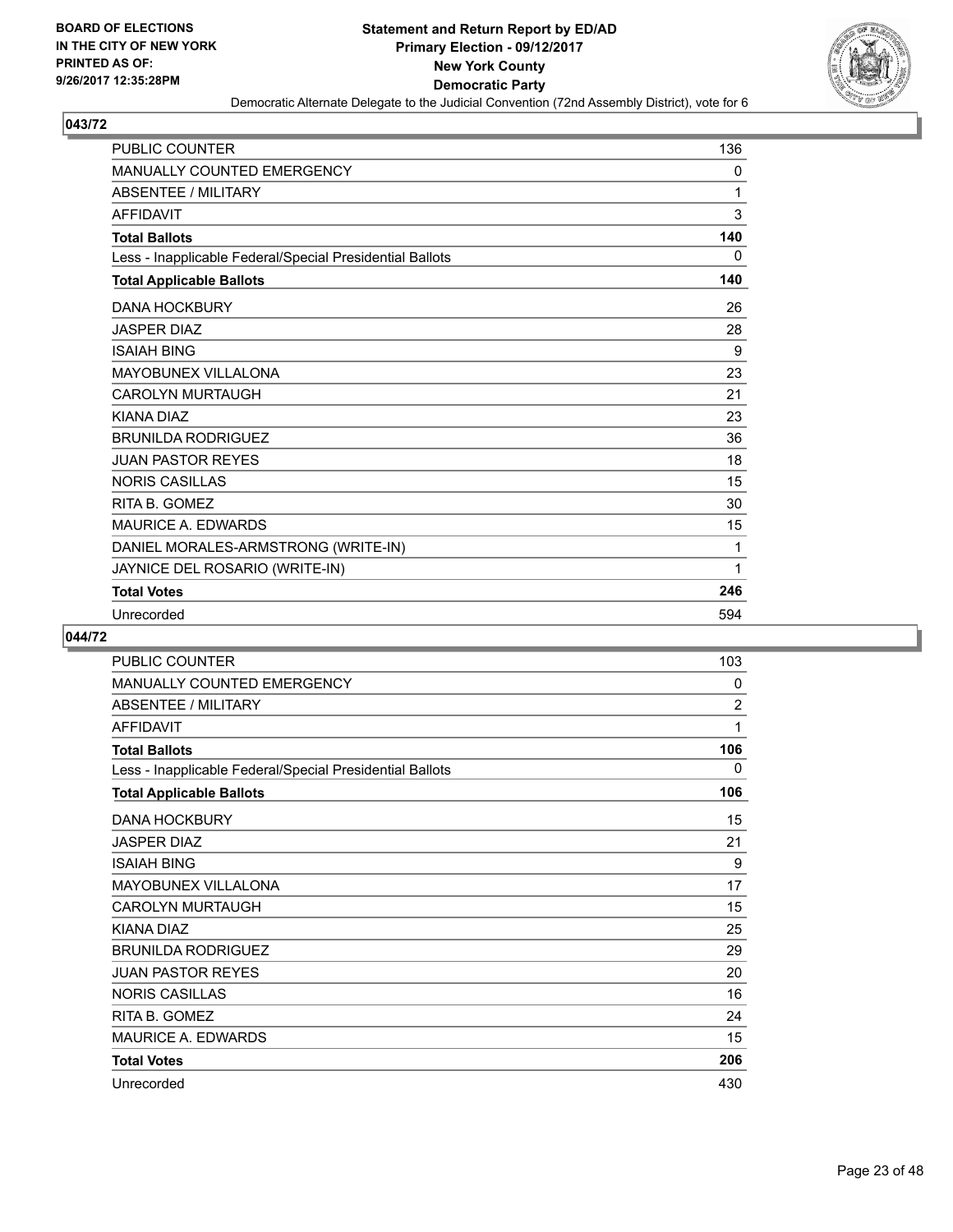

| <b>PUBLIC COUNTER</b>                                    | 92             |
|----------------------------------------------------------|----------------|
| MANUALLY COUNTED EMERGENCY                               | 0              |
| <b>ABSENTEE / MILITARY</b>                               | $\overline{c}$ |
| <b>AFFIDAVIT</b>                                         | 1              |
| <b>Total Ballots</b>                                     | 95             |
| Less - Inapplicable Federal/Special Presidential Ballots | $\Omega$       |
| <b>Total Applicable Ballots</b>                          | 95             |
| <b>DANA HOCKBURY</b>                                     | 18             |
| <b>JASPER DIAZ</b>                                       | 18             |
| <b>ISAIAH BING</b>                                       | 15             |
| <b>MAYOBUNEX VILLALONA</b>                               | 25             |
| <b>CAROLYN MURTAUGH</b>                                  | 16             |
| <b>KIANA DIAZ</b>                                        | 18             |
| <b>BRUNILDA RODRIGUEZ</b>                                | 22             |
| <b>JUAN PASTOR REYES</b>                                 | 16             |
| <b>NORIS CASILLAS</b>                                    | 12             |
| RITA B. GOMEZ                                            | 27             |
| <b>MAURICE A. EDWARDS</b>                                | 12             |
| <b>Total Votes</b>                                       | 199            |
| Unrecorded                                               | 371            |

| <b>PUBLIC COUNTER</b>                                    | 96           |
|----------------------------------------------------------|--------------|
| MANUALLY COUNTED EMERGENCY                               | 0            |
| <b>ABSENTEE / MILITARY</b>                               | $\mathbf{0}$ |
| <b>AFFIDAVIT</b>                                         | $\mathbf{0}$ |
| <b>Total Ballots</b>                                     | 96           |
| Less - Inapplicable Federal/Special Presidential Ballots | $\Omega$     |
| <b>Total Applicable Ballots</b>                          | 96           |
| <b>DANA HOCKBURY</b>                                     | 30           |
| <b>JASPER DIAZ</b>                                       | 24           |
| <b>ISAIAH BING</b>                                       | 24           |
| MAYOBUNEX VILLALONA                                      | 17           |
| <b>CAROLYN MURTAUGH</b>                                  | 34           |
| KIANA DIAZ                                               | 34           |
| <b>BRUNILDA RODRIGUEZ</b>                                | 29           |
| <b>JUAN PASTOR REYES</b>                                 | 25           |
| <b>NORIS CASILLAS</b>                                    | 19           |
| RITA B. GOMEZ                                            | 30           |
| <b>MAURICE A. EDWARDS</b>                                | 25           |
| <b>Total Votes</b>                                       | 291          |
| Unrecorded                                               | 285          |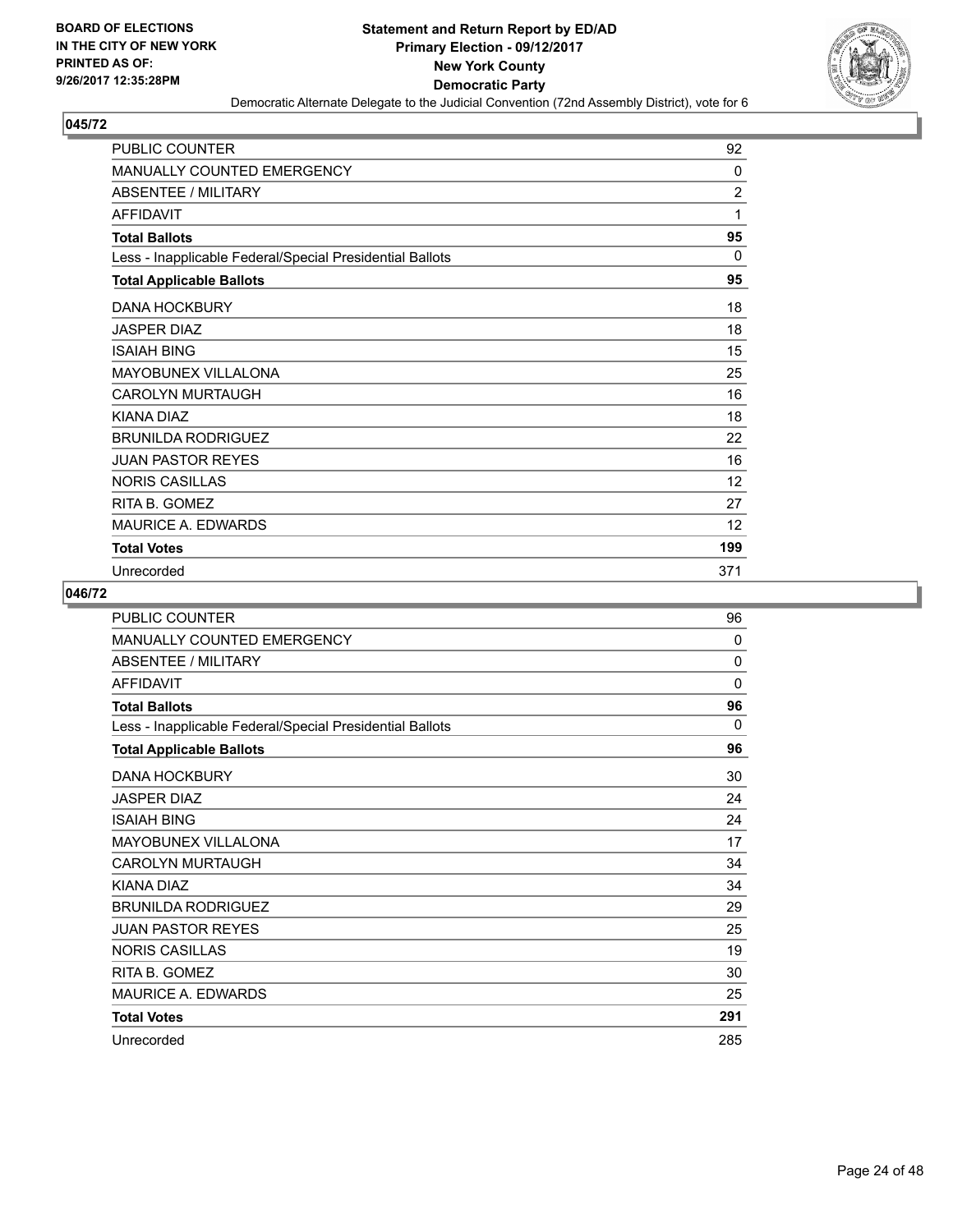

| <b>PUBLIC COUNTER</b>                                    | 113          |
|----------------------------------------------------------|--------------|
| <b>MANUALLY COUNTED EMERGENCY</b>                        | 0            |
| <b>ABSENTEE / MILITARY</b>                               | $\mathbf{0}$ |
| <b>AFFIDAVIT</b>                                         | 1            |
| <b>Total Ballots</b>                                     | 114          |
| Less - Inapplicable Federal/Special Presidential Ballots | 0            |
| <b>Total Applicable Ballots</b>                          | 114          |
| <b>DANA HOCKBURY</b>                                     | 16           |
| <b>JASPER DIAZ</b>                                       | 20           |
| <b>ISAIAH BING</b>                                       | 17           |
| <b>MAYOBUNEX VILLALONA</b>                               | 21           |
| <b>CAROLYN MURTAUGH</b>                                  | 18           |
| KIANA DIAZ                                               | 23           |
| <b>BRUNILDA RODRIGUEZ</b>                                | 32           |
| <b>JUAN PASTOR REYES</b>                                 | 29           |
| <b>NORIS CASILLAS</b>                                    | 15           |
| RITA B. GOMEZ                                            | 34           |
| <b>MAURICE A. EDWARDS</b>                                | 18           |
| <b>Total Votes</b>                                       | 243          |
| Unrecorded                                               | 441          |

| <b>PUBLIC COUNTER</b>                                    | 137            |
|----------------------------------------------------------|----------------|
| <b>MANUALLY COUNTED EMERGENCY</b>                        | 0              |
| <b>ABSENTEE / MILITARY</b>                               | 1              |
| <b>AFFIDAVIT</b>                                         | 1              |
| <b>Total Ballots</b>                                     | 139            |
| Less - Inapplicable Federal/Special Presidential Ballots | $\Omega$       |
| <b>Total Applicable Ballots</b>                          | 139            |
| <b>DANA HOCKBURY</b>                                     | 17             |
| <b>JASPER DIAZ</b>                                       | 18             |
| <b>ISAIAH BING</b>                                       | 15             |
| <b>MAYOBUNEX VILLALONA</b>                               | 23             |
| <b>CAROLYN MURTAUGH</b>                                  | 23             |
| KIANA DIAZ                                               | 21             |
| <b>BRUNILDA RODRIGUEZ</b>                                | 37             |
| <b>JUAN PASTOR REYES</b>                                 | 27             |
| <b>NORIS CASILLAS</b>                                    | 17             |
| RITA B. GOMEZ                                            | 28             |
| <b>MAURICE A. EDWARDS</b>                                | 20             |
| JOSE LOUIS ESPIRITUSANTO (WRITE-IN)                      | 1              |
| UNATTRIBUTABLE WRITE-IN (WRITE-IN)                       | $\overline{2}$ |
| UNCOUNTED WRITE-IN PER STATUTE (WRITE-IN)                | 1              |
| <b>Total Votes</b>                                       | 250            |
| Unrecorded                                               | 584            |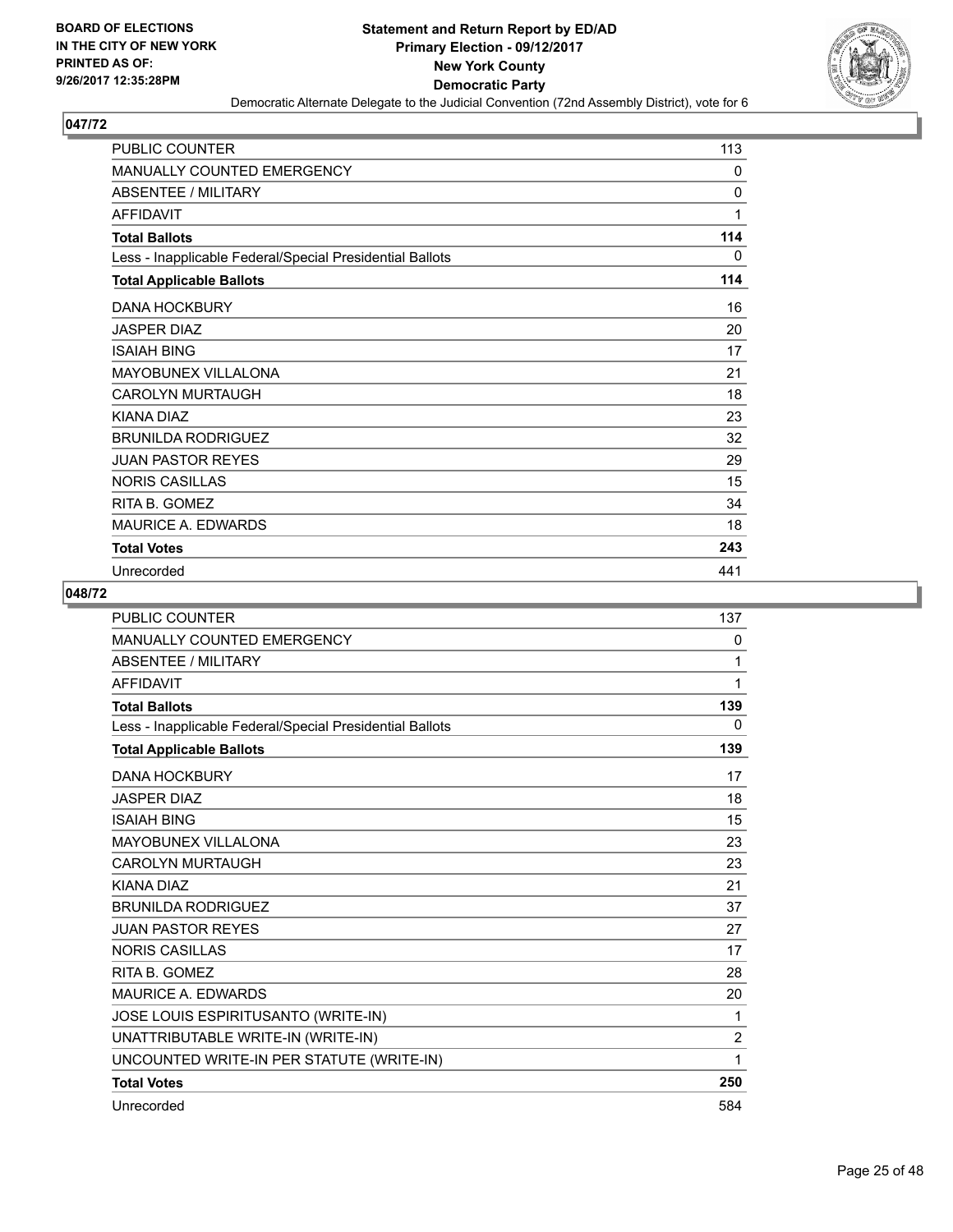

| <b>PUBLIC COUNTER</b>                                    | 104 |
|----------------------------------------------------------|-----|
| <b>MANUALLY COUNTED EMERGENCY</b>                        | 0   |
| ABSENTEE / MILITARY                                      | 1   |
| <b>AFFIDAVIT</b>                                         | 1   |
| <b>Total Ballots</b>                                     | 106 |
| Less - Inapplicable Federal/Special Presidential Ballots | 0   |
| <b>Total Applicable Ballots</b>                          | 106 |
| <b>DANA HOCKBURY</b>                                     | 17  |
| <b>JASPER DIAZ</b>                                       | 15  |
| <b>ISAIAH BING</b>                                       | 8   |
| <b>MAYOBUNEX VILLALONA</b>                               | 16  |
| <b>CAROLYN MURTAUGH</b>                                  | 16  |
| KIANA DIAZ                                               | 21  |
| <b>BRUNILDA RODRIGUEZ</b>                                | 33  |
| <b>JUAN PASTOR REYES</b>                                 | 19  |
| <b>NORIS CASILLAS</b>                                    | 10  |
| RITA B. GOMEZ                                            | 23  |
| <b>MAURICE A. EDWARDS</b>                                | 11  |
| <b>Total Votes</b>                                       | 189 |
| Unrecorded                                               | 447 |

| <b>PUBLIC COUNTER</b>                                    | 93           |
|----------------------------------------------------------|--------------|
| MANUALLY COUNTED EMERGENCY                               | $\mathbf{0}$ |
| ABSENTEE / MILITARY                                      | 6            |
| <b>AFFIDAVIT</b>                                         | 1            |
| <b>Total Ballots</b>                                     | 100          |
| Less - Inapplicable Federal/Special Presidential Ballots | $\mathbf{0}$ |
| <b>Total Applicable Ballots</b>                          | 100          |
| <b>DANA HOCKBURY</b>                                     | 15           |
| <b>JASPER DIAZ</b>                                       | 14           |
| <b>ISAIAH BING</b>                                       | 13           |
| MAYOBUNEX VILLALONA                                      | 10           |
| <b>CAROLYN MURTAUGH</b>                                  | 17           |
| KIANA DIAZ                                               | 12           |
| <b>BRUNILDA RODRIGUEZ</b>                                | 16           |
| <b>JUAN PASTOR REYES</b>                                 | 13           |
| <b>NORIS CASILLAS</b>                                    | 10           |
| RITA B. GOMEZ                                            | 10           |
| <b>MAURICE A. EDWARDS</b>                                | 22           |
| LARRY WHITE (WRITE-IN)                                   | 1            |
| <b>Total Votes</b>                                       | 153          |
| Unrecorded                                               | 447          |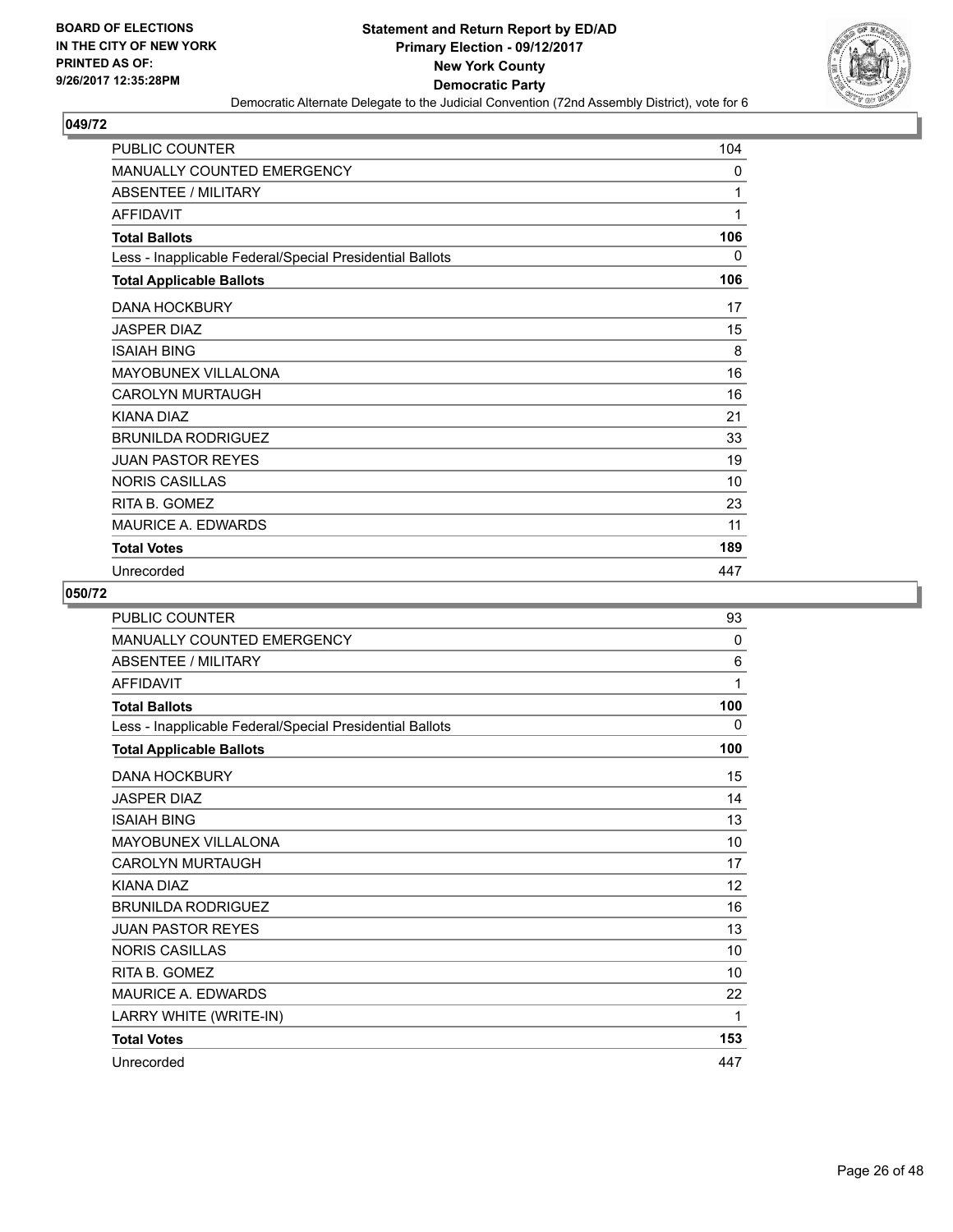

| <b>PUBLIC COUNTER</b>                                    | 64           |
|----------------------------------------------------------|--------------|
| <b>MANUALLY COUNTED EMERGENCY</b>                        | $\mathbf{0}$ |
| <b>ABSENTEE / MILITARY</b>                               | 9            |
| <b>AFFIDAVIT</b>                                         | $\mathbf{0}$ |
| <b>Total Ballots</b>                                     | 73           |
| Less - Inapplicable Federal/Special Presidential Ballots | $\Omega$     |
| <b>Total Applicable Ballots</b>                          | 73           |
| <b>DANA HOCKBURY</b>                                     | 13           |
| <b>JASPER DIAZ</b>                                       | 6            |
| <b>ISAIAH BING</b>                                       | 10           |
| <b>MAYOBUNEX VILLALONA</b>                               | 6            |
| <b>CAROLYN MURTAUGH</b>                                  | 21           |
| KIANA DIAZ                                               | 6            |
| <b>BRUNILDA RODRIGUEZ</b>                                | 13           |
| <b>JUAN PASTOR REYES</b>                                 | 7            |
| <b>NORIS CASILLAS</b>                                    | 6            |
| RITA B. GOMEZ                                            | 11           |
| <b>MAURICE A. EDWARDS</b>                                | 17           |
| <b>Total Votes</b>                                       | 116          |
| Unrecorded                                               | 322          |

| <b>PUBLIC COUNTER</b>                                    | 133          |
|----------------------------------------------------------|--------------|
| MANUALLY COUNTED EMERGENCY                               | 0            |
| ABSENTEE / MILITARY                                      | 5            |
| <b>AFFIDAVIT</b>                                         | $\mathbf 0$  |
| <b>Total Ballots</b>                                     | 138          |
| Less - Inapplicable Federal/Special Presidential Ballots | $\mathbf{0}$ |
| <b>Total Applicable Ballots</b>                          | 138          |
| <b>DANA HOCKBURY</b>                                     | 31           |
| <b>JASPER DIAZ</b>                                       | 43           |
| <b>ISAIAH BING</b>                                       | 25           |
| MAYOBUNEX VILLALONA                                      | 28           |
| <b>CAROLYN MURTAUGH</b>                                  | 40           |
| KIANA DIAZ                                               | 38           |
| <b>BRUNILDA RODRIGUEZ</b>                                | 49           |
| <b>JUAN PASTOR REYES</b>                                 | 34           |
| <b>NORIS CASILLAS</b>                                    | 32           |
| RITA B. GOMEZ                                            | 47           |
| <b>MAURICE A. EDWARDS</b>                                | 29           |
| KIRINA DIAZ (WRITE-IN)                                   | 1            |
| <b>Total Votes</b>                                       | 397          |
| Unrecorded                                               | 431          |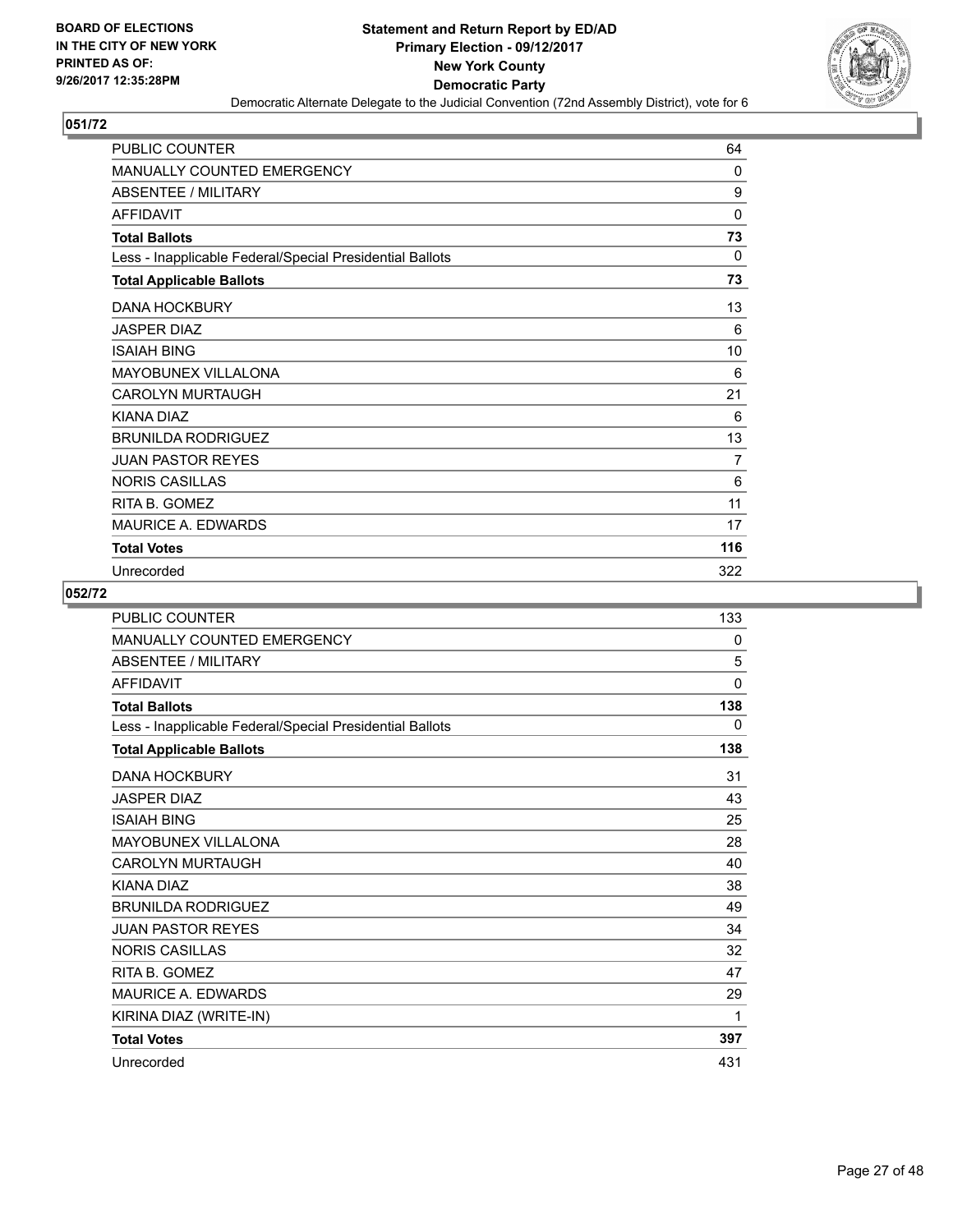

| <b>PUBLIC COUNTER</b>                                    | 82             |
|----------------------------------------------------------|----------------|
| <b>MANUALLY COUNTED EMERGENCY</b>                        | 0              |
| ABSENTEE / MILITARY                                      | 0              |
| <b>AFFIDAVIT</b>                                         | $\overline{2}$ |
| <b>Total Ballots</b>                                     | 84             |
| Less - Inapplicable Federal/Special Presidential Ballots | $\Omega$       |
| <b>Total Applicable Ballots</b>                          | 84             |
| <b>DANA HOCKBURY</b>                                     | 6              |
| <b>JASPER DIAZ</b>                                       | 17             |
| <b>ISAIAH BING</b>                                       | 3              |
| <b>MAYOBUNEX VILLALONA</b>                               | 10             |
| <b>CAROLYN MURTAUGH</b>                                  | 8              |
| KIANA DIAZ                                               | 12             |
| <b>BRUNILDA RODRIGUEZ</b>                                | 17             |
| <b>JUAN PASTOR REYES</b>                                 | 12             |
| <b>NORIS CASILLAS</b>                                    | 8              |
| RITA B. GOMEZ                                            | 11             |
| <b>MAURICE A. EDWARDS</b>                                | 4              |
| <b>Total Votes</b>                                       | 108            |
| Unrecorded                                               | 396            |

| PUBLIC COUNTER                                           | 109 |
|----------------------------------------------------------|-----|
| MANUALLY COUNTED EMERGENCY                               | 0   |
| <b>ABSENTEE / MILITARY</b>                               | 0   |
| <b>AFFIDAVIT</b>                                         | 1   |
| <b>Total Ballots</b>                                     | 110 |
| Less - Inapplicable Federal/Special Presidential Ballots | 0   |
| <b>Total Applicable Ballots</b>                          | 110 |
| <b>DANA HOCKBURY</b>                                     | 21  |
| <b>JASPER DIAZ</b>                                       | 30  |
| <b>ISAIAH BING</b>                                       | 11  |
| <b>MAYOBUNEX VILLALONA</b>                               | 26  |
| <b>CAROLYN MURTAUGH</b>                                  | 23  |
| KIANA DIAZ                                               | 37  |
| <b>BRUNILDA RODRIGUEZ</b>                                | 39  |
| <b>JUAN PASTOR REYES</b>                                 | 30  |
| <b>NORIS CASILLAS</b>                                    | 28  |
| RITA B. GOMEZ                                            | 46  |
| <b>MAURICE A. EDWARDS</b>                                | 21  |
| <b>Total Votes</b>                                       | 312 |
| Unrecorded                                               | 348 |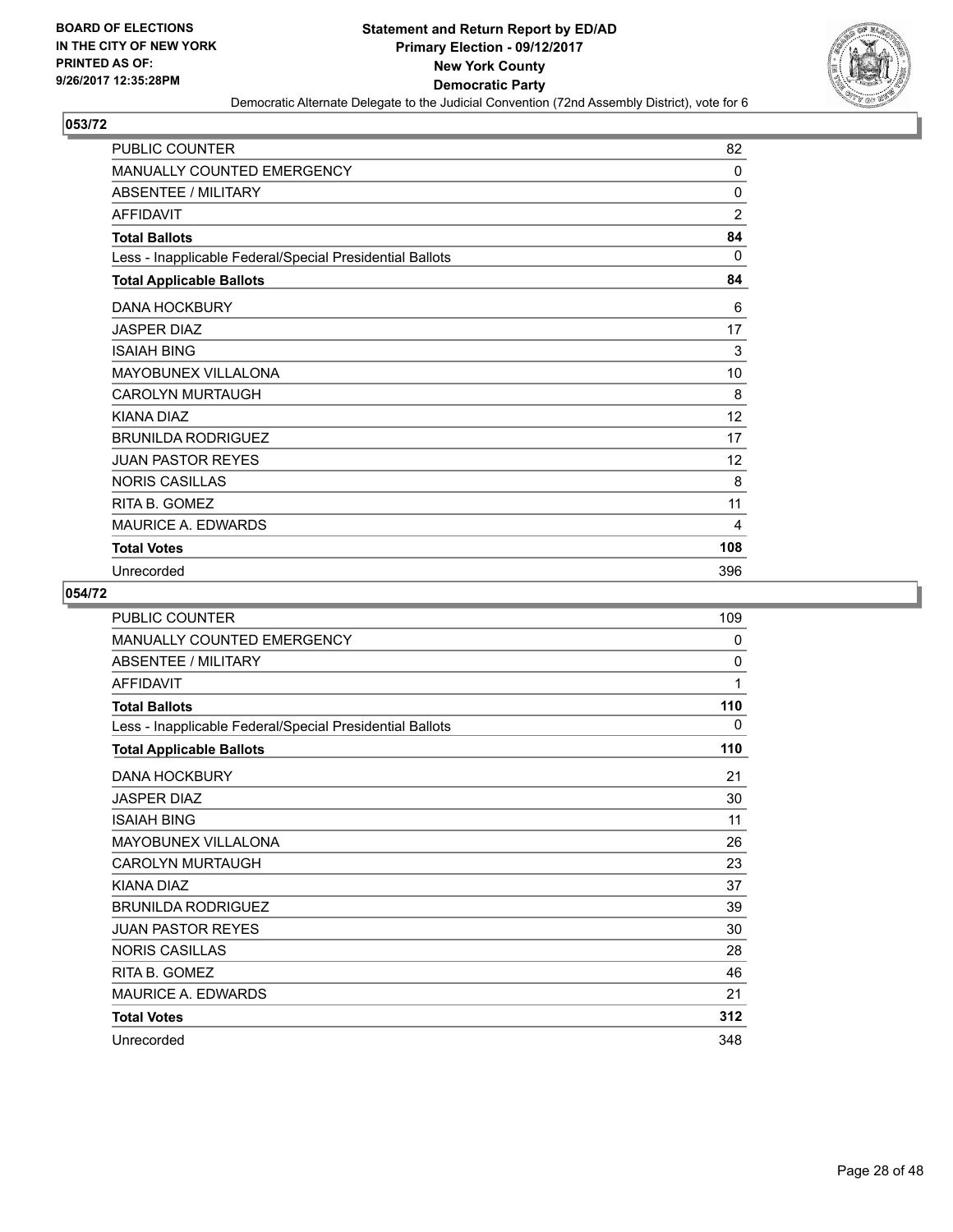

| PUBLIC COUNTER                                           | 145          |
|----------------------------------------------------------|--------------|
| <b>MANUALLY COUNTED EMERGENCY</b>                        | 0            |
| <b>ABSENTEE / MILITARY</b>                               | 1            |
| <b>AFFIDAVIT</b>                                         | $\mathbf{0}$ |
| <b>Total Ballots</b>                                     | 146          |
| Less - Inapplicable Federal/Special Presidential Ballots | $\Omega$     |
| <b>Total Applicable Ballots</b>                          | 146          |
| <b>DANA HOCKBURY</b>                                     | 22           |
| <b>JASPER DIAZ</b>                                       | 34           |
| <b>ISAIAH BING</b>                                       | 15           |
| <b>MAYOBUNEX VILLALONA</b>                               | 23           |
| <b>CAROLYN MURTAUGH</b>                                  | 28           |
| <b>KIANA DIAZ</b>                                        | 32           |
| <b>BRUNILDA RODRIGUEZ</b>                                | 44           |
| <b>JUAN PASTOR REYES</b>                                 | 30           |
| <b>NORIS CASILLAS</b>                                    | 22           |
| RITA B. GOMEZ                                            | 31           |
| <b>MAURICE A. EDWARDS</b>                                | 17           |
| CARTER DILLMAN (WRITE-IN)                                | 1            |
| <b>Total Votes</b>                                       | 299          |
| Unrecorded                                               | 577          |

| <b>PUBLIC COUNTER</b>                                    | 148 |
|----------------------------------------------------------|-----|
| MANUALLY COUNTED EMERGENCY                               | 0   |
| <b>ABSENTEE / MILITARY</b>                               | 0   |
| <b>AFFIDAVIT</b>                                         | 1   |
| <b>Total Ballots</b>                                     | 149 |
| Less - Inapplicable Federal/Special Presidential Ballots | 0   |
| <b>Total Applicable Ballots</b>                          | 149 |
| <b>DANA HOCKBURY</b>                                     | 16  |
| <b>JASPER DIAZ</b>                                       | 21  |
| <b>ISAIAH BING</b>                                       | 9   |
| <b>MAYOBUNEX VILLALONA</b>                               | 25  |
| <b>CAROLYN MURTAUGH</b>                                  | 11  |
| KIANA DIAZ                                               | 20  |
| <b>BRUNILDA RODRIGUEZ</b>                                | 30  |
| <b>JUAN PASTOR REYES</b>                                 | 19  |
| <b>NORIS CASILLAS</b>                                    | 17  |
| RITA B. GOMEZ                                            | 19  |
| <b>MAURICE A. EDWARDS</b>                                | 10  |
| <b>Total Votes</b>                                       | 197 |
| Unrecorded                                               | 697 |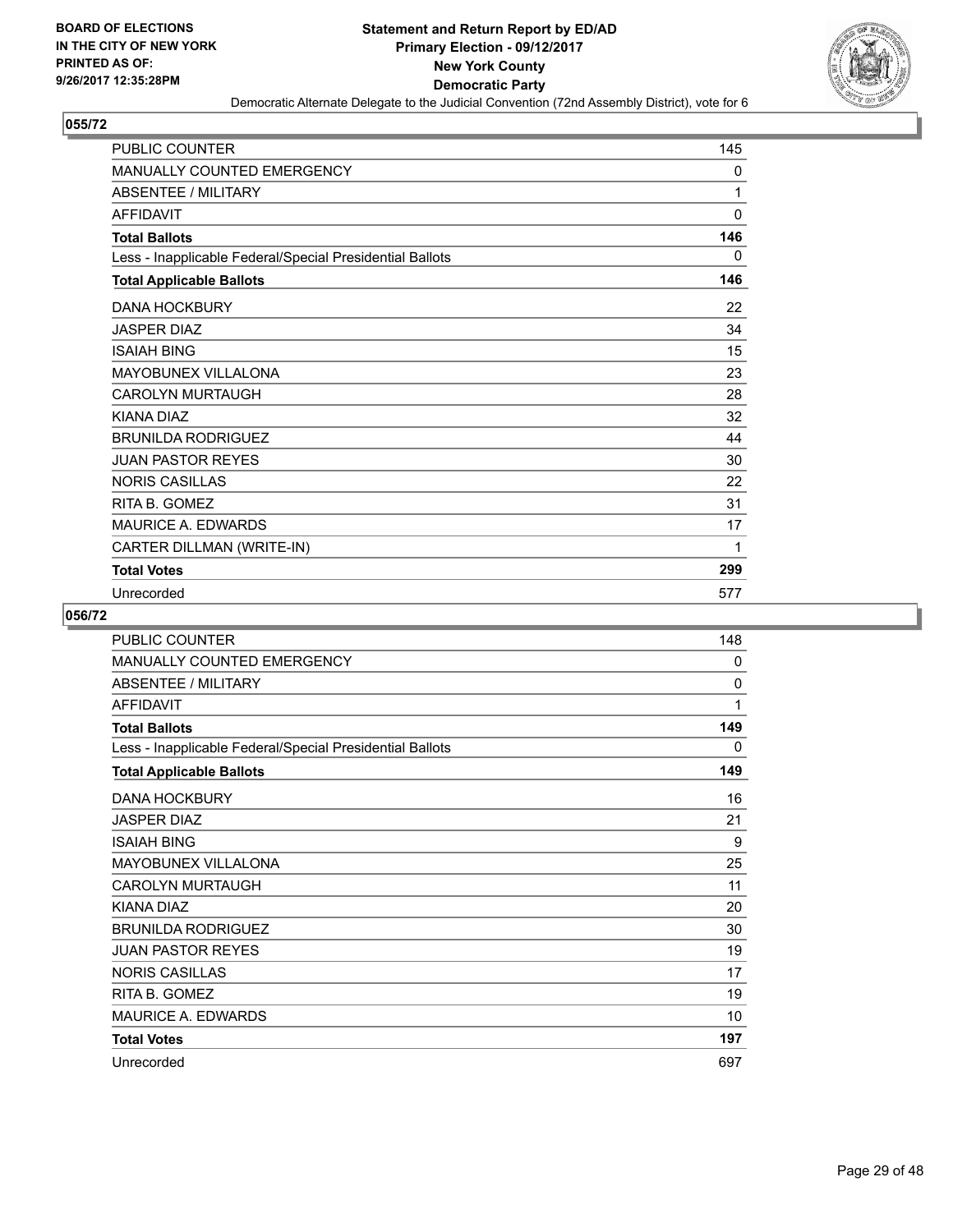

| <b>PUBLIC COUNTER</b>                                    | 179      |
|----------------------------------------------------------|----------|
| <b>MANUALLY COUNTED EMERGENCY</b>                        | 0        |
| <b>ABSENTEE / MILITARY</b>                               | 2        |
| <b>AFFIDAVIT</b>                                         | $\Omega$ |
| <b>Total Ballots</b>                                     | 181      |
| Less - Inapplicable Federal/Special Presidential Ballots | 0        |
| <b>Total Applicable Ballots</b>                          | 181      |
| <b>DANA HOCKBURY</b>                                     | 60       |
| <b>JASPER DIAZ</b>                                       | 40       |
| <b>ISAIAH BING</b>                                       | 45       |
| <b>MAYOBUNEX VILLALONA</b>                               | 43       |
| <b>CAROLYN MURTAUGH</b>                                  | 68       |
| KIANA DIAZ                                               | 53       |
| <b>BRUNILDA RODRIGUEZ</b>                                | 44       |
| <b>JUAN PASTOR REYES</b>                                 | 38       |
| <b>NORIS CASILLAS</b>                                    | 33       |
| RITA B. GOMEZ                                            | 55       |
| <b>MAURICE A. EDWARDS</b>                                | 44       |
| <b>Total Votes</b>                                       | 523      |
| Unrecorded                                               | 563      |

| <b>PUBLIC COUNTER</b>                                    | 188            |
|----------------------------------------------------------|----------------|
| <b>MANUALLY COUNTED EMERGENCY</b>                        | 0              |
| ABSENTEE / MILITARY                                      | 1              |
| <b>AFFIDAVIT</b>                                         | $\overline{2}$ |
| <b>Total Ballots</b>                                     | 191            |
| Less - Inapplicable Federal/Special Presidential Ballots | 0              |
| <b>Total Applicable Ballots</b>                          | 191            |
| <b>DANA HOCKBURY</b>                                     | 62             |
| <b>JASPER DIAZ</b>                                       | 29             |
| <b>ISAIAH BING</b>                                       | 46             |
| MAYOBUNEX VILLALONA                                      | 42             |
| <b>CAROLYN MURTAUGH</b>                                  | 66             |
| KIANA DIAZ                                               | 59             |
| <b>BRUNILDA RODRIGUEZ</b>                                | 53             |
| <b>JUAN PASTOR REYES</b>                                 | 31             |
| <b>NORIS CASILLAS</b>                                    | 33             |
| RITA B. GOMEZ                                            | 63             |
| <b>MAURICE A. EDWARDS</b>                                | 37             |
| <b>Total Votes</b>                                       | 521            |
| Unrecorded                                               | 625            |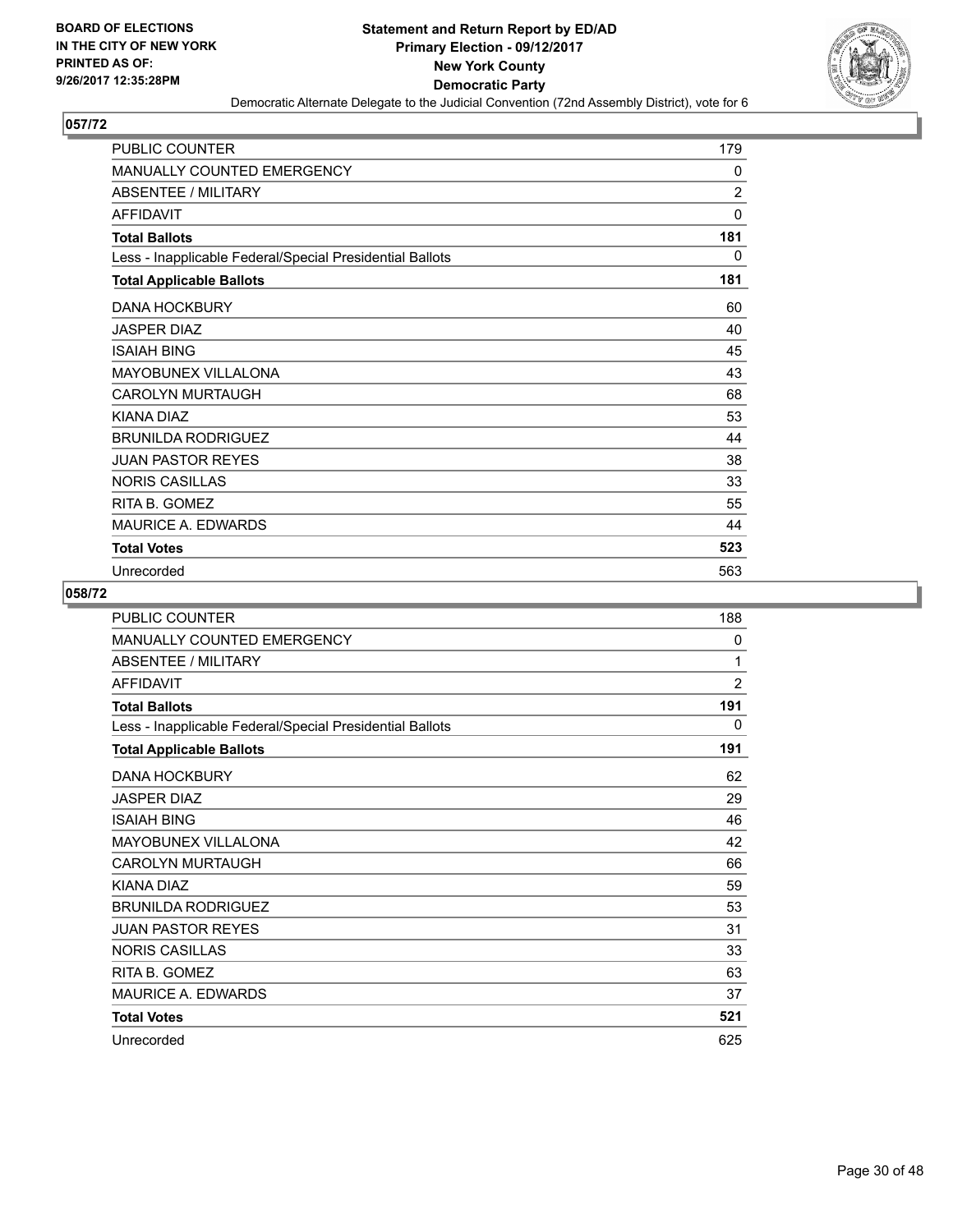

| PUBLIC COUNTER                                           | 144            |
|----------------------------------------------------------|----------------|
| MANUALLY COUNTED EMERGENCY                               | 0              |
| <b>ABSENTEE / MILITARY</b>                               | $\overline{2}$ |
| <b>AFFIDAVIT</b>                                         | $\mathbf{0}$   |
| <b>Total Ballots</b>                                     | 146            |
| Less - Inapplicable Federal/Special Presidential Ballots | 0              |
| <b>Total Applicable Ballots</b>                          | 146            |
| <b>DANA HOCKBURY</b>                                     | 48             |
| <b>JASPER DIAZ</b>                                       | 34             |
| <b>ISAIAH BING</b>                                       | 37             |
| <b>MAYOBUNEX VILLALONA</b>                               | 32             |
| <b>CAROLYN MURTAUGH</b>                                  | 53             |
| KIANA DIAZ                                               | 33             |
| <b>BRUNILDA RODRIGUEZ</b>                                | 39             |
| <b>JUAN PASTOR REYES</b>                                 | 21             |
| <b>NORIS CASILLAS</b>                                    | 22             |
| RITA B. GOMEZ                                            | 37             |
| <b>MAURICE A. EDWARDS</b>                                | 34             |
| <b>Total Votes</b>                                       | 390            |
| Unrecorded                                               | 486            |

| <b>PUBLIC COUNTER</b>                                    | 170 |
|----------------------------------------------------------|-----|
| MANUALLY COUNTED EMERGENCY                               | 0   |
| <b>ABSENTEE / MILITARY</b>                               | 1   |
| <b>AFFIDAVIT</b>                                         | 6   |
| <b>Total Ballots</b>                                     | 177 |
| Less - Inapplicable Federal/Special Presidential Ballots | 0   |
| <b>Total Applicable Ballots</b>                          | 177 |
| <b>DANA HOCKBURY</b>                                     | 56  |
| <b>JASPER DIAZ</b>                                       | 38  |
| <b>ISAIAH BING</b>                                       | 38  |
| <b>MAYOBUNEX VILLALONA</b>                               | 38  |
| <b>CAROLYN MURTAUGH</b>                                  | 67  |
| KIANA DIAZ                                               | 48  |
| <b>BRUNILDA RODRIGUEZ</b>                                | 47  |
| <b>JUAN PASTOR REYES</b>                                 | 30  |
| <b>NORIS CASILLAS</b>                                    | 26  |
| RITA B. GOMEZ                                            | 64  |
| <b>MAURICE A. EDWARDS</b>                                | 42  |
| JAMES E. LAWRENCE III (WRITE-IN)                         | 1   |
| UNATTRIBUTABLE WRITE-IN (WRITE-IN)                       | 1   |
| <b>Total Votes</b>                                       | 496 |
| Unrecorded                                               | 566 |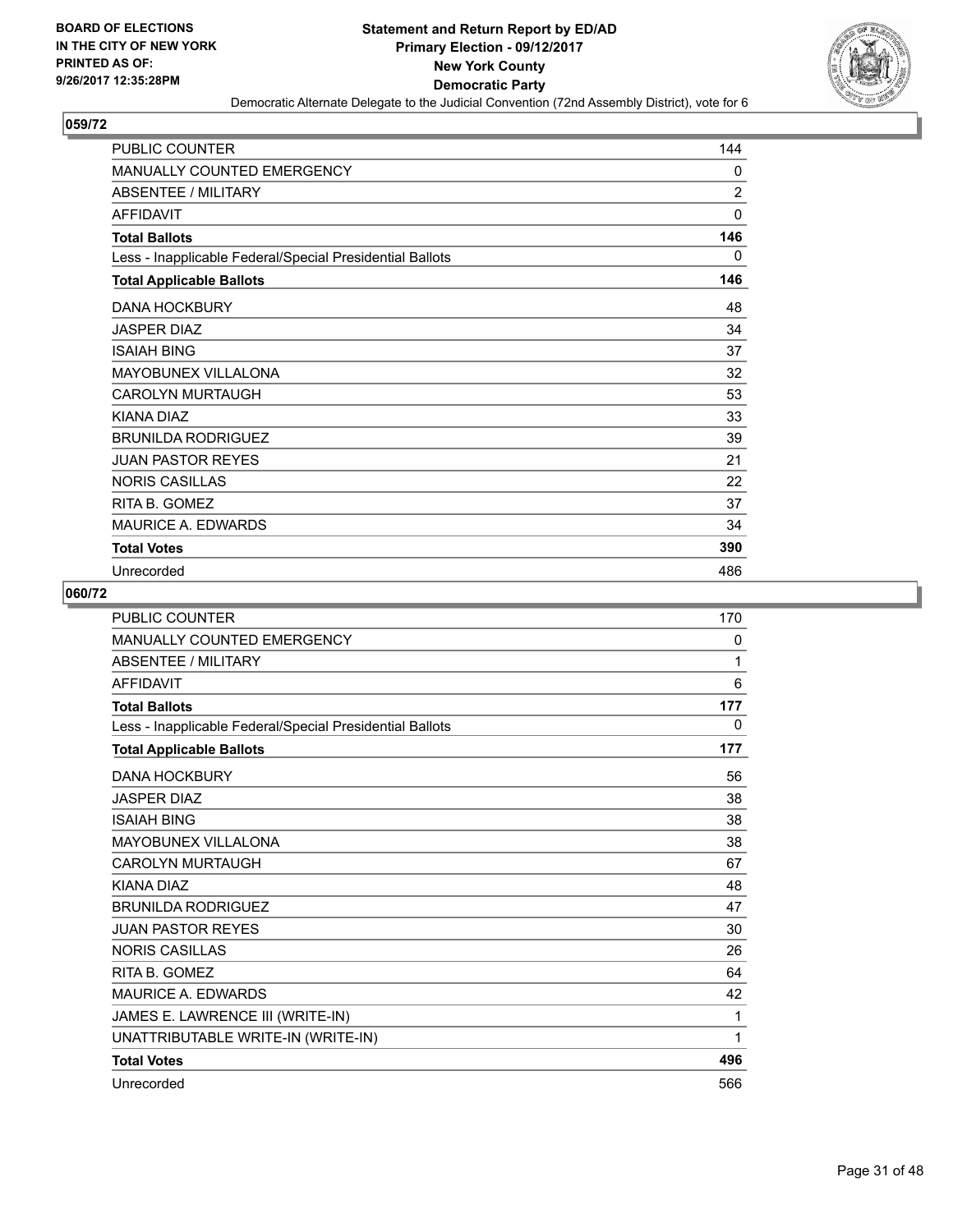

| <b>PUBLIC COUNTER</b>                                    | 85           |
|----------------------------------------------------------|--------------|
| <b>MANUALLY COUNTED EMERGENCY</b>                        | 0            |
| ABSENTEE / MILITARY                                      | 1            |
| <b>AFFIDAVIT</b>                                         | $\mathbf{0}$ |
| <b>Total Ballots</b>                                     | 86           |
| Less - Inapplicable Federal/Special Presidential Ballots | $\Omega$     |
| <b>Total Applicable Ballots</b>                          | 86           |
| <b>DANA HOCKBURY</b>                                     | 11           |
| <b>JASPER DIAZ</b>                                       | 16           |
| <b>ISAIAH BING</b>                                       | 2            |
| <b>MAYOBUNEX VILLALONA</b>                               | 13           |
| <b>CAROLYN MURTAUGH</b>                                  | 9            |
| KIANA DIAZ                                               | 23           |
| <b>BRUNILDA RODRIGUEZ</b>                                | 20           |
| <b>JUAN PASTOR REYES</b>                                 | 13           |
| <b>NORIS CASILLAS</b>                                    | 17           |
| RITA B. GOMEZ                                            | 18           |
| <b>MAURICE A. EDWARDS</b>                                | 11           |
| <b>Total Votes</b>                                       | 153          |
| Unrecorded                                               | 363          |

| <b>PUBLIC COUNTER</b>                                    | 137            |
|----------------------------------------------------------|----------------|
| <b>MANUALLY COUNTED EMERGENCY</b>                        | 0              |
| ABSENTEE / MILITARY                                      | $\overline{2}$ |
| <b>AFFIDAVIT</b>                                         | 2              |
| <b>Total Ballots</b>                                     | 141            |
| Less - Inapplicable Federal/Special Presidential Ballots | 0              |
| <b>Total Applicable Ballots</b>                          | 141            |
| <b>DANA HOCKBURY</b>                                     | 12             |
| <b>JASPER DIAZ</b>                                       | 23             |
| <b>ISAIAH BING</b>                                       | 3              |
| <b>MAYOBUNEX VILLALONA</b>                               | 16             |
| <b>CAROLYN MURTAUGH</b>                                  | 15             |
| KIANA DIAZ                                               | 31             |
| <b>BRUNILDA RODRIGUEZ</b>                                | 36             |
| <b>JUAN PASTOR REYES</b>                                 | 25             |
| <b>NORIS CASILLAS</b>                                    | 22             |
| RITA B. GOMEZ                                            | 37             |
| <b>MAURICE A. EDWARDS</b>                                | 16             |
| <b>Total Votes</b>                                       | 236            |
| Unrecorded                                               | 610            |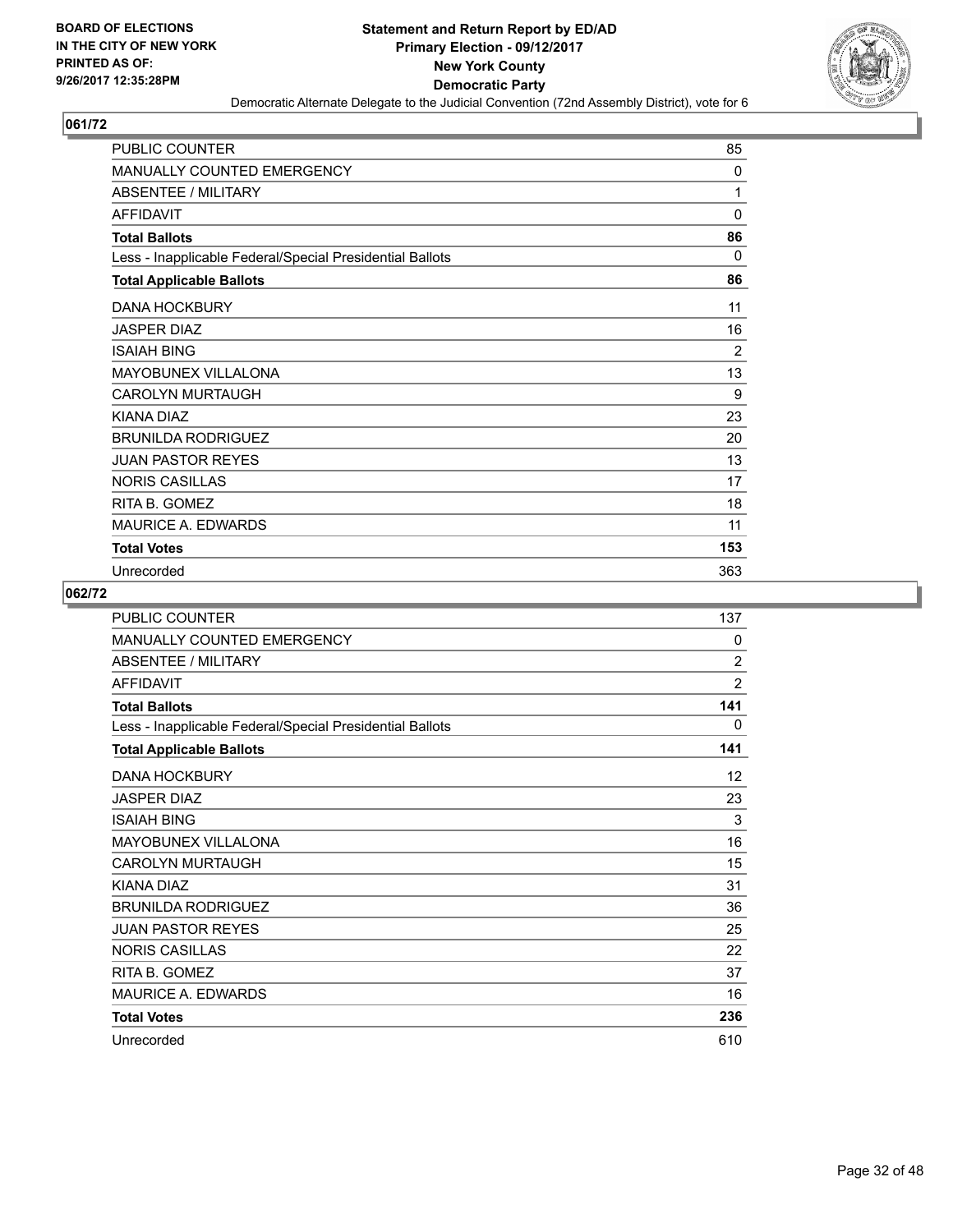

| <b>PUBLIC COUNTER</b>                                    | 111            |
|----------------------------------------------------------|----------------|
| <b>MANUALLY COUNTED EMERGENCY</b>                        | 0              |
| <b>ABSENTEE / MILITARY</b>                               | $\Omega$       |
| <b>AFFIDAVIT</b>                                         | $\overline{2}$ |
| <b>Total Ballots</b>                                     | 113            |
| Less - Inapplicable Federal/Special Presidential Ballots | $\Omega$       |
| <b>Total Applicable Ballots</b>                          | 113            |
| <b>DANA HOCKBURY</b>                                     | 27             |
| <b>JASPER DIAZ</b>                                       | 28             |
| <b>ISAIAH BING</b>                                       | 17             |
| <b>MAYOBUNEX VILLALONA</b>                               | 22             |
| <b>CAROLYN MURTAUGH</b>                                  | 27             |
| KIANA DIAZ                                               | 27             |
| <b>BRUNILDA RODRIGUEZ</b>                                | 33             |
| <b>JUAN PASTOR REYES</b>                                 | 18             |
| <b>NORIS CASILLAS</b>                                    | 13             |
| RITA B. GOMEZ                                            | 34             |
| <b>MAURICE A. EDWARDS</b>                                | 16             |
| <b>Total Votes</b>                                       | 262            |
| Unrecorded                                               | 416            |

| <b>PUBLIC COUNTER</b>                                    | 142      |
|----------------------------------------------------------|----------|
| <b>MANUALLY COUNTED EMERGENCY</b>                        | 0        |
| <b>ABSENTEE / MILITARY</b>                               | 4        |
| <b>AFFIDAVIT</b>                                         | $\Omega$ |
| <b>Total Ballots</b>                                     | 146      |
| Less - Inapplicable Federal/Special Presidential Ballots | 0        |
| <b>Total Applicable Ballots</b>                          | 146      |
| <b>DANA HOCKBURY</b>                                     | 54       |
| <b>JASPER DIAZ</b>                                       | 40       |
| <b>ISAIAH BING</b>                                       | 43       |
| <b>MAYOBUNEX VILLALONA</b>                               | 39       |
| <b>CAROLYN MURTAUGH</b>                                  | 58       |
| KIANA DIAZ                                               | 37       |
| <b>BRUNILDA RODRIGUEZ</b>                                | 37       |
| <b>JUAN PASTOR REYES</b>                                 | 16       |
| <b>NORIS CASILLAS</b>                                    | 14       |
| RITA B. GOMEZ                                            | 43       |
| <b>MAURICE A. EDWARDS</b>                                | 28       |
| CAROLYN LOPEZ-HERRERA (WRITE-IN)                         | 1        |
| RICHARD HERRERA (WRITE-IN)                               | 1        |
| UNATTRIBUTABLE WRITE-IN (WRITE-IN)                       | 1        |
| <b>Total Votes</b>                                       | 412      |
| Unrecorded                                               | 464      |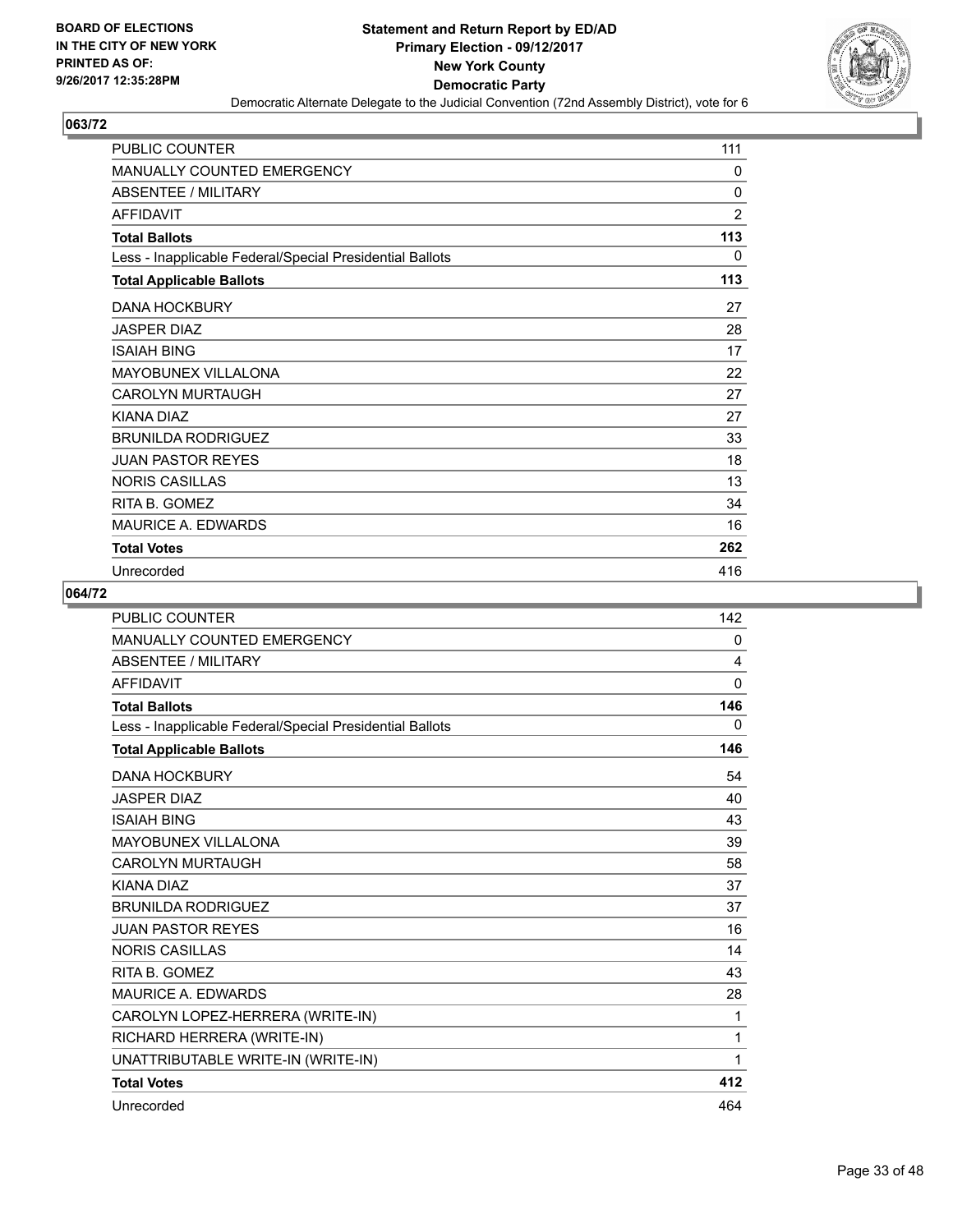

| <b>PUBLIC COUNTER</b>                                    | 131 |
|----------------------------------------------------------|-----|
| MANUALLY COUNTED EMERGENCY                               | 0   |
| <b>ABSENTEE / MILITARY</b>                               | 1   |
| <b>AFFIDAVIT</b>                                         | 3   |
| <b>Total Ballots</b>                                     | 135 |
| Less - Inapplicable Federal/Special Presidential Ballots | 0   |
| <b>Total Applicable Ballots</b>                          | 135 |
| <b>DANA HOCKBURY</b>                                     | 19  |
| <b>JASPER DIAZ</b>                                       | 26  |
| <b>ISAIAH BING</b>                                       | 17  |
| <b>MAYOBUNEX VILLALONA</b>                               | 16  |
| <b>CAROLYN MURTAUGH</b>                                  | 24  |
| KIANA DIAZ                                               | 34  |
| <b>BRUNILDA RODRIGUEZ</b>                                | 40  |
| <b>JUAN PASTOR REYES</b>                                 | 27  |
| <b>NORIS CASILLAS</b>                                    | 27  |
| RITA B. GOMEZ                                            | 33  |
| <b>MAURICE A. EDWARDS</b>                                | 18  |
| JOHN ERVIN ROGERS (WRITE-IN)                             | 1   |
| <b>Total Votes</b>                                       | 282 |
| Unrecorded                                               | 528 |

| <b>PUBLIC COUNTER</b>                                    | 149 |
|----------------------------------------------------------|-----|
| MANUALLY COUNTED EMERGENCY                               | 0   |
| ABSENTEE / MILITARY                                      | 6   |
| <b>AFFIDAVIT</b>                                         | 1   |
| <b>Total Ballots</b>                                     | 156 |
| Less - Inapplicable Federal/Special Presidential Ballots | 0   |
| <b>Total Applicable Ballots</b>                          | 156 |
| <b>DANA HOCKBURY</b>                                     | 50  |
| <b>JASPER DIAZ</b>                                       | 40  |
| <b>ISAIAH BING</b>                                       | 45  |
| <b>MAYOBUNEX VILLALONA</b>                               | 36  |
| <b>CAROLYN MURTAUGH</b>                                  | 46  |
| KIANA DIAZ                                               | 34  |
| <b>BRUNILDA RODRIGUEZ</b>                                | 36  |
| <b>JUAN PASTOR REYES</b>                                 | 21  |
| <b>NORIS CASILLAS</b>                                    | 24  |
| RITA B. GOMEZ                                            | 38  |
| <b>MAURICE A. EDWARDS</b>                                | 33  |
| MANUEL RIVERA (WRITE-IN)                                 | 1   |
| PHILIP SIMPSON (WRITE-IN)                                | 1   |
| <b>Total Votes</b>                                       | 405 |
| Unrecorded                                               | 531 |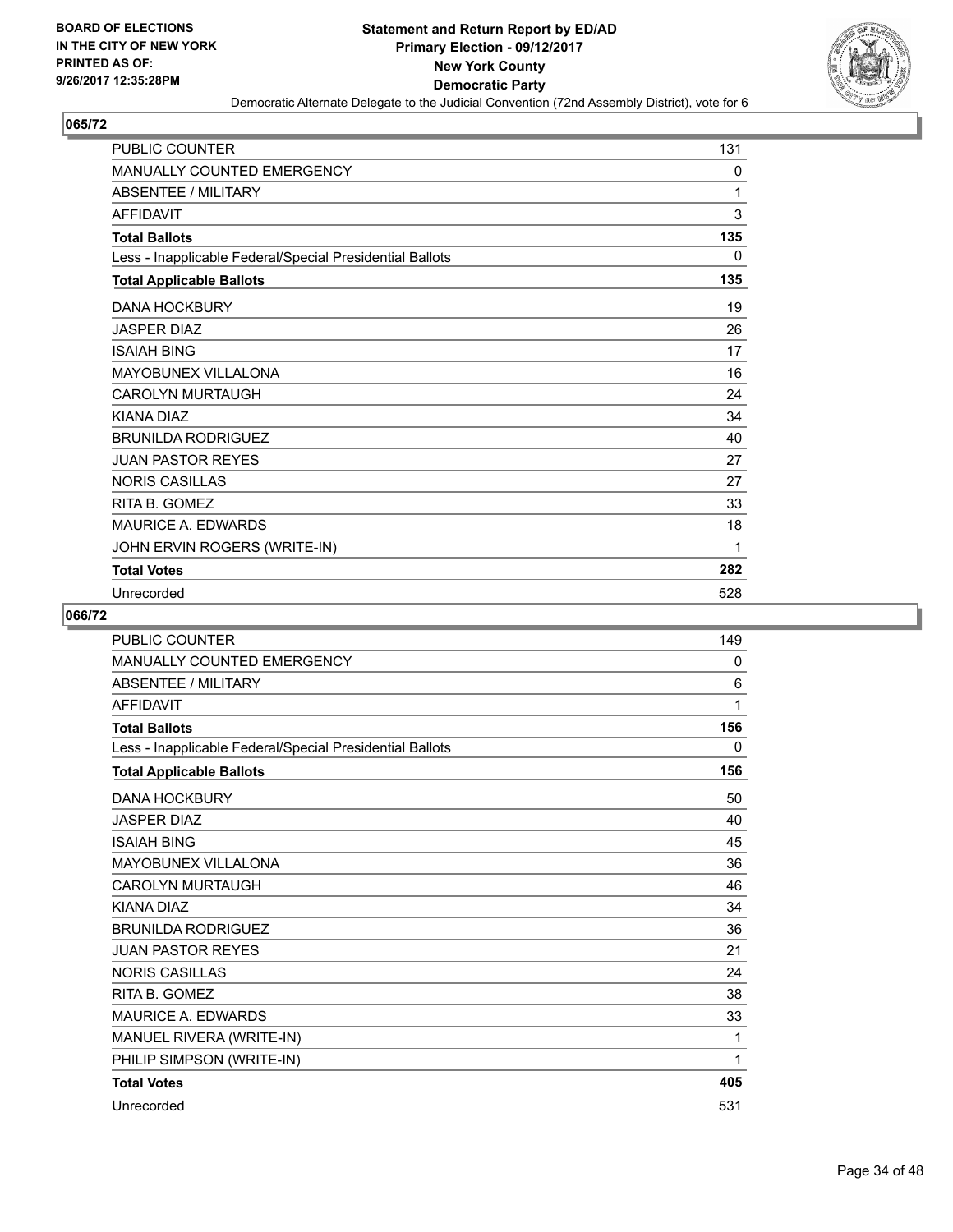

| <b>PUBLIC COUNTER</b>                                    | 211 |
|----------------------------------------------------------|-----|
| <b>MANUALLY COUNTED EMERGENCY</b>                        | 0   |
| <b>ABSENTEE / MILITARY</b>                               | 4   |
| <b>AFFIDAVIT</b>                                         | 3   |
| <b>Total Ballots</b>                                     | 218 |
| Less - Inapplicable Federal/Special Presidential Ballots | 0   |
| <b>Total Applicable Ballots</b>                          | 218 |
| <b>DANA HOCKBURY</b>                                     | 88  |
| <b>JASPER DIAZ</b>                                       | 50  |
| <b>ISAIAH BING</b>                                       | 62  |
| <b>MAYOBUNEX VILLALONA</b>                               | 51  |
| <b>CAROLYN MURTAUGH</b>                                  | 101 |
| <b>KIANA DIAZ</b>                                        | 49  |
| <b>BRUNILDA RODRIGUEZ</b>                                | 54  |
| <b>JUAN PASTOR REYES</b>                                 | 25  |
| <b>NORIS CASILLAS</b>                                    | 30  |
| RITA B. GOMEZ                                            | 64  |
| <b>MAURICE A. EDWARDS</b>                                | 55  |
| JOHN HIGGINS (WRITE-IN)                                  | 2   |
| <b>Total Votes</b>                                       | 631 |
| Unrecorded                                               | 677 |

| PUBLIC COUNTER                                           | 228 |
|----------------------------------------------------------|-----|
| <b>MANUALLY COUNTED EMERGENCY</b>                        | 0   |
| <b>ABSENTEE / MILITARY</b>                               | 7   |
| <b>AFFIDAVIT</b>                                         | 1   |
| <b>Total Ballots</b>                                     | 236 |
| Less - Inapplicable Federal/Special Presidential Ballots | 0   |
| <b>Total Applicable Ballots</b>                          | 236 |
| <b>DANA HOCKBURY</b>                                     | 101 |
| <b>JASPER DIAZ</b>                                       | 59  |
| <b>ISAIAH BING</b>                                       | 74  |
| <b>MAYOBUNEX VILLALONA</b>                               | 55  |
| <b>CAROLYN MURTAUGH</b>                                  | 117 |
| KIANA DIAZ                                               | 53  |
| <b>BRUNILDA RODRIGUEZ</b>                                | 54  |
| <b>JUAN PASTOR REYES</b>                                 | 34  |
| <b>NORIS CASILLAS</b>                                    | 31  |
| RITA B. GOMEZ                                            | 70  |
| <b>MAURICE A. EDWARDS</b>                                | 58  |
| CASEY GREENFIELD (WRITE-IN)                              | 1   |
| <b>Total Votes</b>                                       | 707 |
| Unrecorded                                               | 709 |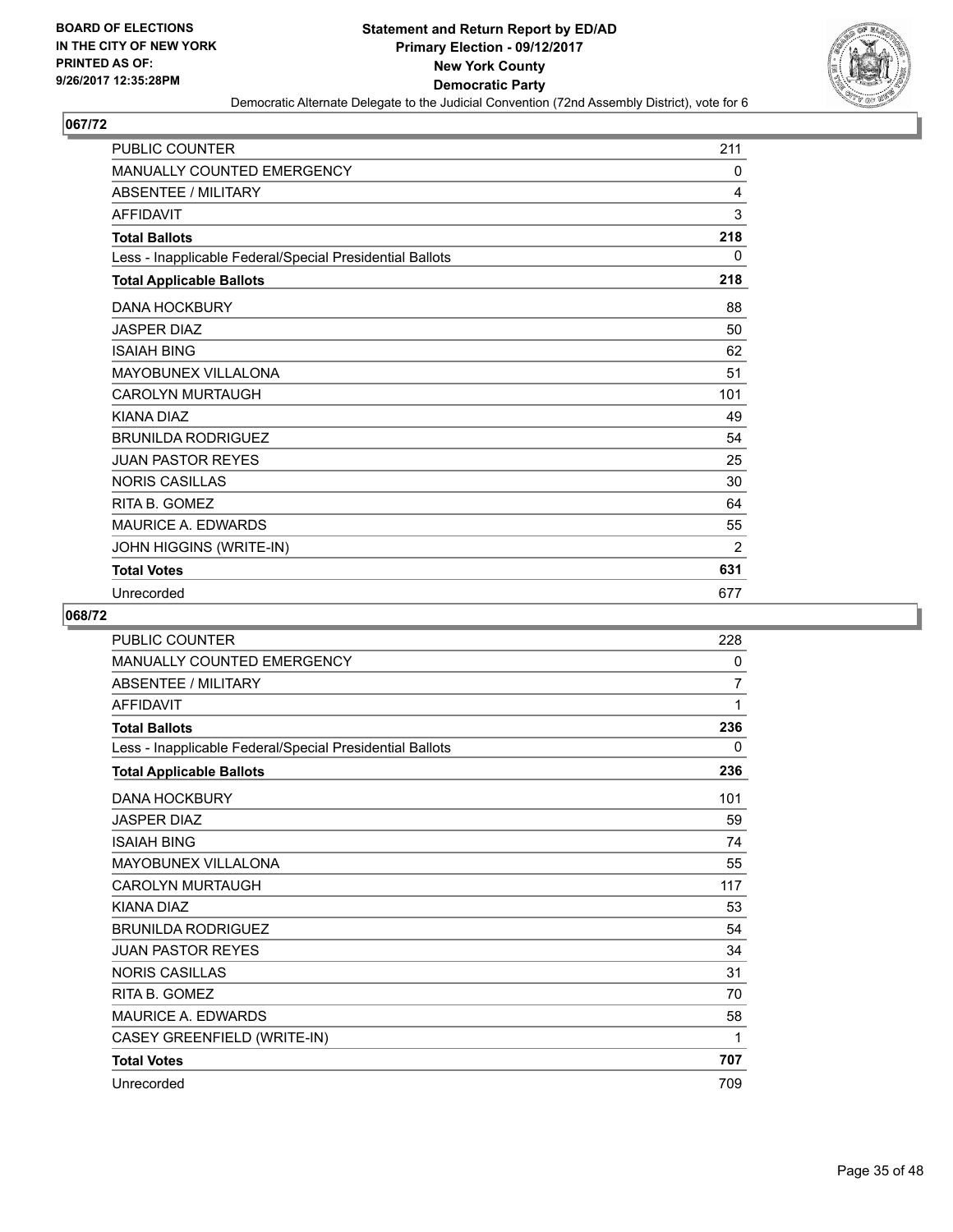

| <b>PUBLIC COUNTER</b>                                    | 193      |
|----------------------------------------------------------|----------|
| <b>MANUALLY COUNTED EMERGENCY</b>                        | 0        |
| <b>ABSENTEE / MILITARY</b>                               | 11       |
| <b>AFFIDAVIT</b>                                         | $\Omega$ |
| <b>Total Ballots</b>                                     | 204      |
| Less - Inapplicable Federal/Special Presidential Ballots | 0        |
| <b>Total Applicable Ballots</b>                          | 204      |
| <b>DANA HOCKBURY</b>                                     | 64       |
| <b>JASPER DIAZ</b>                                       | 47       |
| <b>ISAIAH BING</b>                                       | 67       |
| <b>MAYOBUNEX VILLALONA</b>                               | 41       |
| <b>CAROLYN MURTAUGH</b>                                  | 78       |
| KIANA DIAZ                                               | 43       |
| <b>BRUNILDA RODRIGUEZ</b>                                | 35       |
| <b>JUAN PASTOR REYES</b>                                 | 34       |
| <b>NORIS CASILLAS</b>                                    | 30       |
| RITA B. GOMEZ                                            | 46       |
| <b>MAURICE A. EDWARDS</b>                                | 49       |
| ARIEL CRUZ (WRITE-IN)                                    | 1        |
| JOSHUA RODRIGUEZ (WRITE-IN)                              | 1        |
| <b>Total Votes</b>                                       | 536      |
| Unrecorded                                               | 688      |

| <b>PUBLIC COUNTER</b>                                    | 163            |
|----------------------------------------------------------|----------------|
| <b>MANUALLY COUNTED EMERGENCY</b>                        | 0              |
| <b>ABSENTEE / MILITARY</b>                               | 4              |
| AFFIDAVIT                                                | $\overline{2}$ |
| <b>Total Ballots</b>                                     | 169            |
| Less - Inapplicable Federal/Special Presidential Ballots | 0              |
| <b>Total Applicable Ballots</b>                          | 169            |
| <b>DANA HOCKBURY</b>                                     | 55             |
| <b>JASPER DIAZ</b>                                       | 35             |
| <b>ISAIAH BING</b>                                       | 38             |
| MAYOBUNEX VILLALONA                                      | 37             |
| <b>CAROLYN MURTAUGH</b>                                  | 53             |
| KIANA DIAZ                                               | 40             |
| <b>BRUNILDA RODRIGUEZ</b>                                | 47             |
| <b>JUAN PASTOR REYES</b>                                 | 31             |
| <b>NORIS CASILLAS</b>                                    | 23             |
| RITA B. GOMEZ                                            | 46             |
| <b>MAURICE A. EDWARDS</b>                                | 26             |
| <b>Total Votes</b>                                       | 431            |
| Unrecorded                                               | 583            |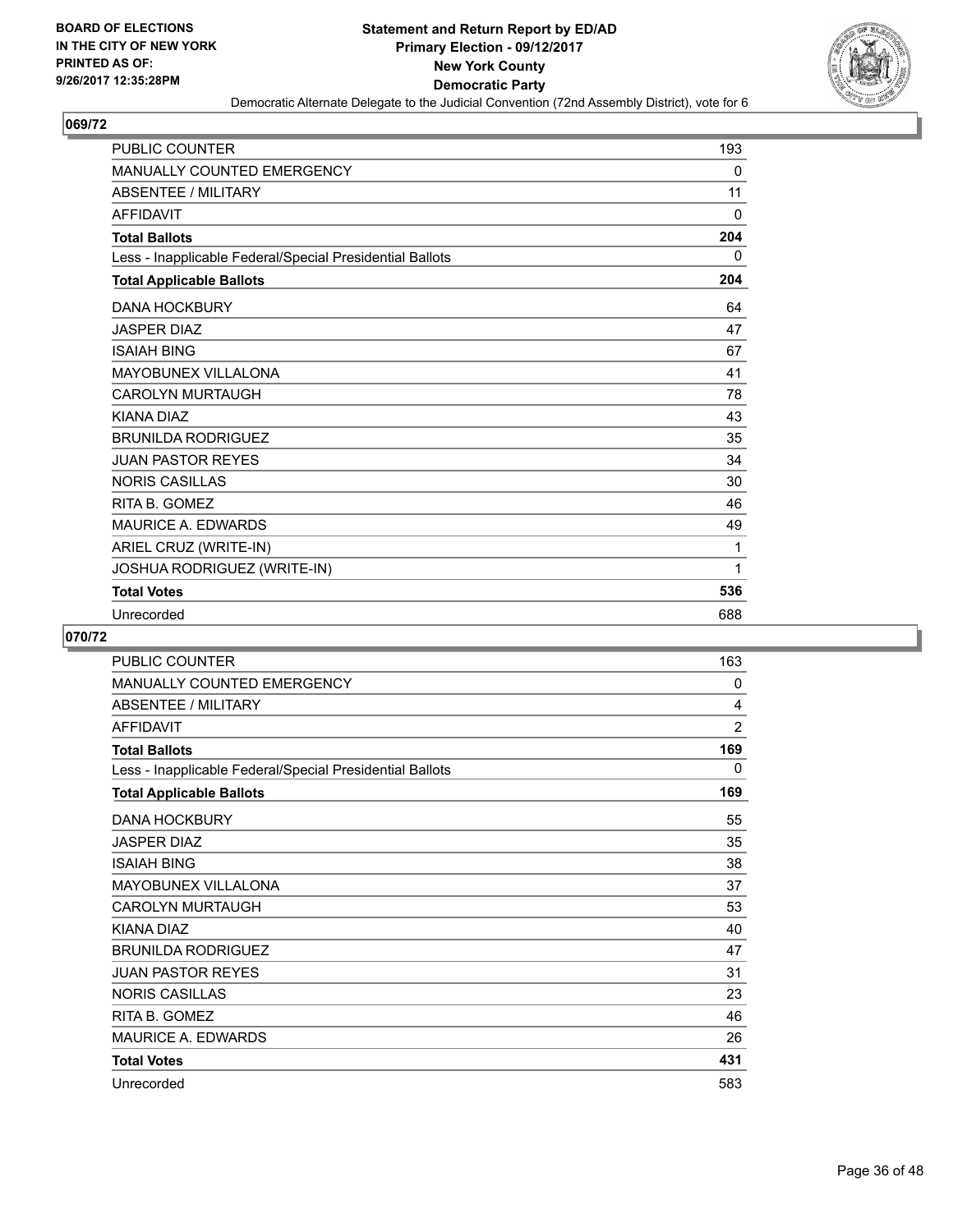

| PUBLIC COUNTER                                           | 62           |
|----------------------------------------------------------|--------------|
| <b>MANUALLY COUNTED EMERGENCY</b>                        | $\mathbf{0}$ |
| <b>ABSENTEE / MILITARY</b>                               | 1            |
| <b>AFFIDAVIT</b>                                         | 0            |
| <b>Total Ballots</b>                                     | 63           |
| Less - Inapplicable Federal/Special Presidential Ballots | $\Omega$     |
| <b>Total Applicable Ballots</b>                          | 63           |
| <b>DANA HOCKBURY</b>                                     | 13           |
| <b>JASPER DIAZ</b>                                       | 14           |
| <b>ISAIAH BING</b>                                       | 7            |
| <b>MAYOBUNEX VILLALONA</b>                               | 8            |
| <b>CAROLYN MURTAUGH</b>                                  | 14           |
| <b>KIANA DIAZ</b>                                        | 9            |
| <b>BRUNILDA RODRIGUEZ</b>                                | 12           |
| <b>JUAN PASTOR REYES</b>                                 | 8            |
| <b>NORIS CASILLAS</b>                                    | 7            |
| RITA B. GOMEZ                                            | 14           |
| <b>MAURICE A. EDWARDS</b>                                | 14           |
| UNATTRIBUTABLE WRITE-IN (WRITE-IN)                       | 1            |
| <b>Total Votes</b>                                       | 121          |
| Unrecorded                                               | 257          |

| PUBLIC COUNTER                                           | 99  |
|----------------------------------------------------------|-----|
| MANUALLY COUNTED EMERGENCY                               | 0   |
| ABSENTEE / MILITARY                                      | 3   |
| <b>AFFIDAVIT</b>                                         | 0   |
| <b>Total Ballots</b>                                     | 102 |
| Less - Inapplicable Federal/Special Presidential Ballots | 0   |
| <b>Total Applicable Ballots</b>                          | 102 |
| <b>DANA HOCKBURY</b>                                     | 18  |
| <b>JASPER DIAZ</b>                                       | 18  |
| <b>ISAIAH BING</b>                                       | 20  |
| MAYOBUNEX VILLALONA                                      | 17  |
| <b>CAROLYN MURTAUGH</b>                                  | 24  |
| <b>KIANA DIAZ</b>                                        | 25  |
| <b>BRUNILDA RODRIGUEZ</b>                                | 30  |
| <b>JUAN PASTOR REYES</b>                                 | 26  |
| <b>NORIS CASILLAS</b>                                    | 15  |
| RITA B. GOMEZ                                            | 28  |
| <b>MAURICE A. EDWARDS</b>                                | 20  |
| <b>Total Votes</b>                                       | 241 |
| Unrecorded                                               | 371 |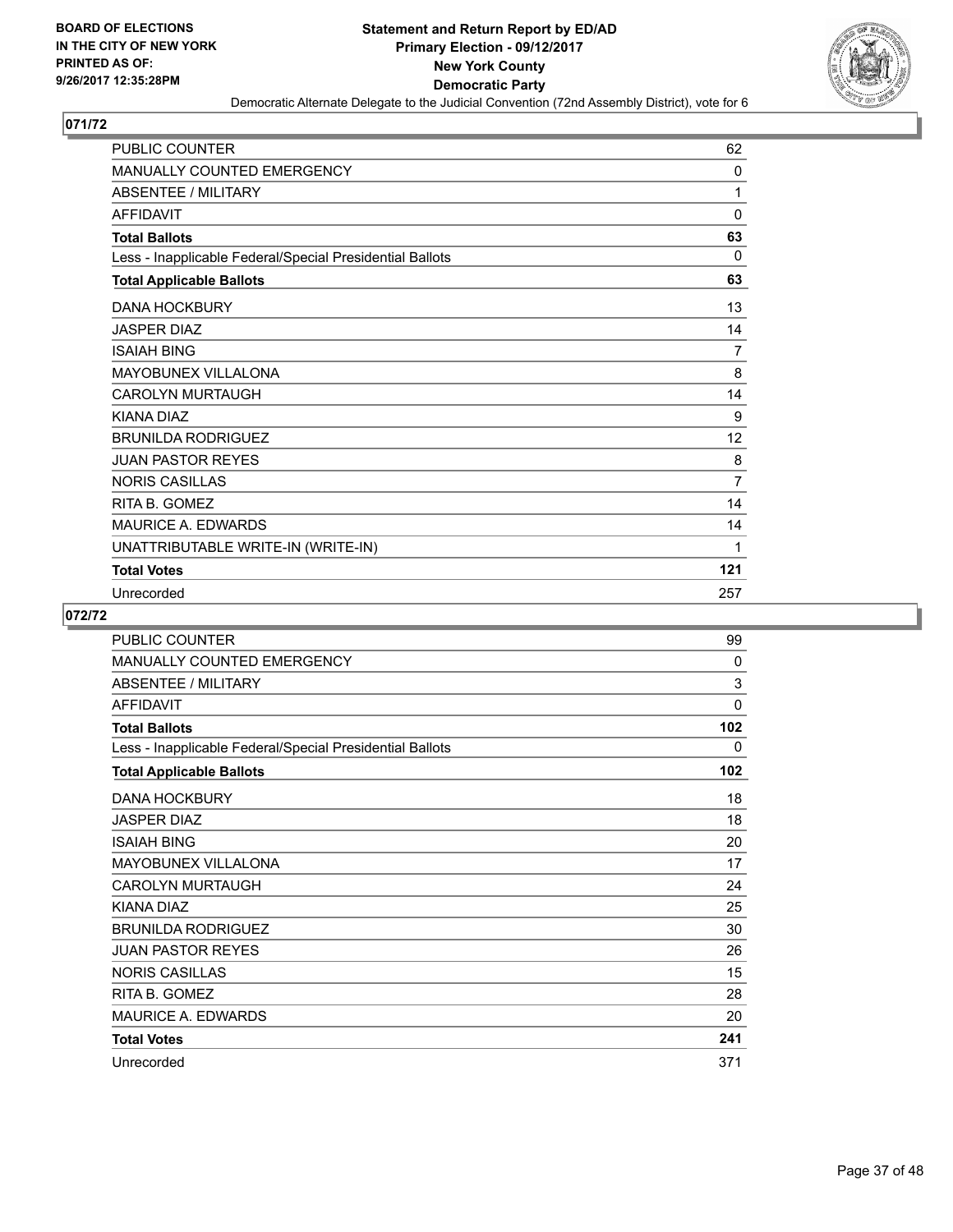

| <b>PUBLIC COUNTER</b>                                    | 137 |
|----------------------------------------------------------|-----|
| MANUALLY COUNTED EMERGENCY                               | 0   |
| ABSENTEE / MILITARY                                      | 1   |
| <b>AFFIDAVIT</b>                                         | 1   |
| <b>Total Ballots</b>                                     | 139 |
| Less - Inapplicable Federal/Special Presidential Ballots | 0   |
| <b>Total Applicable Ballots</b>                          | 139 |
| <b>DANA HOCKBURY</b>                                     | 43  |
| <b>JASPER DIAZ</b>                                       | 38  |
| <b>ISAIAH BING</b>                                       | 35  |
| <b>MAYOBUNEX VILLALONA</b>                               | 35  |
| <b>CAROLYN MURTAUGH</b>                                  | 46  |
| KIANA DIAZ                                               | 36  |
| <b>BRUNILDA RODRIGUEZ</b>                                | 39  |
| <b>JUAN PASTOR REYES</b>                                 | 21  |
| <b>NORIS CASILLAS</b>                                    | 24  |
| RITA B. GOMEZ                                            | 47  |
| <b>MAURICE A. EDWARDS</b>                                | 31  |
| <b>Total Votes</b>                                       | 395 |
| Unrecorded                                               | 439 |

| <b>PUBLIC COUNTER</b>                                    | 75  |
|----------------------------------------------------------|-----|
| MANUALLY COUNTED EMERGENCY                               | 0   |
| <b>ABSENTEE / MILITARY</b>                               | 3   |
| <b>AFFIDAVIT</b>                                         | 0   |
| <b>Total Ballots</b>                                     | 78  |
| Less - Inapplicable Federal/Special Presidential Ballots | 0   |
| <b>Total Applicable Ballots</b>                          | 78  |
| <b>DANA HOCKBURY</b>                                     | 29  |
| <b>JASPER DIAZ</b>                                       | 18  |
| <b>ISAIAH BING</b>                                       | 17  |
| <b>MAYOBUNEX VILLALONA</b>                               | 21  |
| <b>CAROLYN MURTAUGH</b>                                  | 27  |
| KIANA DIAZ                                               | 31  |
| <b>BRUNILDA RODRIGUEZ</b>                                | 27  |
| <b>JUAN PASTOR REYES</b>                                 | 20  |
| <b>NORIS CASILLAS</b>                                    | 20  |
| RITA B. GOMEZ                                            | 34  |
| <b>MAURICE A. EDWARDS</b>                                | 24  |
| JOHN EDDAY (WRITE-IN)                                    | 1   |
| RAMON BAEZ (WRITE-IN)                                    | 1   |
| RUBY LEE PALMA (WRITE-IN)                                | 1   |
| <b>Total Votes</b>                                       | 271 |
| Unrecorded                                               | 197 |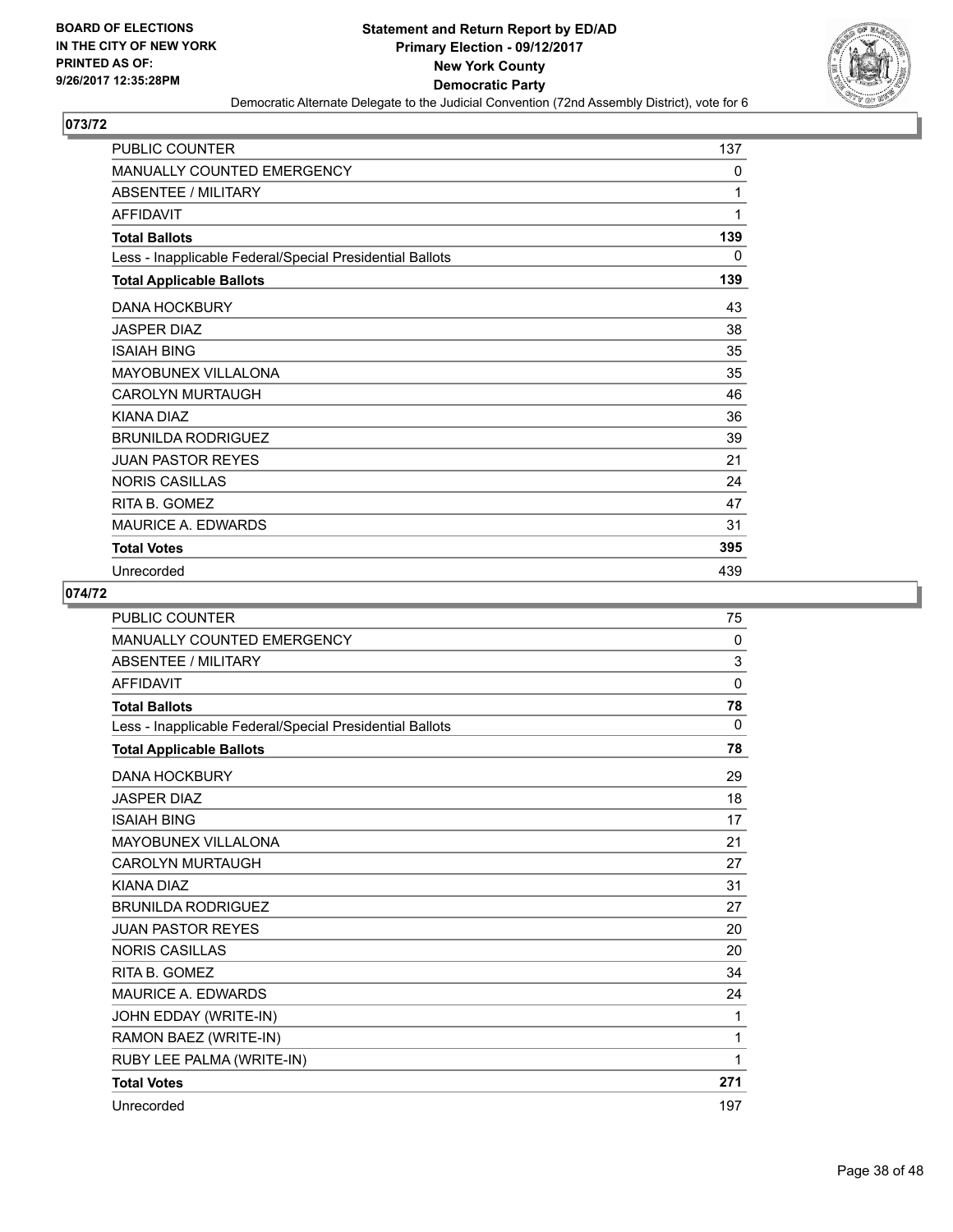

| <b>PUBLIC COUNTER</b>                                    | 109          |
|----------------------------------------------------------|--------------|
| MANUALLY COUNTED EMERGENCY                               | 0            |
| <b>ABSENTEE / MILITARY</b>                               | 5            |
| <b>AFFIDAVIT</b>                                         | $\mathbf{0}$ |
| <b>Total Ballots</b>                                     | 114          |
| Less - Inapplicable Federal/Special Presidential Ballots | 0            |
| <b>Total Applicable Ballots</b>                          | 114          |
| <b>DANA HOCKBURY</b>                                     | 30           |
| <b>JASPER DIAZ</b>                                       | 31           |
| <b>ISAIAH BING</b>                                       | 24           |
| <b>MAYOBUNEX VILLALONA</b>                               | 23           |
| CAROLYN MURTAUGH                                         | 33           |
| KIANA DIAZ                                               | 34           |
| <b>BRUNILDA RODRIGUEZ</b>                                | 29           |
| <b>JUAN PASTOR REYES</b>                                 | 24           |
| <b>NORIS CASILLAS</b>                                    | 23           |
| RITA B. GOMEZ                                            | 31           |
| <b>MAURICE A. EDWARDS</b>                                | 32           |
| <b>Total Votes</b>                                       | 314          |
| Unrecorded                                               | 370          |

| <b>PUBLIC COUNTER</b>                                    | 90             |
|----------------------------------------------------------|----------------|
| MANUALLY COUNTED EMERGENCY                               | 0              |
| <b>ABSENTEE / MILITARY</b>                               | $\overline{2}$ |
| <b>AFFIDAVIT</b>                                         | $\overline{2}$ |
| <b>Total Ballots</b>                                     | 94             |
| Less - Inapplicable Federal/Special Presidential Ballots | 0              |
| <b>Total Applicable Ballots</b>                          | 94             |
| <b>DANA HOCKBURY</b>                                     | 19             |
| <b>JASPER DIAZ</b>                                       | 23             |
| <b>ISAIAH BING</b>                                       | 15             |
| MAYOBUNEX VILLALONA                                      | 28             |
| CAROLYN MURTAUGH                                         | 17             |
| KIANA DIAZ                                               | 17             |
| <b>BRUNILDA RODRIGUEZ</b>                                | 26             |
| <b>JUAN PASTOR REYES</b>                                 | 19             |
| <b>NORIS CASILLAS</b>                                    | 17             |
| RITA B. GOMEZ                                            | 24             |
| <b>MAURICE A. EDWARDS</b>                                | 14             |
| <b>Total Votes</b>                                       | 219            |
| Unrecorded                                               | 345            |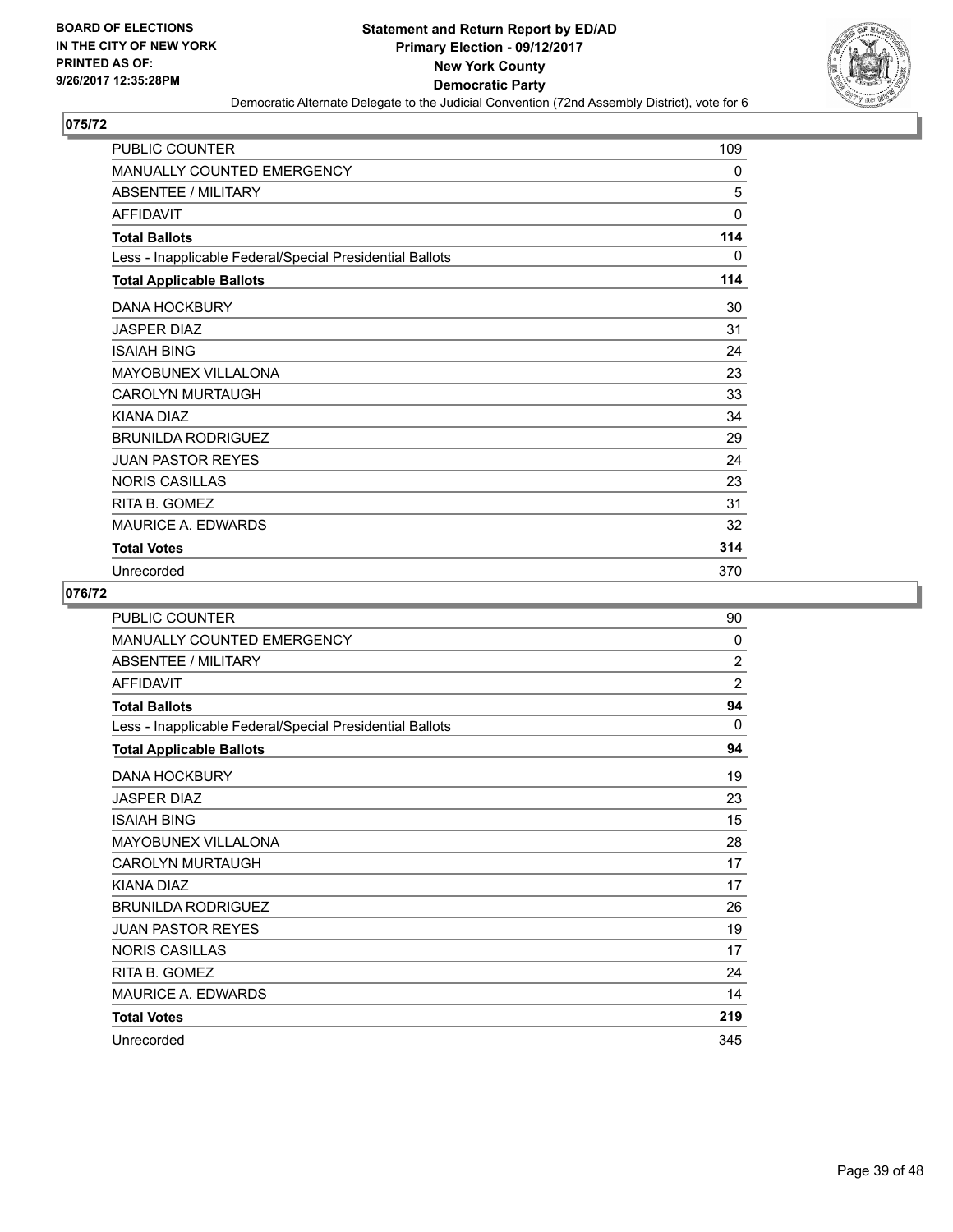

| <b>PUBLIC COUNTER</b>                                    | 76             |
|----------------------------------------------------------|----------------|
| <b>MANUALLY COUNTED EMERGENCY</b>                        | 0              |
| <b>ABSENTEE / MILITARY</b>                               | $\mathbf{0}$   |
| <b>AFFIDAVIT</b>                                         | $\mathbf{0}$   |
| <b>Total Ballots</b>                                     | 76             |
| Less - Inapplicable Federal/Special Presidential Ballots | 0              |
| <b>Total Applicable Ballots</b>                          | 76             |
| <b>DANA HOCKBURY</b>                                     | 11             |
| <b>JASPER DIAZ</b>                                       | 13             |
| <b>ISAIAH BING</b>                                       | 2              |
| <b>MAYOBUNEX VILLALONA</b>                               | $\overline{7}$ |
| <b>CAROLYN MURTAUGH</b>                                  | 9              |
| KIANA DIAZ                                               | 7              |
| <b>BRUNILDA RODRIGUEZ</b>                                | 11             |
| <b>JUAN PASTOR REYES</b>                                 | 9              |
| <b>NORIS CASILLAS</b>                                    | 5              |
| RITA B. GOMEZ                                            | 8              |
| <b>MAURICE A. EDWARDS</b>                                | $\overline{2}$ |
| <b>Total Votes</b>                                       | 84             |
| Unrecorded                                               | 372            |

| <b>PUBLIC COUNTER</b>                                    | 84             |
|----------------------------------------------------------|----------------|
| MANUALLY COUNTED EMERGENCY                               | 0              |
| <b>ABSENTEE / MILITARY</b>                               | 0              |
| <b>AFFIDAVIT</b>                                         | $\overline{2}$ |
| <b>Total Ballots</b>                                     | 86             |
| Less - Inapplicable Federal/Special Presidential Ballots | $\Omega$       |
| <b>Total Applicable Ballots</b>                          | 86             |
| <b>DANA HOCKBURY</b>                                     | 9              |
| <b>JASPER DIAZ</b>                                       | 19             |
| <b>ISAIAH BING</b>                                       | 6              |
| MAYOBUNEX VILLALONA                                      | 14             |
| <b>CAROLYN MURTAUGH</b>                                  | 8              |
| KIANA DIAZ                                               | 13             |
| <b>BRUNILDA RODRIGUEZ</b>                                | 17             |
| <b>JUAN PASTOR REYES</b>                                 | 13             |
| <b>NORIS CASILLAS</b>                                    | 8              |
| RITA B. GOMEZ                                            | 16             |
| <b>MAURICE A. EDWARDS</b>                                | 8              |
| <b>Total Votes</b>                                       | 131            |
| Unrecorded                                               | 385            |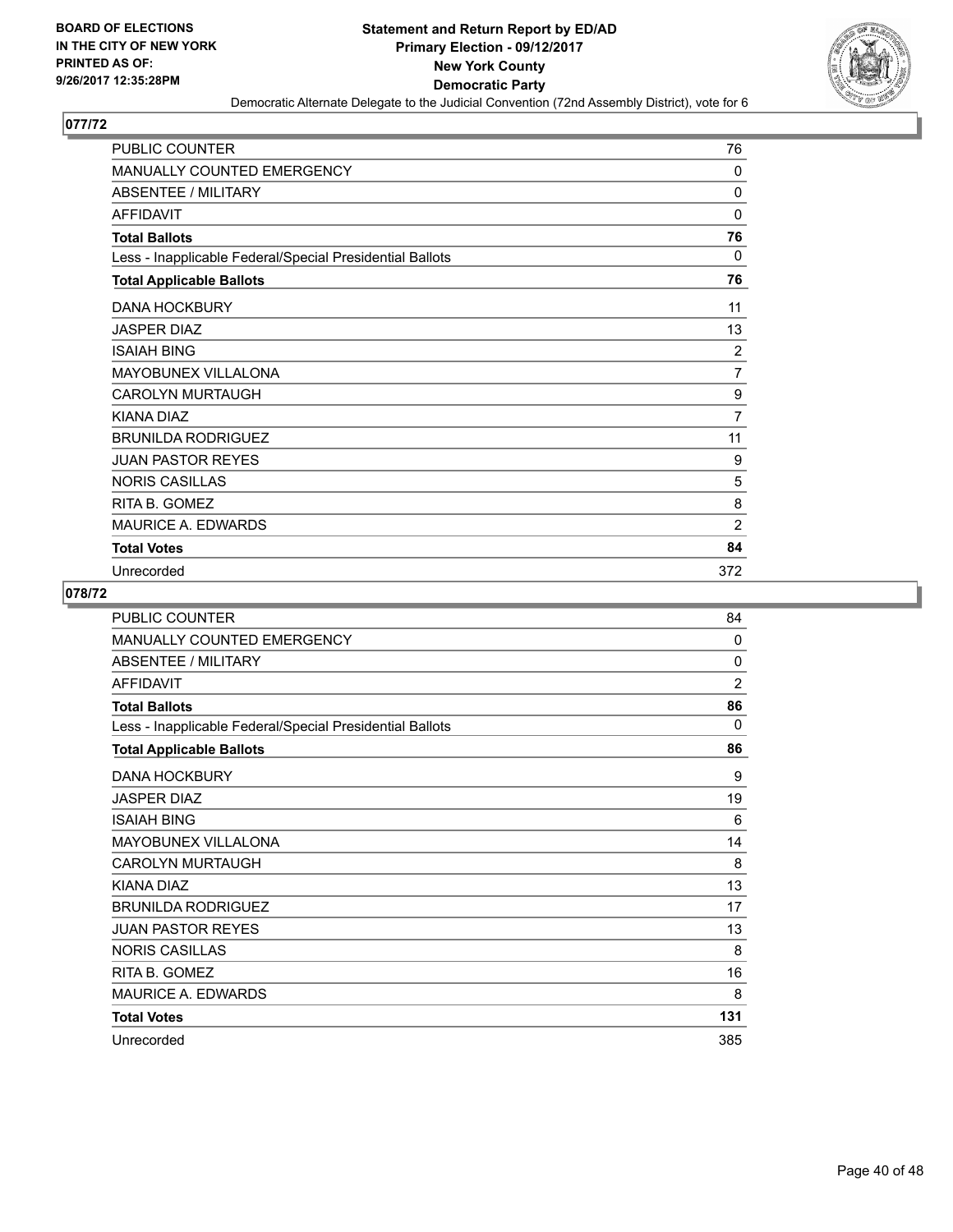

| <b>PUBLIC COUNTER</b>                                    | 83             |  |
|----------------------------------------------------------|----------------|--|
| MANUALLY COUNTED EMERGENCY                               | 0              |  |
| <b>ABSENTEE / MILITARY</b>                               | $\overline{2}$ |  |
| <b>AFFIDAVIT</b>                                         | 0              |  |
| <b>Total Ballots</b>                                     | 85             |  |
| Less - Inapplicable Federal/Special Presidential Ballots | $\mathbf 0$    |  |
| <b>Total Applicable Ballots</b>                          | 85             |  |
| <b>DANA HOCKBURY</b>                                     | 6              |  |
| <b>JASPER DIAZ</b>                                       | 20             |  |
| <b>ISAIAH BING</b>                                       | 5              |  |
| MAYOBUNEX VILLALONA                                      | 11             |  |
| <b>CAROLYN MURTAUGH</b>                                  | 6              |  |
| <b>KIANA DIAZ</b>                                        | 7              |  |
| <b>BRUNILDA RODRIGUEZ</b>                                | 18             |  |
| <b>JUAN PASTOR REYES</b>                                 | 6              |  |
| <b>NORIS CASILLAS</b>                                    | 7              |  |
| RITA B. GOMEZ                                            | 14             |  |
| <b>MAURICE A. EDWARDS</b>                                | 6              |  |
| <b>Total Votes</b>                                       | 106            |  |
| Unrecorded                                               | 404            |  |
| 080/72 COMBINED into: 106/71                             |                |  |
| 081/72 COMBINED into: 086/71                             |                |  |
| 082/72 COMBINED into: 106/71                             |                |  |
| 083/72 COMBINED into: 106/71                             |                |  |
| 084/72 COMBINED into: 086/71                             |                |  |
|                                                          |                |  |

**085/72 COMBINED into: 106/71**

**Service Control**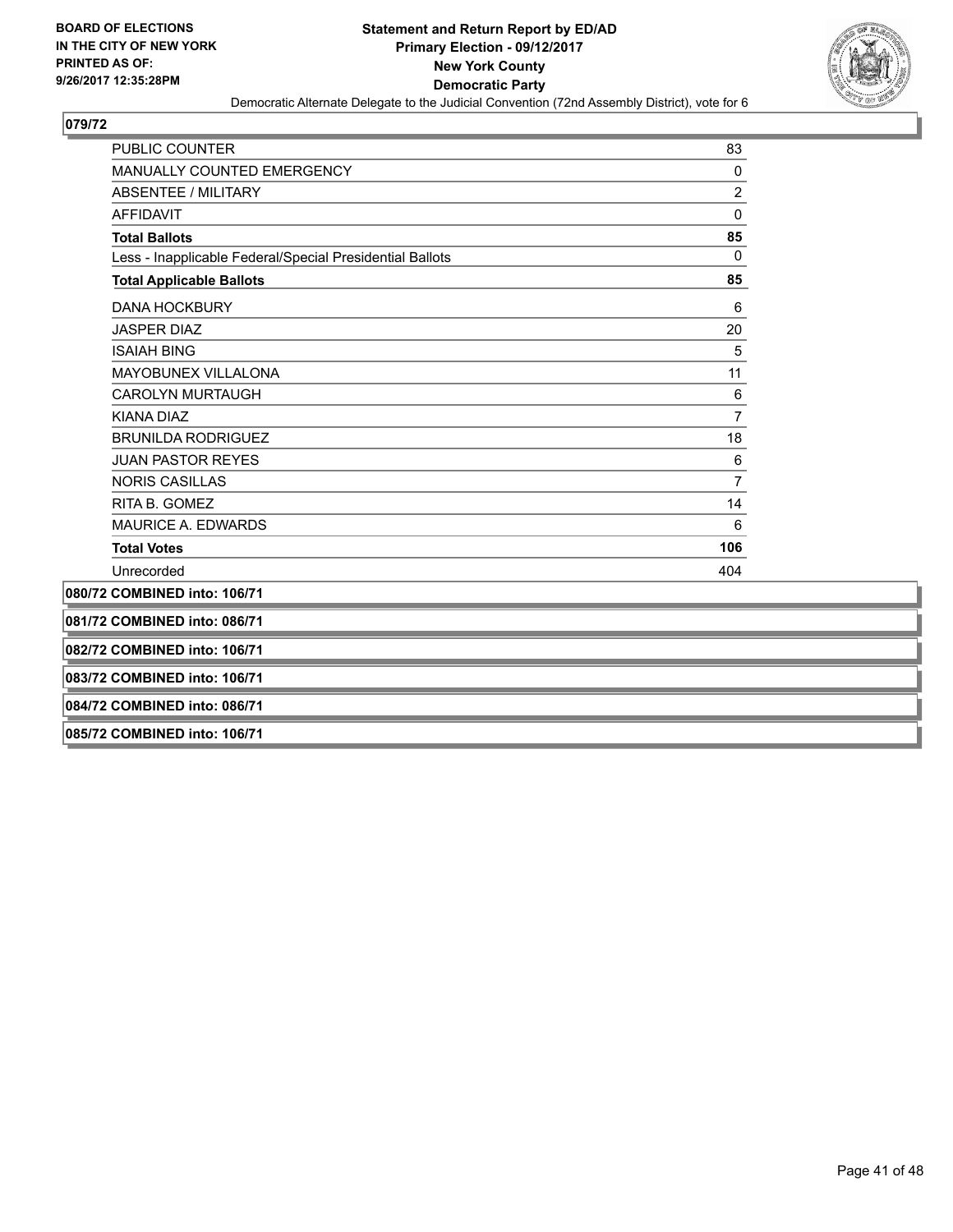

| PUBLIC COUNTER                                           | 73  |
|----------------------------------------------------------|-----|
| MANUALLY COUNTED EMERGENCY                               | 0   |
| <b>ABSENTEE / MILITARY</b>                               | 0   |
| <b>AFFIDAVIT</b>                                         | 1   |
| <b>Total Ballots</b>                                     | 74  |
| Less - Inapplicable Federal/Special Presidential Ballots | 0   |
| <b>Total Applicable Ballots</b>                          | 74  |
| <b>DANA HOCKBURY</b>                                     | 14  |
| <b>JASPER DIAZ</b>                                       | 22  |
| <b>ISAIAH BING</b>                                       | 17  |
| <b>MAYOBUNEX VILLALONA</b>                               | 10  |
| <b>CAROLYN MURTAUGH</b>                                  | 18  |
| KIANA DIAZ                                               | 16  |
| <b>BRUNILDA RODRIGUEZ</b>                                | 21  |
| <b>JUAN PASTOR REYES</b>                                 | 14  |
| <b>NORIS CASILLAS</b>                                    | 12  |
| RITA B. GOMEZ                                            | 20  |
| <b>MAURICE A. EDWARDS</b>                                | 14  |
| <b>Total Votes</b>                                       | 178 |
| Unrecorded                                               | 266 |

| <b>PUBLIC COUNTER</b>                                    | 60       |
|----------------------------------------------------------|----------|
| <b>MANUALLY COUNTED EMERGENCY</b>                        | 0        |
| ABSENTEE / MILITARY                                      | $\Omega$ |
| <b>AFFIDAVIT</b>                                         | 0        |
| <b>Total Ballots</b>                                     | 60       |
| Less - Inapplicable Federal/Special Presidential Ballots | $\Omega$ |
| <b>Total Applicable Ballots</b>                          | 60       |
| <b>DANA HOCKBURY</b>                                     | 15       |
| <b>JASPER DIAZ</b>                                       | 23       |
| <b>ISAIAH BING</b>                                       | 6        |
| MAYOBUNEX VILLALONA                                      | 17       |
| <b>CAROLYN MURTAUGH</b>                                  | 11       |
| KIANA DIAZ                                               | 22       |
| <b>BRUNILDA RODRIGUEZ</b>                                | 23       |
| <b>JUAN PASTOR REYES</b>                                 | 24       |
| <b>NORIS CASILLAS</b>                                    | 16       |
| RITA B. GOMEZ                                            | 23       |
| <b>MAURICE A. EDWARDS</b>                                | 12       |
| <b>Total Votes</b>                                       | 192      |
| Unrecorded                                               | 168      |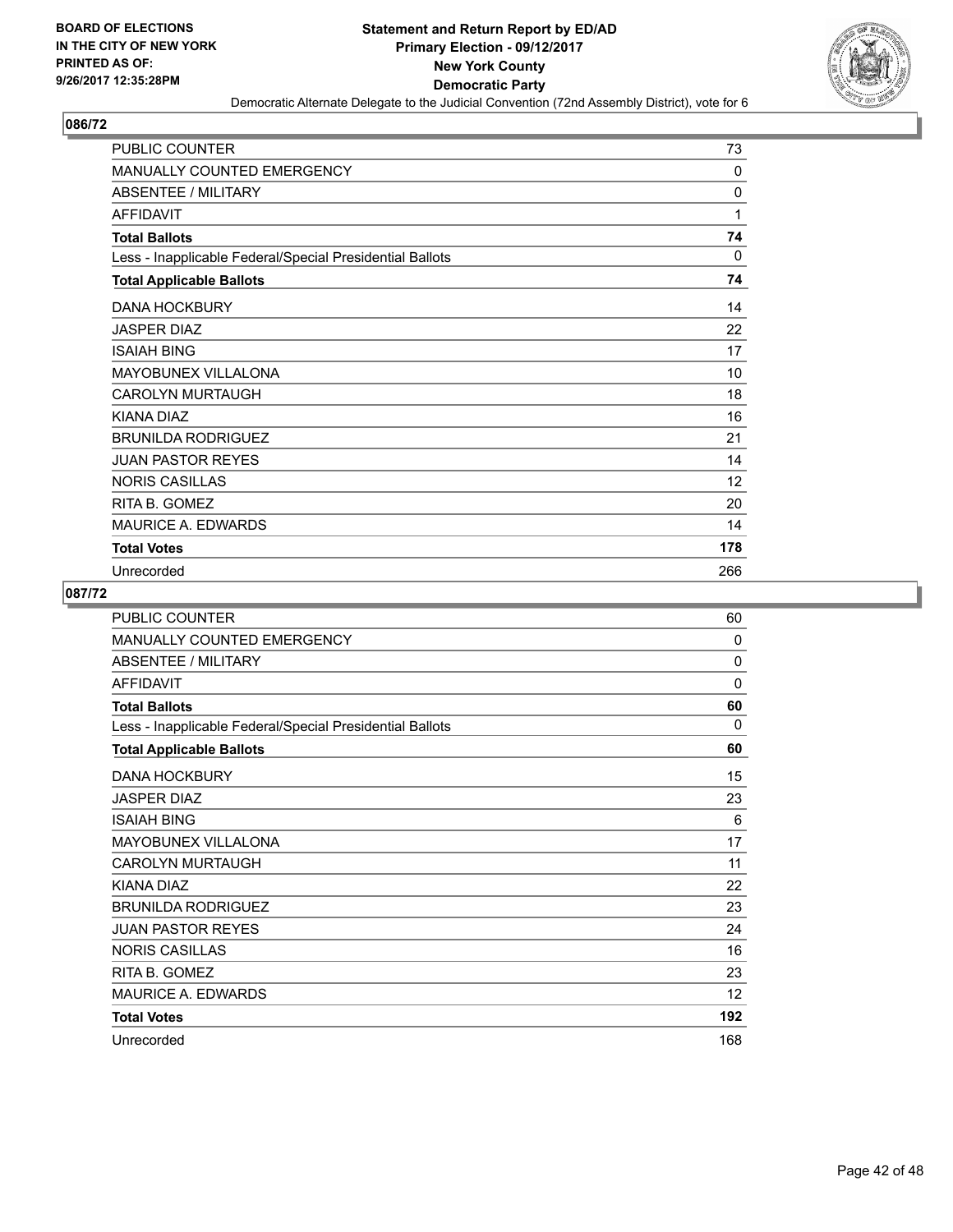

| <b>PUBLIC COUNTER</b>                                    | 58       |
|----------------------------------------------------------|----------|
| <b>MANUALLY COUNTED EMERGENCY</b>                        | 0        |
| <b>ABSENTEE / MILITARY</b>                               | $\Omega$ |
| <b>AFFIDAVIT</b>                                         | 0        |
| <b>Total Ballots</b>                                     | 58       |
| Less - Inapplicable Federal/Special Presidential Ballots | 0        |
| <b>Total Applicable Ballots</b>                          | 58       |
| <b>DANA HOCKBURY</b>                                     | 14       |
| <b>JASPER DIAZ</b>                                       | 21       |
| <b>ISAIAH BING</b>                                       | 6        |
| <b>MAYOBUNEX VILLALONA</b>                               | 14       |
| <b>CAROLYN MURTAUGH</b>                                  | 12       |
| KIANA DIAZ                                               | 11       |
| <b>BRUNILDA RODRIGUEZ</b>                                | 14       |
| <b>JUAN PASTOR REYES</b>                                 | 14       |
| <b>NORIS CASILLAS</b>                                    | 11       |
| RITA B. GOMEZ                                            | 16       |
| <b>MAURICE A. EDWARDS</b>                                | 13       |
| <b>Total Votes</b>                                       | 146      |
| Unrecorded                                               | 202      |

| <b>PUBLIC COUNTER</b>                                    | 92             |
|----------------------------------------------------------|----------------|
| <b>MANUALLY COUNTED EMERGENCY</b>                        | 0              |
| <b>ABSENTEE / MILITARY</b>                               | 0              |
| <b>AFFIDAVIT</b>                                         | 3              |
| <b>Total Ballots</b>                                     | 95             |
| Less - Inapplicable Federal/Special Presidential Ballots | $\Omega$       |
| <b>Total Applicable Ballots</b>                          | 95             |
| <b>DANA HOCKBURY</b>                                     | 10             |
| <b>JASPER DIAZ</b>                                       | 17             |
| <b>ISAIAH BING</b>                                       | $\overline{7}$ |
| <b>MAYOBUNEX VILLALONA</b>                               | 19             |
| <b>CAROLYN MURTAUGH</b>                                  | 8              |
| KIANA DIAZ                                               | 13             |
| <b>BRUNILDA RODRIGUEZ</b>                                | 23             |
| <b>JUAN PASTOR REYES</b>                                 | 16             |
| <b>NORIS CASILLAS</b>                                    | 12             |
| RITA B. GOMEZ                                            | 17             |
| MAURICE A. EDWARDS                                       | 6              |
| UNATTRIBUTABLE WRITE-IN (WRITE-IN)                       | $\overline{2}$ |
| <b>Total Votes</b>                                       | 150            |
| Unrecorded                                               | 420            |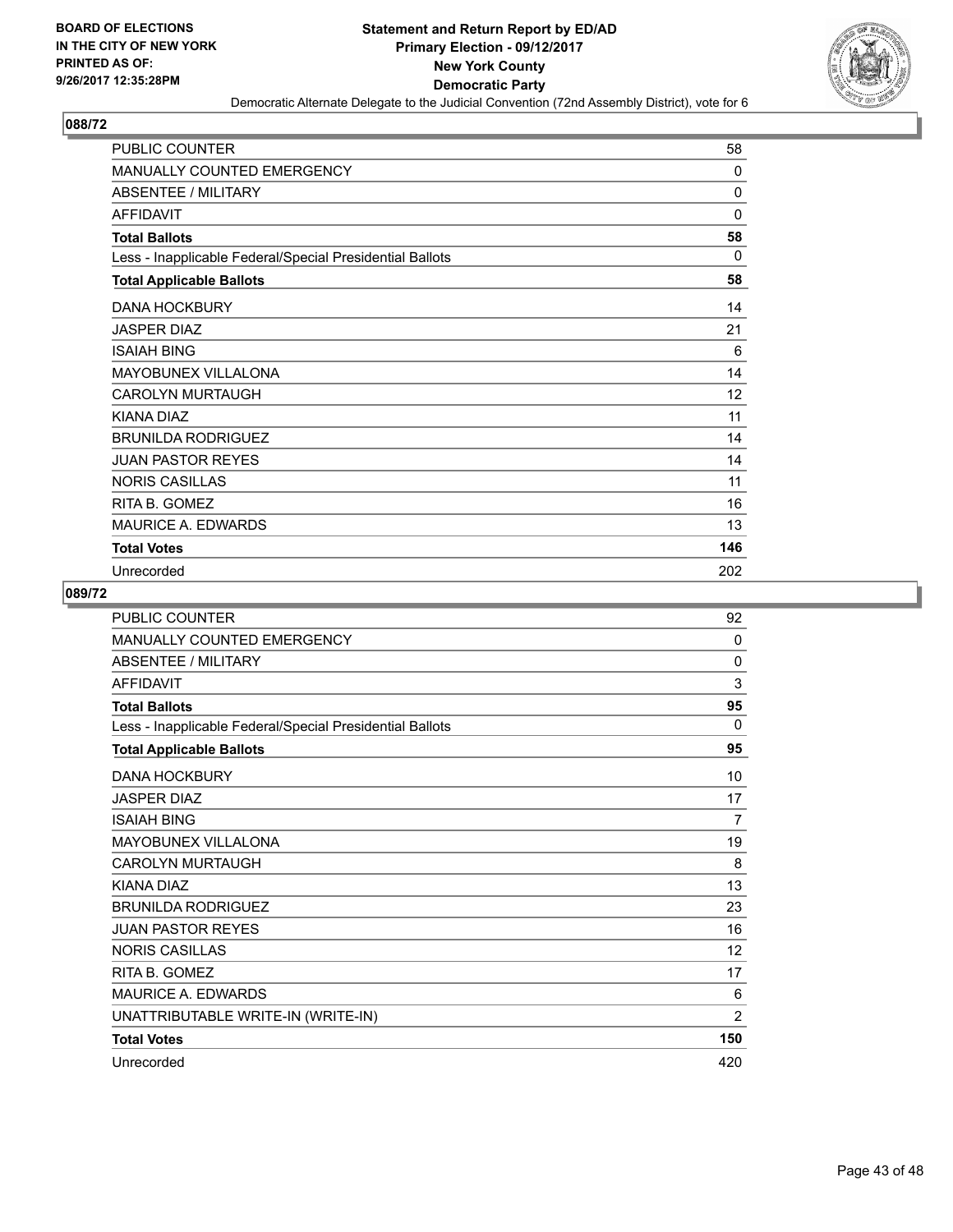

| <b>PUBLIC COUNTER</b>                                    | 83       |
|----------------------------------------------------------|----------|
| MANUALLY COUNTED EMERGENCY                               | $\Omega$ |
| <b>ABSENTEE / MILITARY</b>                               | 0        |
| <b>AFFIDAVIT</b>                                         | 1        |
| <b>Total Ballots</b>                                     | 84       |
| Less - Inapplicable Federal/Special Presidential Ballots | $\Omega$ |
| <b>Total Applicable Ballots</b>                          | 84       |
| <b>DANA HOCKBURY</b>                                     | 24       |
| <b>JASPER DIAZ</b>                                       | 32       |
| <b>ISAIAH BING</b>                                       | 21       |
| <b>MAYOBUNEX VILLALONA</b>                               | 20       |
| <b>CAROLYN MURTAUGH</b>                                  | 16       |
| KIANA DIAZ                                               | 24       |
| <b>BRUNILDA RODRIGUEZ</b>                                | 34       |
| <b>JUAN PASTOR REYES</b>                                 | 18       |
| <b>NORIS CASILLAS</b>                                    | 19       |
| RITA B. GOMEZ                                            | 31       |
| <b>MAURICE A. EDWARDS</b>                                | 22       |
| UNATTRIBUTABLE WRITE-IN (WRITE-IN)                       | 1        |
| <b>Total Votes</b>                                       | 262      |
| Unrecorded                                               | 242      |

| PUBLIC COUNTER                                           | 132 |
|----------------------------------------------------------|-----|
| MANUALLY COUNTED EMERGENCY                               | 0   |
| <b>ABSENTEE / MILITARY</b>                               | 5   |
| <b>AFFIDAVIT</b>                                         | 0   |
| <b>Total Ballots</b>                                     | 137 |
| Less - Inapplicable Federal/Special Presidential Ballots | 0   |
| <b>Total Applicable Ballots</b>                          | 137 |
| <b>DANA HOCKBURY</b>                                     | 38  |
| <b>JASPER DIAZ</b>                                       | 27  |
| <b>ISAIAH BING</b>                                       | 25  |
| <b>MAYOBUNEX VILLALONA</b>                               | 28  |
| <b>CAROLYN MURTAUGH</b>                                  | 40  |
| KIANA DIAZ                                               | 35  |
| <b>BRUNILDA RODRIGUEZ</b>                                | 34  |
| <b>JUAN PASTOR REYES</b>                                 | 23  |
| <b>NORIS CASILLAS</b>                                    | 18  |
| RITA B. GOMEZ                                            | 35  |
| <b>MAURICE A. EDWARDS</b>                                | 27  |
| <b>Total Votes</b>                                       | 330 |
| Unrecorded                                               | 492 |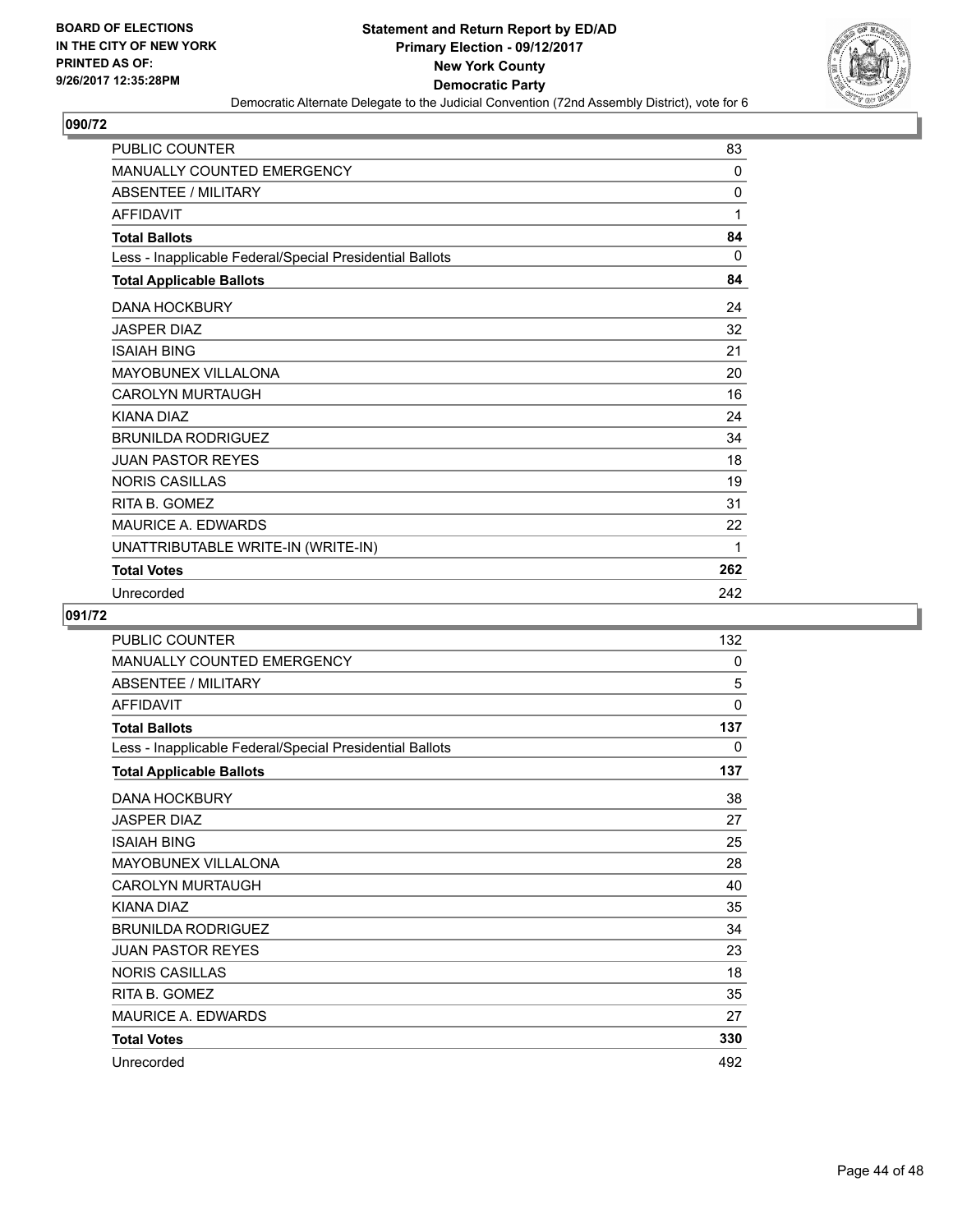

| PUBLIC COUNTER                                           | 114 |
|----------------------------------------------------------|-----|
| MANUALLY COUNTED EMERGENCY                               | 0   |
| <b>ABSENTEE / MILITARY</b>                               | 1   |
| <b>AFFIDAVIT</b>                                         | 3   |
| <b>Total Ballots</b>                                     | 118 |
| Less - Inapplicable Federal/Special Presidential Ballots | 0   |
| <b>Total Applicable Ballots</b>                          | 118 |
| <b>DANA HOCKBURY</b>                                     | 15  |
| <b>JASPER DIAZ</b>                                       | 22  |
| <b>ISAIAH BING</b>                                       | 13  |
| <b>MAYOBUNEX VILLALONA</b>                               | 25  |
| <b>CAROLYN MURTAUGH</b>                                  | 18  |
| KIANA DIAZ                                               | 23  |
| <b>BRUNILDA RODRIGUEZ</b>                                | 29  |
| <b>JUAN PASTOR REYES</b>                                 | 20  |
| <b>NORIS CASILLAS</b>                                    | 22  |
| RITA B. GOMEZ                                            | 26  |
| <b>MAURICE A. EDWARDS</b>                                | 14  |
| <b>Total Votes</b>                                       | 227 |
| Unrecorded                                               | 481 |

| <b>PUBLIC COUNTER</b>                                    | 86             |
|----------------------------------------------------------|----------------|
| MANUALLY COUNTED EMERGENCY                               | 0              |
| <b>ABSENTEE / MILITARY</b>                               | $\overline{2}$ |
| <b>AFFIDAVIT</b>                                         | 1              |
| <b>Total Ballots</b>                                     | 89             |
| Less - Inapplicable Federal/Special Presidential Ballots | $\Omega$       |
| <b>Total Applicable Ballots</b>                          | 89             |
| <b>DANA HOCKBURY</b>                                     | 20             |
| <b>JASPER DIAZ</b>                                       | 28             |
| <b>ISAIAH BING</b>                                       | 6              |
| MAYOBUNEX VILLALONA                                      | 13             |
| <b>CAROLYN MURTAUGH</b>                                  | 12             |
| KIANA DIAZ                                               | 22             |
| <b>BRUNILDA RODRIGUEZ</b>                                | 26             |
| <b>JUAN PASTOR REYES</b>                                 | 21             |
| <b>NORIS CASILLAS</b>                                    | 19             |
| RITA B. GOMEZ                                            | 29             |
| <b>MAURICE A. EDWARDS</b>                                | 14             |
| <b>Total Votes</b>                                       | 210            |
| Unrecorded                                               | 324            |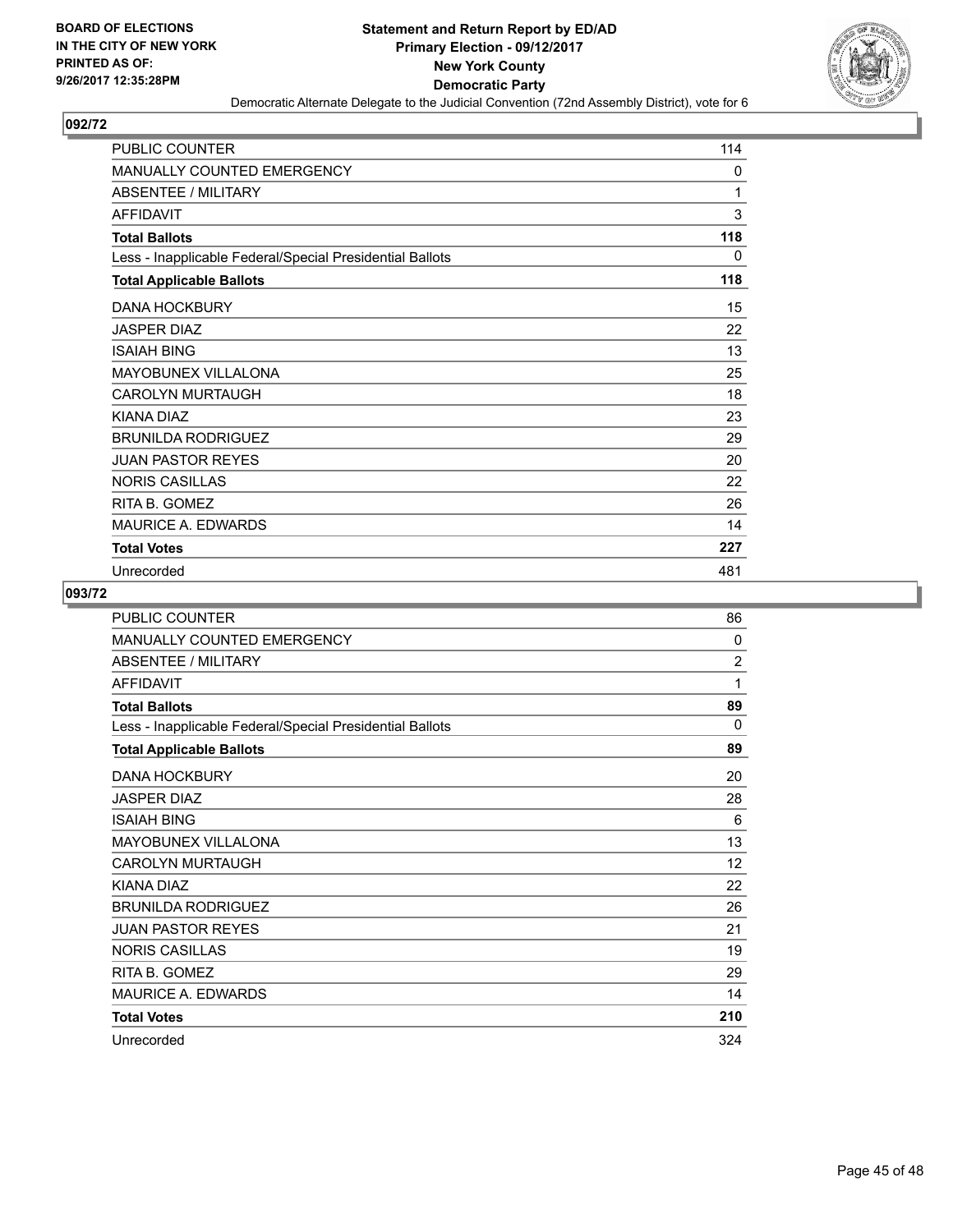

| <b>PUBLIC COUNTER</b>                                    | 88           |
|----------------------------------------------------------|--------------|
| <b>MANUALLY COUNTED EMERGENCY</b>                        | $\mathbf{0}$ |
| ABSENTEE / MILITARY                                      | 1            |
| <b>AFFIDAVIT</b>                                         | 1            |
| <b>Total Ballots</b>                                     | 90           |
| Less - Inapplicable Federal/Special Presidential Ballots | $\mathbf{0}$ |
| <b>Total Applicable Ballots</b>                          | 90           |
| <b>DANA HOCKBURY</b>                                     | 8            |
| <b>JASPER DIAZ</b>                                       | 13           |
| <b>ISAIAH BING</b>                                       | 5            |
| <b>MAYOBUNEX VILLALONA</b>                               | 10           |
| <b>CAROLYN MURTAUGH</b>                                  | 7            |
| KIANA DIAZ                                               | 11           |
| <b>BRUNILDA RODRIGUEZ</b>                                | 15           |
| <b>JUAN PASTOR REYES</b>                                 | 4            |
| <b>NORIS CASILLAS</b>                                    | 5            |
| RITA B. GOMEZ                                            | 8            |
| <b>MAURICE A. EDWARDS</b>                                | 4            |
| <b>Total Votes</b>                                       | 90           |
| Unrecorded                                               | 450          |

| <b>PUBLIC COUNTER</b>                                    | 60             |
|----------------------------------------------------------|----------------|
| <b>MANUALLY COUNTED EMERGENCY</b>                        | 0              |
| <b>ABSENTEE / MILITARY</b>                               | $\overline{2}$ |
| <b>AFFIDAVIT</b>                                         | $\mathbf{0}$   |
| <b>Total Ballots</b>                                     | 62             |
| Less - Inapplicable Federal/Special Presidential Ballots | $\mathbf{0}$   |
| <b>Total Applicable Ballots</b>                          | 62             |
| <b>DANA HOCKBURY</b>                                     | 21             |
| <b>JASPER DIAZ</b>                                       | 19             |
| <b>ISAIAH BING</b>                                       | 18             |
| <b>MAYOBUNEX VILLALONA</b>                               | 13             |
| <b>CAROLYN MURTAUGH</b>                                  | 18             |
| KIANA DIAZ                                               | 17             |
| <b>BRUNILDA RODRIGUEZ</b>                                | 14             |
| <b>JUAN PASTOR REYES</b>                                 | 14             |
| <b>NORIS CASILLAS</b>                                    | 4              |
| RITA B. GOMEZ                                            | 15             |
| MAURICE A. EDWARDS                                       | 8              |
| FRANKLIN ORTIZ (WRITE-IN)                                | 1              |
| <b>Total Votes</b>                                       | 162            |
| Unrecorded                                               | 210            |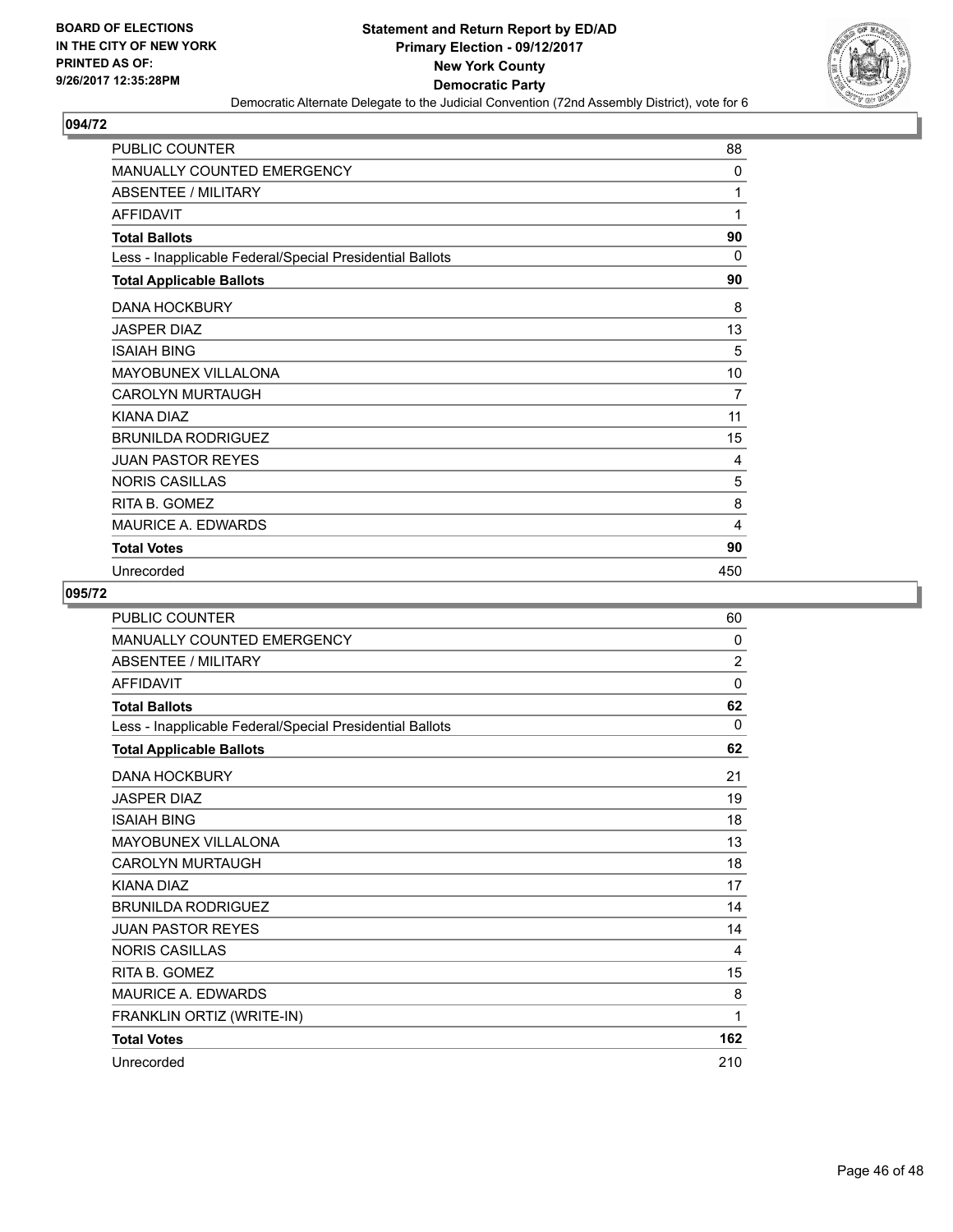

| <b>PUBLIC COUNTER</b>                                    | 62           |
|----------------------------------------------------------|--------------|
| <b>MANUALLY COUNTED EMERGENCY</b>                        | 0            |
| <b>ABSENTEE / MILITARY</b>                               | 0            |
| <b>AFFIDAVIT</b>                                         | $\mathbf{0}$ |
| <b>Total Ballots</b>                                     | 62           |
| Less - Inapplicable Federal/Special Presidential Ballots | 0            |
| <b>Total Applicable Ballots</b>                          | 62           |
| <b>DANA HOCKBURY</b>                                     | 10           |
| <b>JASPER DIAZ</b>                                       | 15           |
| <b>ISAIAH BING</b>                                       | 5            |
| MAYOBUNEX VILLALONA                                      | 12           |
| <b>CAROLYN MURTAUGH</b>                                  | 7            |
| <b>KIANA DIAZ</b>                                        | 7            |
| <b>BRUNILDA RODRIGUEZ</b>                                | 18           |
| <b>JUAN PASTOR REYES</b>                                 | 8            |
| <b>NORIS CASILLAS</b>                                    | 9            |
| RITA B. GOMEZ                                            | 16           |
| <b>MAURICE A. EDWARDS</b>                                | 6            |
| <b>Total Votes</b>                                       | 113          |
| Unrecorded                                               | 259          |

| <b>PUBLIC COUNTER</b>                                    | 41             |
|----------------------------------------------------------|----------------|
| MANUALLY COUNTED EMERGENCY                               | 0              |
| <b>ABSENTEE / MILITARY</b>                               | $\overline{2}$ |
| <b>AFFIDAVIT</b>                                         | 0              |
| <b>Total Ballots</b>                                     | 43             |
| Less - Inapplicable Federal/Special Presidential Ballots | 0              |
| <b>Total Applicable Ballots</b>                          | 43             |
| <b>DANA HOCKBURY</b>                                     | 4              |
| <b>JASPER DIAZ</b>                                       | 9              |
| <b>ISAIAH BING</b>                                       | 3              |
| MAYOBUNEX VILLALONA                                      | $\overline{7}$ |
| <b>CAROLYN MURTAUGH</b>                                  | 7              |
| KIANA DIAZ                                               | $\overline{7}$ |
| <b>BRUNILDA RODRIGUEZ</b>                                | 14             |
| <b>JUAN PASTOR REYES</b>                                 | 10             |
| <b>NORIS CASILLAS</b>                                    | 9              |
| RITA B. GOMEZ                                            | 9              |
| <b>MAURICE A. EDWARDS</b>                                | 6              |
| <b>Total Votes</b>                                       | 85             |
| Unrecorded                                               | 173            |